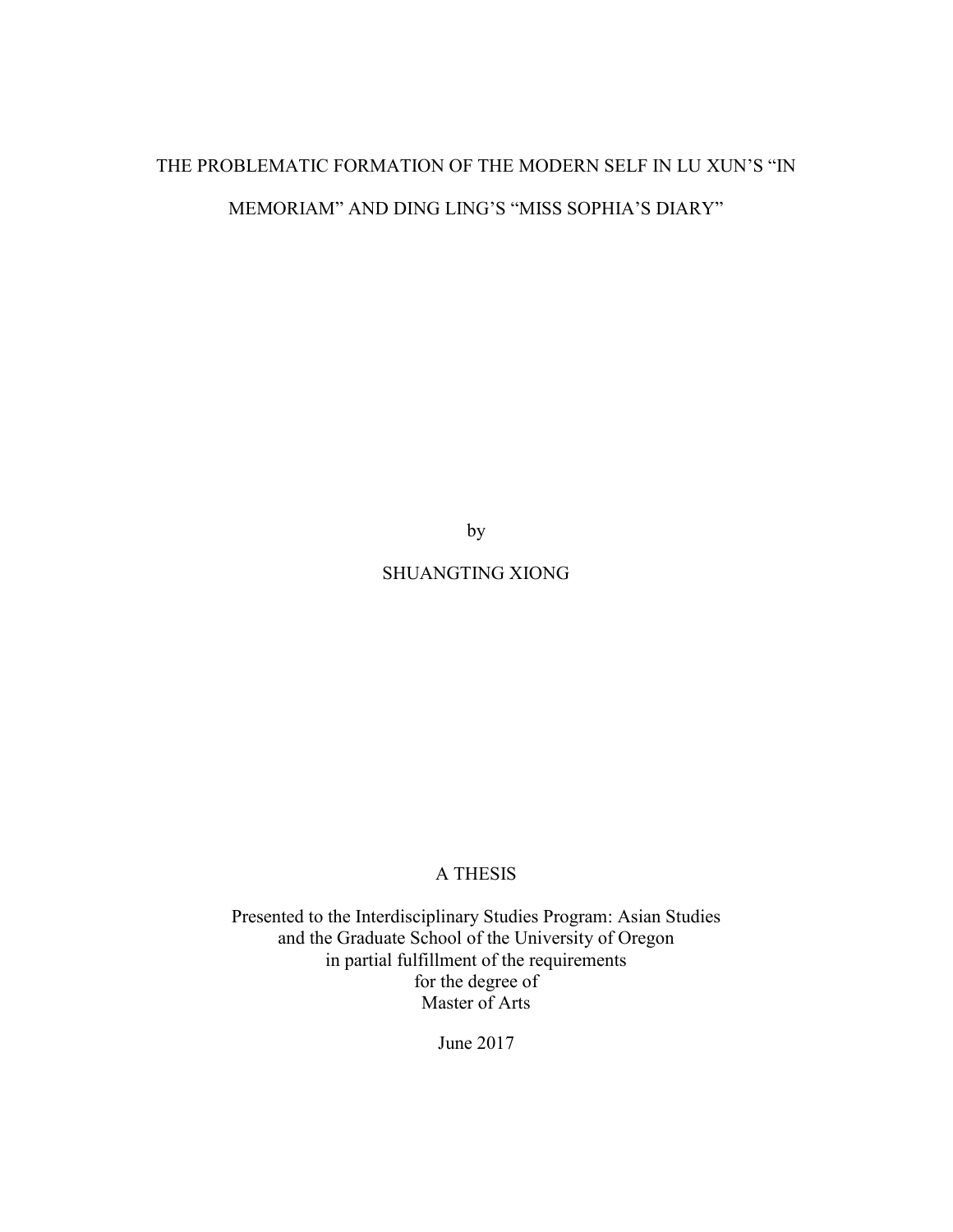# THESIS APPROVAL PAGE

Student: Shuangting Xiong

Title: The Problematic Formation of the Modern Self in Lu Xun's "In Memoriam" and Ding Ling's "Miss Sophia's Diary"

This thesis has been accepted and approved in partial fulfillment of the requirements for the Master of Arts degree in the Interdisciplinary Studies Program: Asian Studies by:

| Roy Chan      | Chairperson |
|---------------|-------------|
| Maram Epstein | Member      |
| Bryna Goodman | Member      |

and

Scott L. Pratt Dean of the Graduate School

Original approval signatures are on file with the University of Oregon Graduate School.

Degree awarded June 2017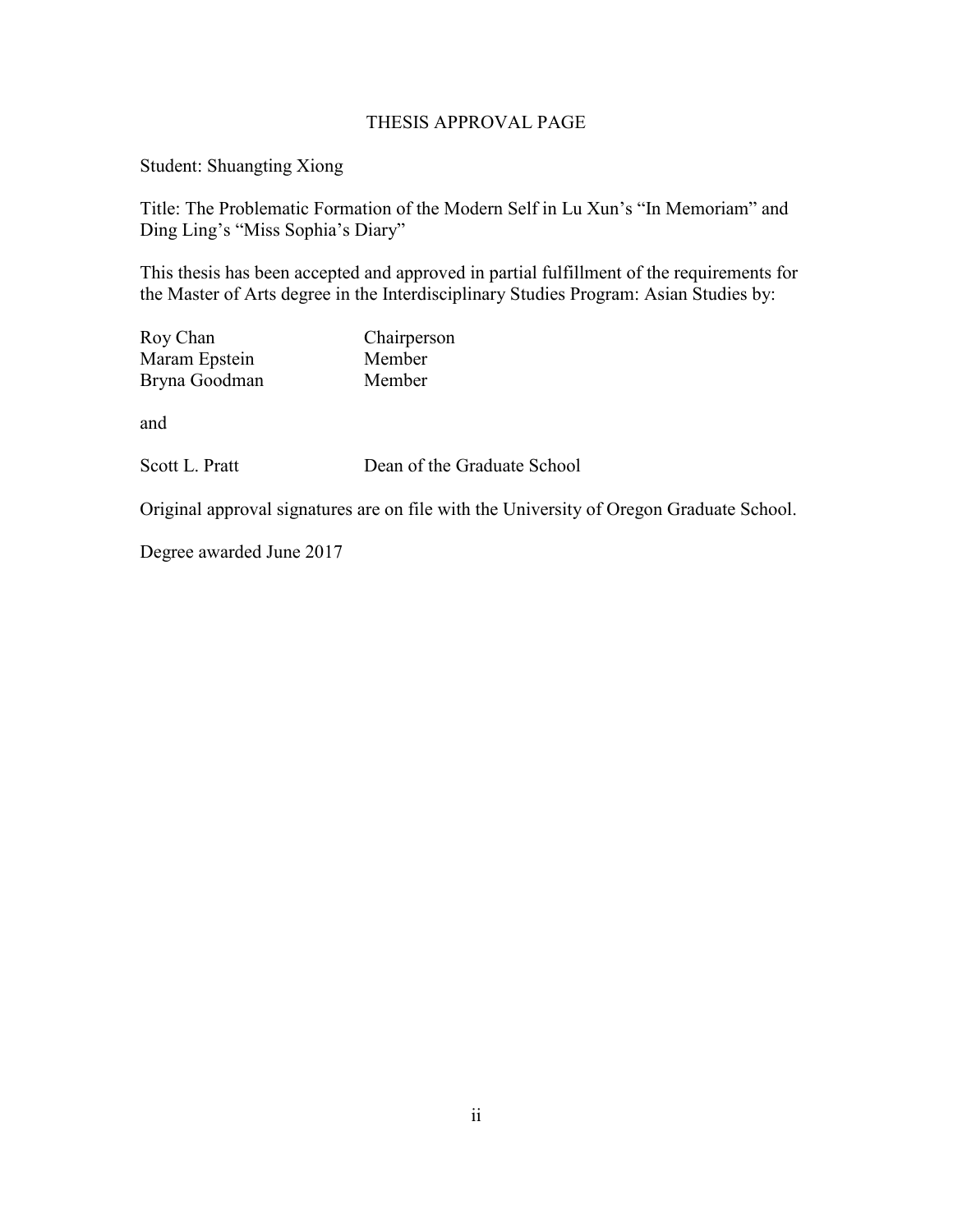© 2017 Shuangting Xiong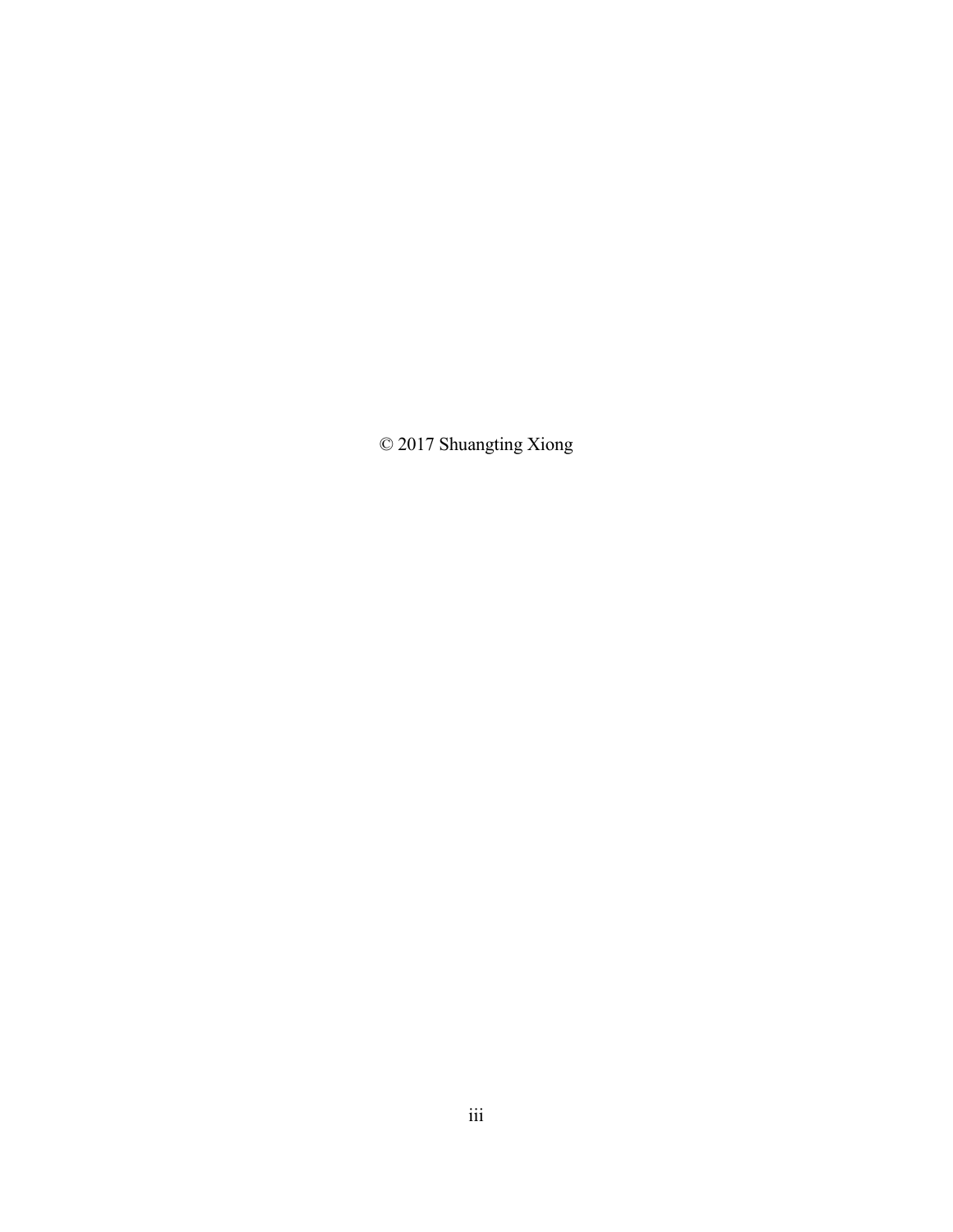### THESIS ABSTRACT

### Shuangting Xiong

Master of Arts

Interdisciplinary Studies Program: Asian Studies

June 2017

Title: The Problematic Formation of the Modern Self in Lu Xun's "In Memoriam" and Ding Ling's "Miss Sophia's Diary"

The crisis of the Chinese nation in the early twentieth century compelled May Fourth intellectuals to search for a modern self in order to modernize and strengthen the nation. They did so by self-consciously experimenting with literary forms and genres, from which the first-person narratives arose. This thesis explores how particular formal or generic characteristics produce, problematize, or even impede the formation of a modern self modeled on the Western Enlightenment notions of the self as autonomous, coherent, and bounded. I argue that despite the two authors' attempt to create an aspirational modern self, the selves constructed in the two texts are always fragile, split and fragmented. It not only reveals the limits of the Western Enlightenment epistemology of the self but also a more complicated processes of how the concepts of the self and subjectivity, as discursive constructs, are contested and negotiated in particular historical circumstance and social reality.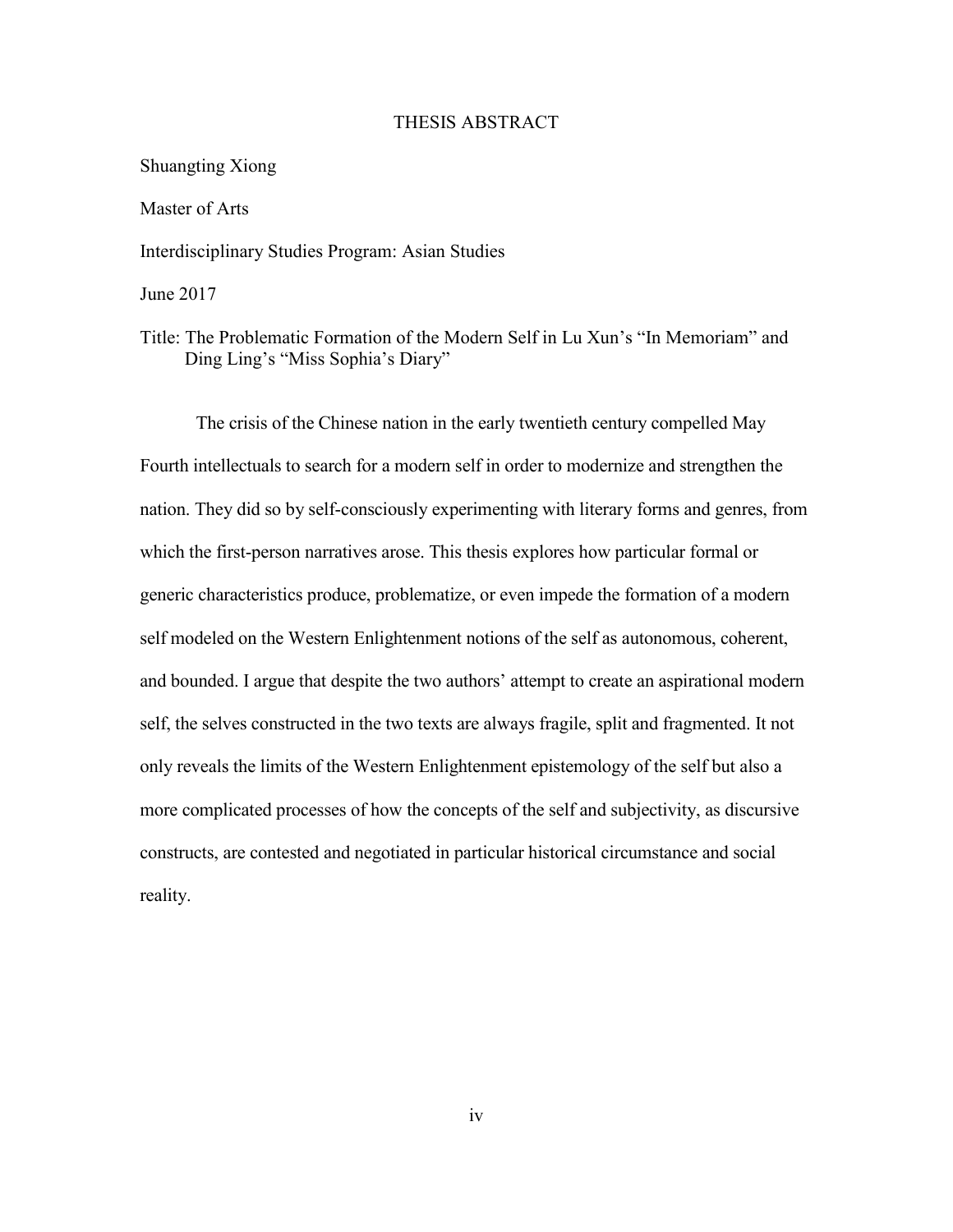### CURRICULUM VITAE

### NAME OF AUTHOR: Shuangting Xiong

# GRADUATE AND UNDERGRADUATE SCHOOLS ATTENDED:

 University of Oregon, Eugene Renmin University of China, Beijing

# DEGREES AWARDED:

 Master of Arts, Asian Studies, 2017 University of Oregon Master of Arts, English, 2015 University of Oregon Bachelor of Arts, English, 2013 Renmin University of China

# AREAS OF SPECIAL INTEREST:

 Twentieth Century Chinese Literature Gender and Subjectivity Genre Theory and Formalism Marxian Criticism

# GRANTS, AWARDS, AND HONORS:

 Graduate Teaching Fellowship, Asian Studies, University of Oregon, 2015-17 Asian Studies Graduate Award, Asian Studies, University of Oregon, 2015 Summer Research Grant, Asian Studies, University of Oregon, 2015 Graduate Teaching Fellowship, English, University of Oregon, 2014-15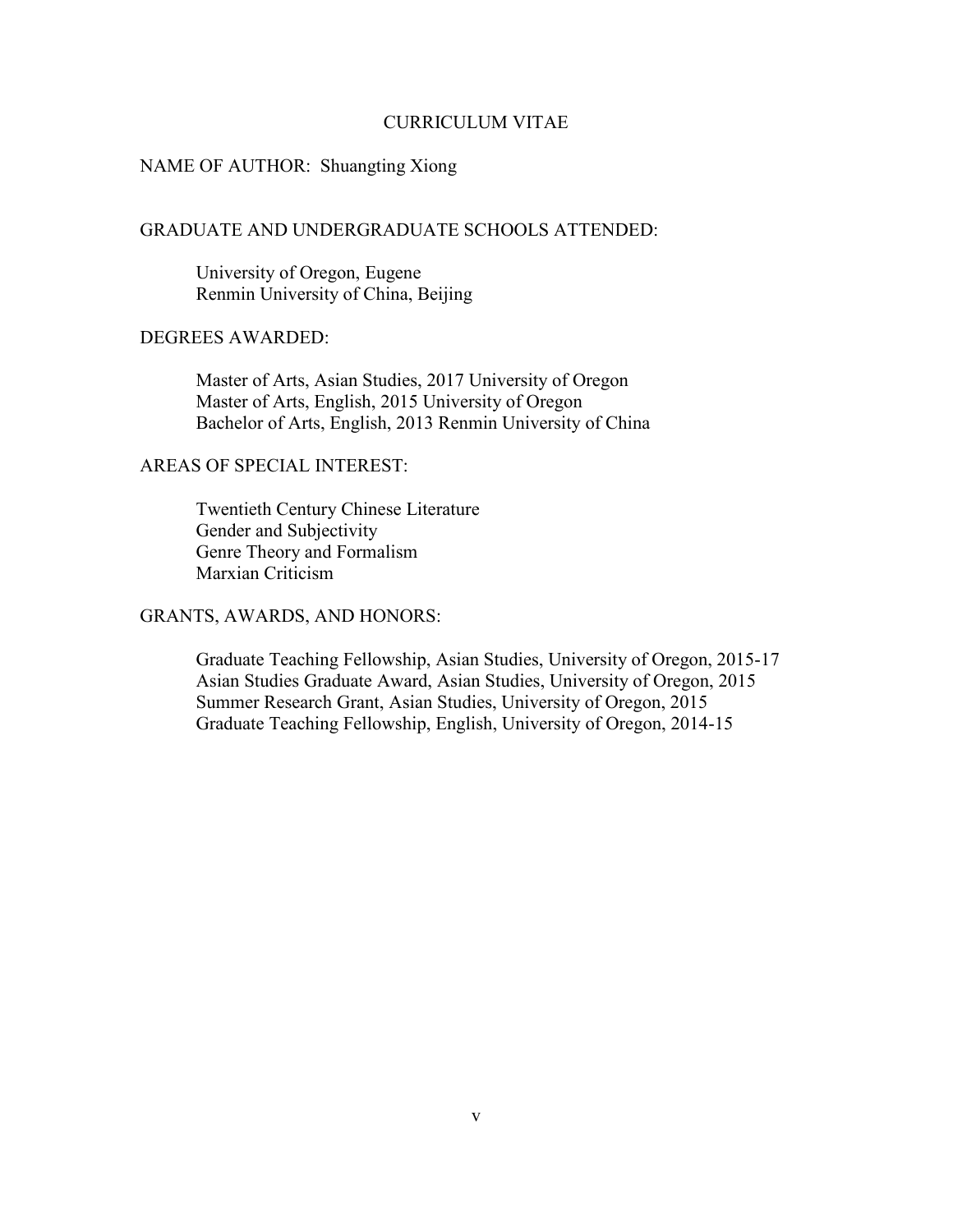### ACKNOWLEDGMENTS

I wish to express sincere appreciation to my committee chair, Professor Roy Chan, for his unwavering support throughout my years in graduate school at the University of Oregon, devoting his time and energy to share his knowledge and expertise and mentor me as a scholar. I am also indebted to Professor Maram Epstein, who has generously devoted her time to read and comment on my thesis drafts, meet with me and discuss numerous issues facing my drafts. My special thanks also go to Professor Bryna Goodman who has guided me and given support to me for years. It goes without saying that without my committee members' constructive feedback, this thesis would have remained in fragments.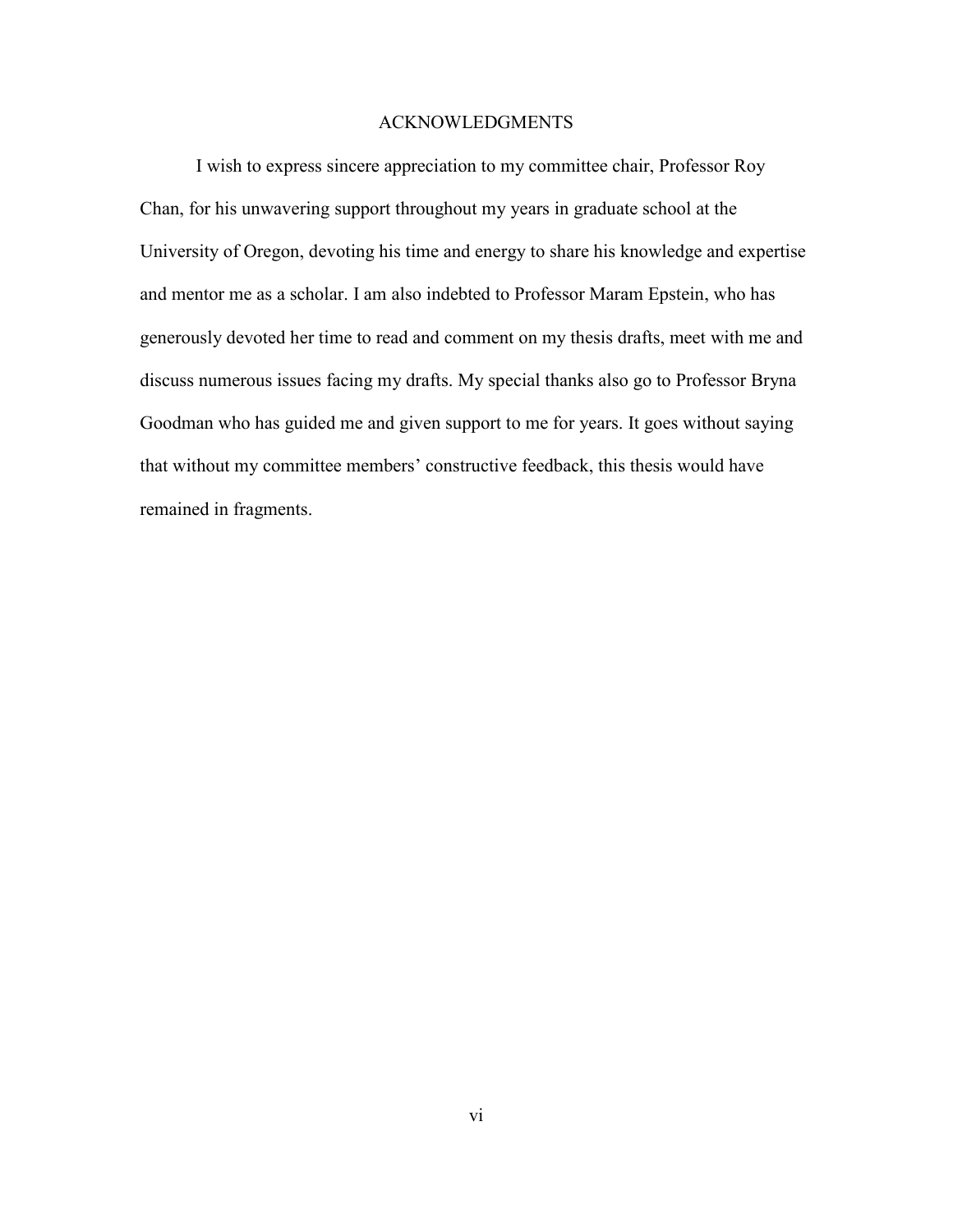# TABLE OF CONTENTS

| Chapter                                                                                                                      | Page             |
|------------------------------------------------------------------------------------------------------------------------------|------------------|
| I. INTRODUCTION: DEFINING, THEORIZING, AND PROBLEMATIZING<br>SUBJECTIVITY, SELF, AND THEIR RELATIONS TO LITERARY FORM        | $\blacksquare$ 1 |
| II. "I SHALL USE FORGETTING AND LYING AS MY GUIDE TO GOING<br>FORWARD": THE FAILED (RE)AFFIRMATION AND (RE)CONSTITUTION      | 16               |
| III. "CAN I TELL WHAT IT IS THAT I REALLY WANT?" THE FORMATION<br>OF MULTIPLE AND UNINTELLIGIBLE SELVES IN DING LING'S "MISS | 35               |
|                                                                                                                              | 50               |
|                                                                                                                              | 55               |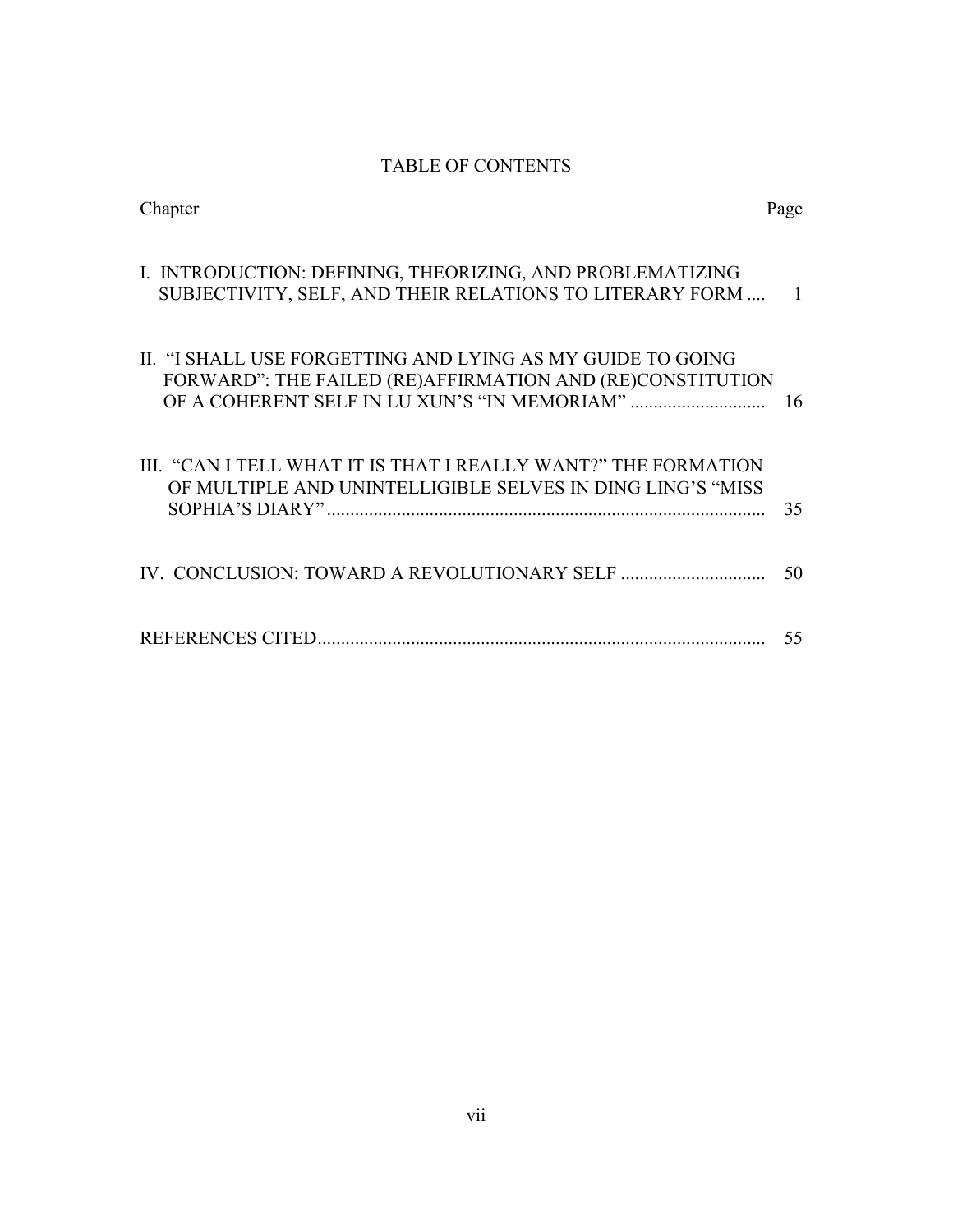### CHAPTER I

# INTRODUCTION: DEFINING, THEORIZING, AND PROBLEMATIZING SUBJECTIVITY, SELF, AND THEIR RELATIONS TO

### LITERARY FORM

 The use of first-person singular was not a modern invention. Many literary scholars in the China field have confirmed that autobiographical writings existed in traditional China;<sup>1</sup> some view Sima Qian's "The Self-Narration of the Senior Archivist" 太史公自序 as the earliest known autobiographical writing in Chinese literary history. Wendy Larson, for instance, in the prelude to her study of modern Chinese autobiographies, categorizes "The Self-Narration" as a "prototypical autobiography."<sup>2</sup> However, unlike a typical Western autobiography or novel that begins with the birth of the protagonist, such as David Copperfield, Sima Qian's name in fact does not appear until several pages into the text. Instead he first narrates at great length his family genealogy and history, particularly their positions as state scribe and archivist, his father Sima Tian, and the training and education Tian has received; he even faithfully reproduces an essay written by Sima Tian on Six Schools (*liujia* 六家). As Larson points out, the self which Sima Qian constructs in "The Self-Narration" takes its meaning and authority in the duty of transmission and other eternal elements such as the Feng and Shan Sacrifice and reordering of the celestial calendar.<sup>3</sup> Such a self is always defined and positioned "in relation to eternal phenomena, social structures and

<sup>1&</sup>lt;br><sup>1</sup> A prominent example is Wu Pei-Yi's pioneering study of premodern Chinese autobiographical writings by male authors in *The Confucian's Progress: Autobiographical Writings in Traditional China* (1990).

<sup>&</sup>lt;sup>2</sup> See Wendy Larson, *Literary Authority and the Modern Chinese Writer: Ambivalence and Autobiography* (1991). Yi-tsi Mei Feuerwerker echoes Larson's observation in the introduction chapter in her monograph *Ideology, Power, Text: Self-Representation and the Peasant "Other" in Modern Chinese Literature* (1998).

<sup>&</sup>lt;sup>3</sup> For a detailed discussion of transmitting historical records and its relation to textual authority, see Stephen Durrant "Truth Claims in Shiji" in Helwig Schmidt-Glintzer, Achim Mittag and Jörn Rüsen eds. *Historical Truth, Historical Criticism, and Ideology: Chinese Historiography and Historical Culture from a New Comparative Perspective*. 2005.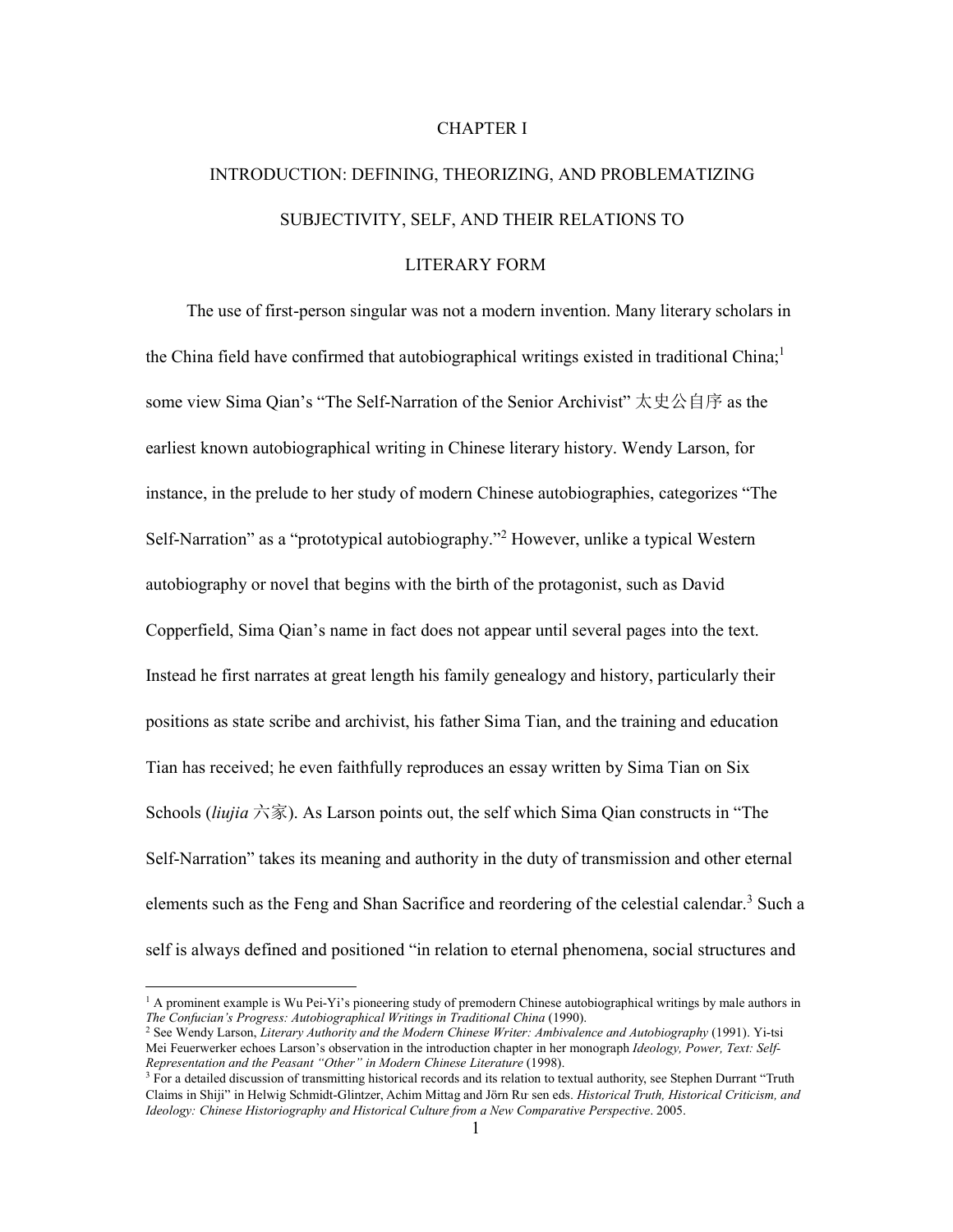institutions, and political ideology" (Larson 1991, 16). To summarize, the type of self in Sima Qian's "The Self-Narration" is completely situated in contexts and defined by its relations and duties to external institutions (family in particular) and textual traditions.

 What was a modern invention was to use "I" (*wo*) to construct a new type of self unbounded by traditions and filial obligations, a coherent and autonomous modern self that May Fourth intellectuals aspired to.<sup>4</sup> The publication of Lu Xun's "Diary of a Madman" (Kuangren riji) in 1918 was probably the first step toward that construction. It has long been recognized as the first example of modern Chinese vernacular (*baihua*) fiction and marker of Chinese literary modernity.<sup>5</sup> Along with the subsequent proliferation of first-person narratives in the May Fourth era, there began an entire generation of intellectuals' intense interests in the individual and modern self. May Fourth intellectuals were inexhaustibly questioning what it meant to be modern and endeavoring to conceive a modern self by selfconsciously experimenting with forms and genres. This thesis chooses two canonical firstperson narratives, Lu Xun's "In Memoriam" 傷逝 (1925) and Ding Ling's "Miss Sophia's Diary" 莎菲女士的日記 (1927), as most representative of such endeavors of their era.

<sup>4</sup> This type of self will sometimes be termed as "an aspirational modern self" later in this thesis. It particularly refers to a kind of self modeled on Western Enlightenment notions of the self as autonomous, coherent, independent, possessive, etc. Yet as this thesis argues, that attempt to discursively create a modern self s never achieved.

<sup>5</sup> Later literary historians discovered that another vernacular short story, "One Day" (*Yiri*), by Chen Hengzhe, a female writer studying in the Vassar College in the United States, was published almost a year earlier. It first appeared in the journal *Students Abroad in America Quarterly* (*Liumei xuesheng jikan*), edited by Hu Shi and published in the United States. For a detailed discussion of Chen Hengzhe's short story, see chapter one in Janet Ng's *The Experience of Modernity: Chinese Autobiography of the Early Twentieth Century*.

I am highly aware of the contested idea of "modernity" and the controversies surrounding the question of when Chinese literary modernity began. Some scholars may identify Ming urban centers as the places where modernity occurred and point to Ming and Qing vernacular fictions (the *huabe*n genre) as manifestations of literary modernity. More often literary scholars may regard the late-Qing period as the inception of modern literature. I, however, follow the convention that recognizes the New Culture Movement as the beginning of a new era because of the most fundamental self-induced transformation in the very form and medium by which literature was constituted. In other words there had never been a more self-conscious break from the past, innovations of literary forms, and creations of epistemological disjunction before the May Fourth era. My definition of the term modern reflects the self-conscious, always self-reflexive nature of the term as used in May Fourth literature texts in general. The difficulty of periodization is that there always remains some cultural residual in any emergent era, and thus any demarcations of "tradition" and "modernity" have various limits and always remain inadequate.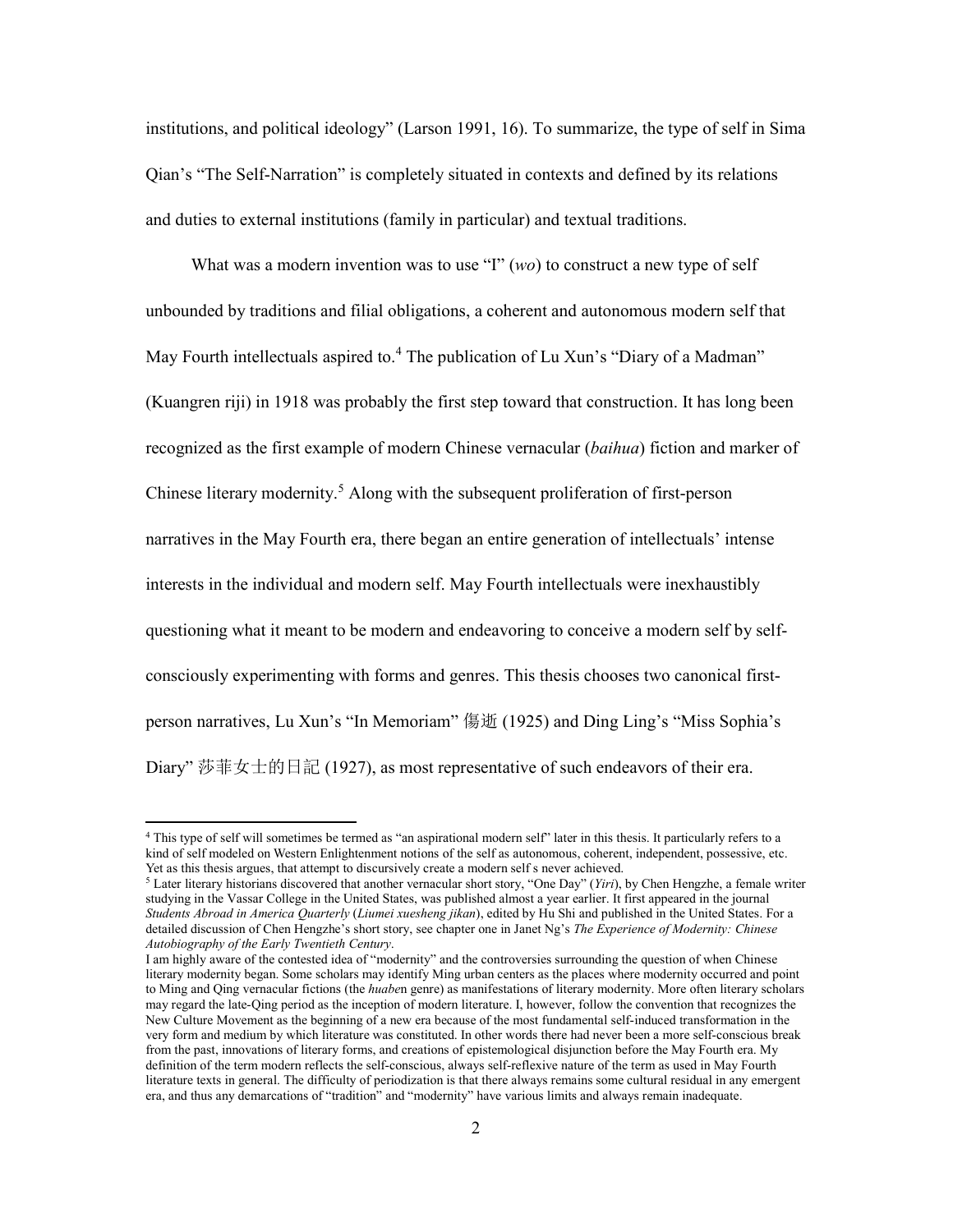The two texts were also chosen for their formal and generic complexities that have been ignored by many literary scholars in the field. The two texts are fictionalized firstperson narratives presented in the form of personal notes and a diary. Why did these two authors employ these multiply mediated forms rather than tell a straightforward story? What functions does a diary perform that cannot be accomplished by any other forms? What textual and cultural functions does the first-person singular "I," a presumably optimal site to construct self and subjectivity, perform? Even though selfhood and subjectivity in modern Chinese literature is a much-discussed topic, little attention has been directed to the very medium that creates subjectivity, i.e. language.<sup>6</sup> Fewer have paid close attention to the intrinsic formal and generic mechanisms of literary texts. It is my intention to point out that mediation, or the form of the work of art, matters. Mediation, according to Adorno, is absolutely necessary for the work of art to exist and function outside of social reality.<sup>7</sup>

 Thus instead of viewing literature simply as representations of the self and social reality, this thesis explores how particular formal or generic characteristics produce, problematize, or even impede the formation of a coherent and autonomous modern self modeled on Western Enlightenment thinking.<sup>8</sup> Through my close readings of the two texts, it is my contention that despite the two authors' attempt to create an aspirational modern male

<sup>6</sup> I am evoking French linguist Emile Benveniste's classic formulation on the relation between language and subjectivity that "it is in and through language that man constitutes himself as a subject" (221), a formulation I will rely on to perform literary analysis. The only existing scholarship that discusses first-person narratives from a linguistic perspective is the sixth chapter "The Deixis of Writing in the First Person" in Lydia H. Liu's *Translingual Practice*. However even as Lydia Liu briefly evokes Emile Benveniste's linguistic theory that it is through language that a subject is constituted, her consequent reading of "Miss Sophia's Diary" focuses more on writing and reading as a gendered act and thus fails to fully engage with Benveniste's theory and the function of a "I" discourse.

<sup>7</sup> See Theodor Adorno, "Commitment," *New Left Review I* 87-88 (1974): p. 80. Adorno elucidates the dialectic relation between the work of art and social reality: it obeys the rules of social reality and maintains distance from it. That distance is the form of the work of art; the form mediates between art and social reality and guarantees the autonomy of art. <sup>8</sup> I agree with Vera Schwarcz's main contention that the May Fourth Movement was the enlightenment movement of China

for its iconoclastic stance, its interests in and celebration of Western Enlightenment values such as democracy and equality, and etc. See Schwarcz, *The Chinese Enlightenment: Intellectuals and the Legacy of the May Fourth Movement of 1919* (1986).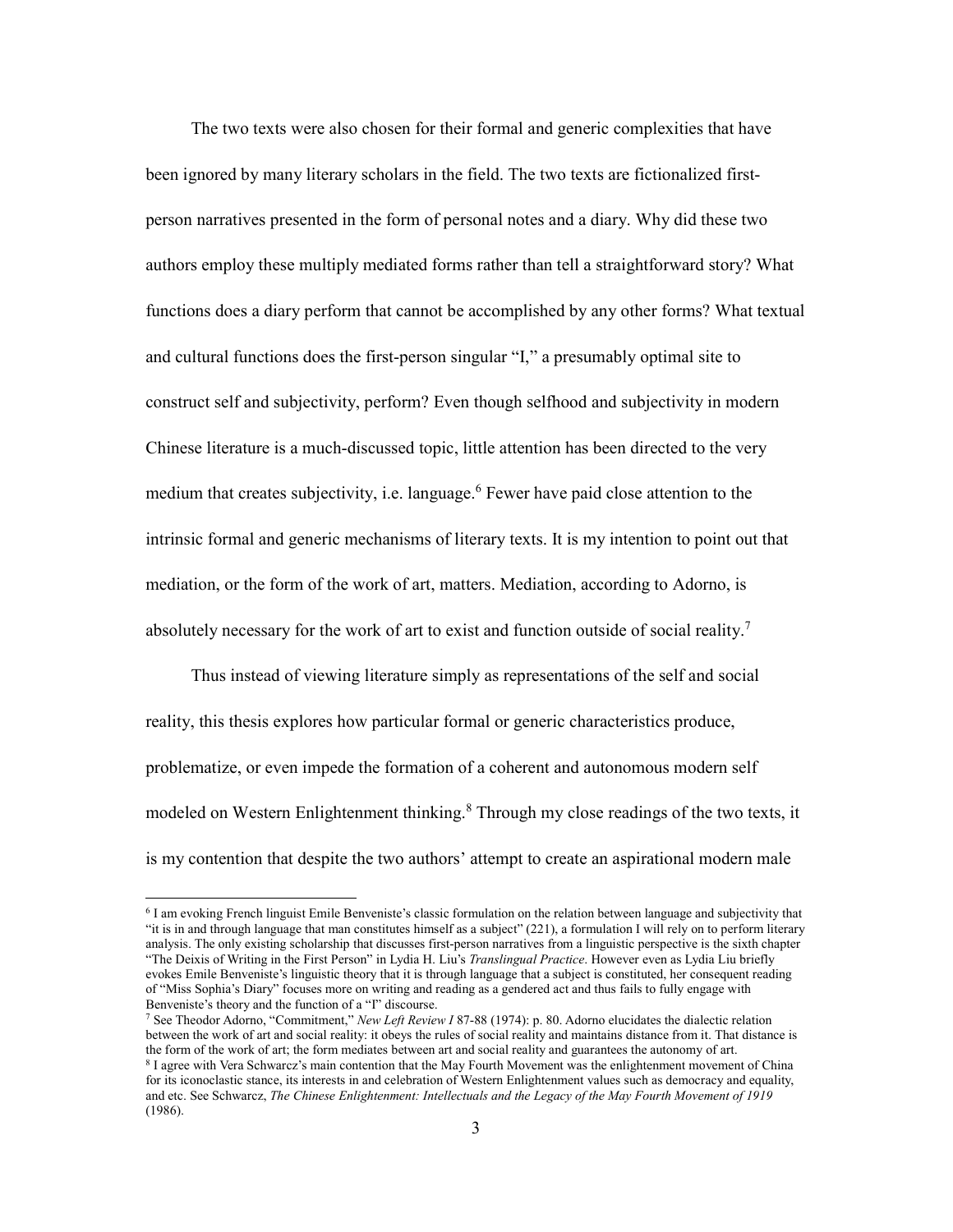and female self, the selves constructed in the two texts are always fragile, split and fragmented. It not only reveals the limits of the Western Enlightenment epistemology of the self but also exposes a more complicated processes of how the concepts of the self and subjectivity, as discursive constructs, are contested and negotiated in particular historical circumstances and social reality. A recourse to defining what a Western Enlightenment epistemology of the self is seems now necessary before I turn to the polyvalent formal and aesthetic innovations of May Fourth writers and form's dialectic relations to social reality. This task involves working out the semantic meaning(s) as well as history of contested ideas such as subjectivity, individuality, and individualism in their original contexts. The first step of this introduction chapter then is to achieve a certain degree of construction after numerous genealogical deconstructions.<sup>9</sup>

 Decades ago Jaroslav Průšek in *The Lyrical and the Epic* already captured the subjective and individualistic feature of the May Fourth literature: "There can be no question that subjectivism and individualism, joined with pessimism and a feeling for the tragedy of life, along with an inclination to revolt and even the tendency to self-destruction, are the most characteristic qualities of Chinese literature from the May Fourth Movement of 1919 to the outbreak of war with Japan" (3). Even though Průšek later was criticized for interpreting Chinese literature through the lens of a Euro-American literary standard that privileged subjectivity, his foregrounding of subjectivism and individualism nevertheless had significant impact on later studies of modern Chinese literature, especially of the May Fourth literature.<sup>10</sup>

<sup>9</sup> An entire generation of literary scholars in the China field trained in poststructuralism devoted their works to genealogical studies of an idea or cultural phenomenon. Some typical works include Lydia H. Liu's *Translingual Practice* (1995), and Haiyan Lee's *Revolution of the Heart: A Genealogy of Love in China, 1900-1950* (2007).

<sup>&</sup>lt;sup>10</sup> Theodore Huters later gives a clearer definition of Průšek's "subjectivity" as "interiority." He conceives "narrative interiority" as "one literary techniques among a range of possibilities" that does not confer indications of quality of a certain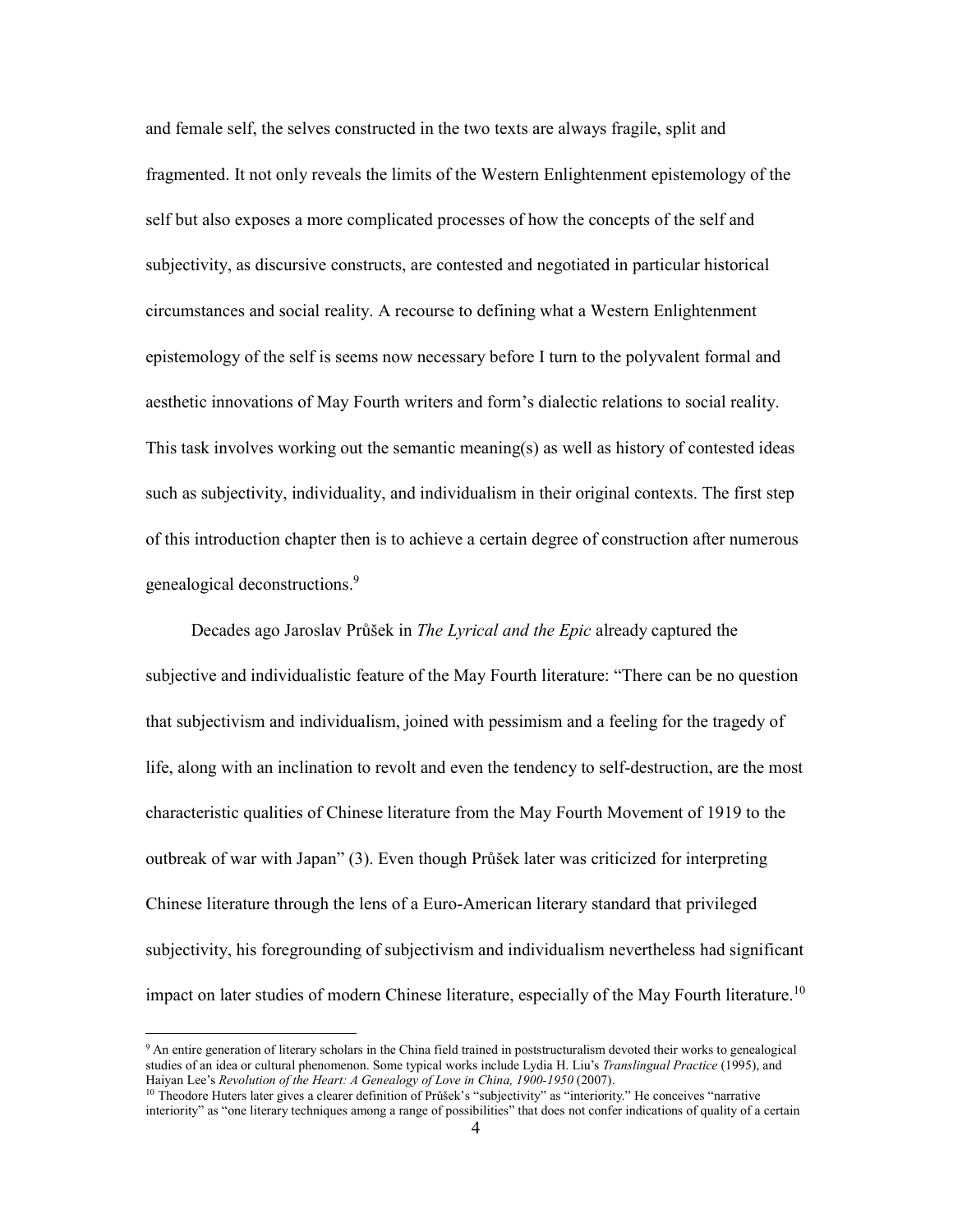Lydia H. Liu's early scholarship, for instance, is largely focused on the question of subjectivity and the self in modern Chinese literature. In the chapter titled "The Discourse of Individualism" in *Translingual Practice: Literature, National Culture, and Translated Modernity—China, 1900-1937*, Liu problematized Průšek's uncritical use of terms imported from the West, often via Japanese neologism, such as "individualism" and "subjectivism." In that chapter, she traces the creation and ever changing meaning of "individualism." As a translated discursive construct, "individualism" underwent various conceptualizations whose meaning was both historically contingent and discursively constructed: it was deemed compatible with Confucianism when first introduced into late-Qing China and later conceived as an antithesis to the nation-state. During the May Fourth period, it was defined against a Confucian tradition that was supposedly collective and prioritized familial and communal obligations over individual freedom; "individualism" thus was upheld and weaponized by May Fourth intellectuals to rebel against a repressive traditional society. In the 1930s, however, it came under attack by leftist intellectuals for its complicity in bourgeois ideology. Liu is right to point out the historical contingency and discursive constructedness of the term "individualism" in the Chinese context, yet after the deconstruction of a cultural term what we are left with is a nebulous constellation of meanings with all their poststructuralist indeterminacy.

 In order to develop a working definition of such a contested idea such as subjectivity, a return to its definitions in the Oxford English Dictionary might be surprisingly useful and revealing. The first OED definition of "subjectivity" is "the quality or condition of being

text (traditional texts were deemed "inferior" for their "lack" of interiority).

 $\overline{a}$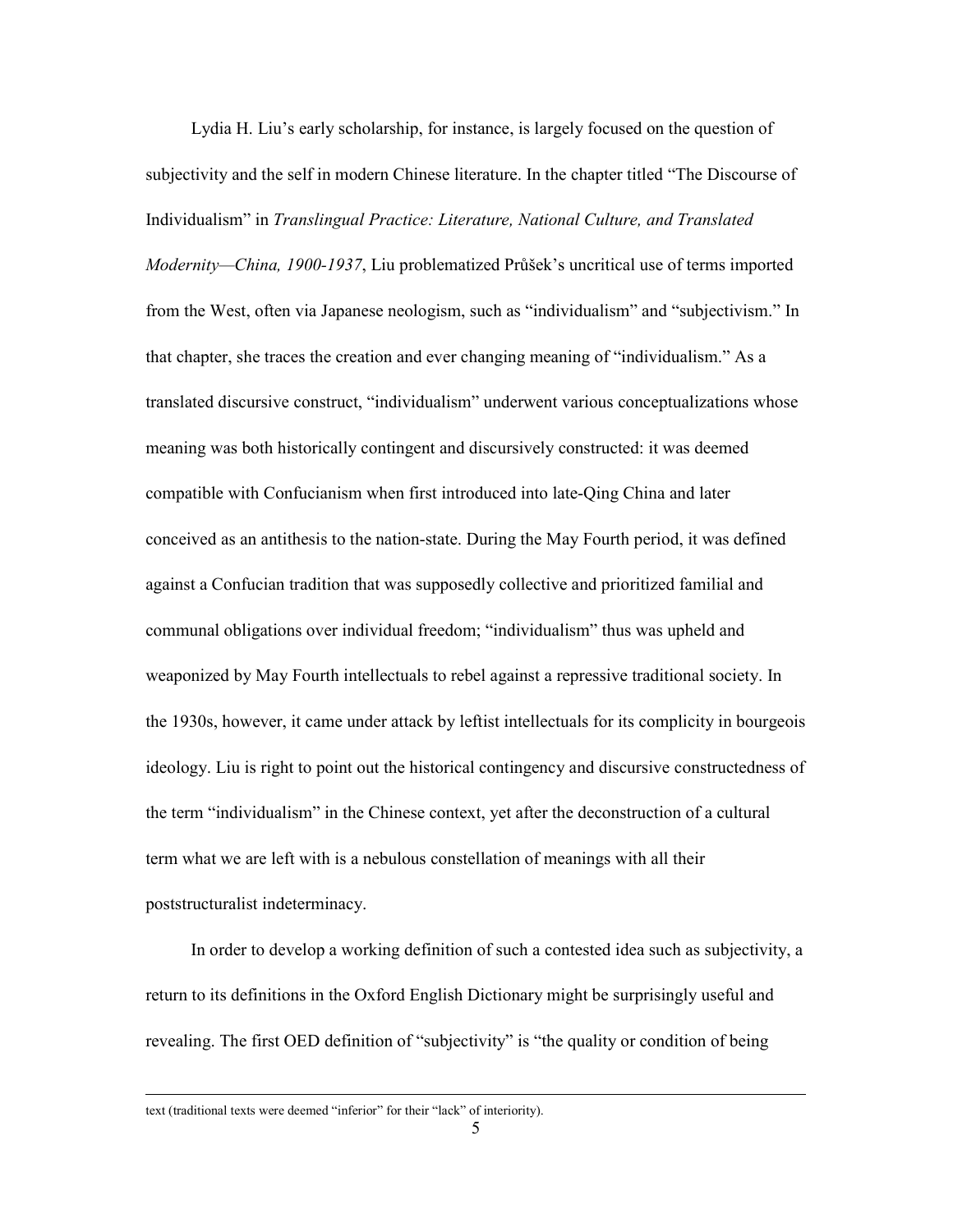based on subjective consciousness, experience, etc." The second definition is divided into "consciousness of one's states or actions" and "a conscious being." Based on these two definitions, we can observe subjectivity's inseparable associations with consciousness. In other words, having subjectivity is predicated on having a consciousness or being conscious. The third definition is divided into two sub-groups: a) "The quality in literature or art which depends on the expression of the personality or individuality of the artist; the individuality of an artist as expressed in his work" and b) "The quality or condition of viewing things chiefly or exclusively through the medium of one's own mind or individuality; the condition of being dominated by or absorbed in one's personal feelings, thoughts, concerns, etc.; individuality, personality." Here the definition of "subjectivity" gets conflated with "individuality" and thus acquires the meaning of individuality which can be summarized as unique attributes including personality possessed by a person that distinguish him/her from others—the first two OED definitions of "individuality." This belief in the uniqueness of an individual and thus worthy of our undiluted attention underlies modern autobiographical writings.

 "Individuality" also means "being indivisible" from which another key definition is derived: "*separate* and *continuous* existence as a single *indivisible* entity" (my emphasis). This definition best illustrates the Enlightenment notions of the self that define the self as a bounded and discrete entity with inalienable rights to privacy and time to develop.<sup>11</sup> As a result, its next definition easily slips into the meaning of "individualism" that denotes individual freedom, autonomy and independence: "The fact or condition of being free from the influence or control of a group, the State, etc.; individual independence or autonomy."

<sup>&</sup>lt;sup>11</sup> Kant specifically emphasizes the importance of temporal continuity to the formation of a subject.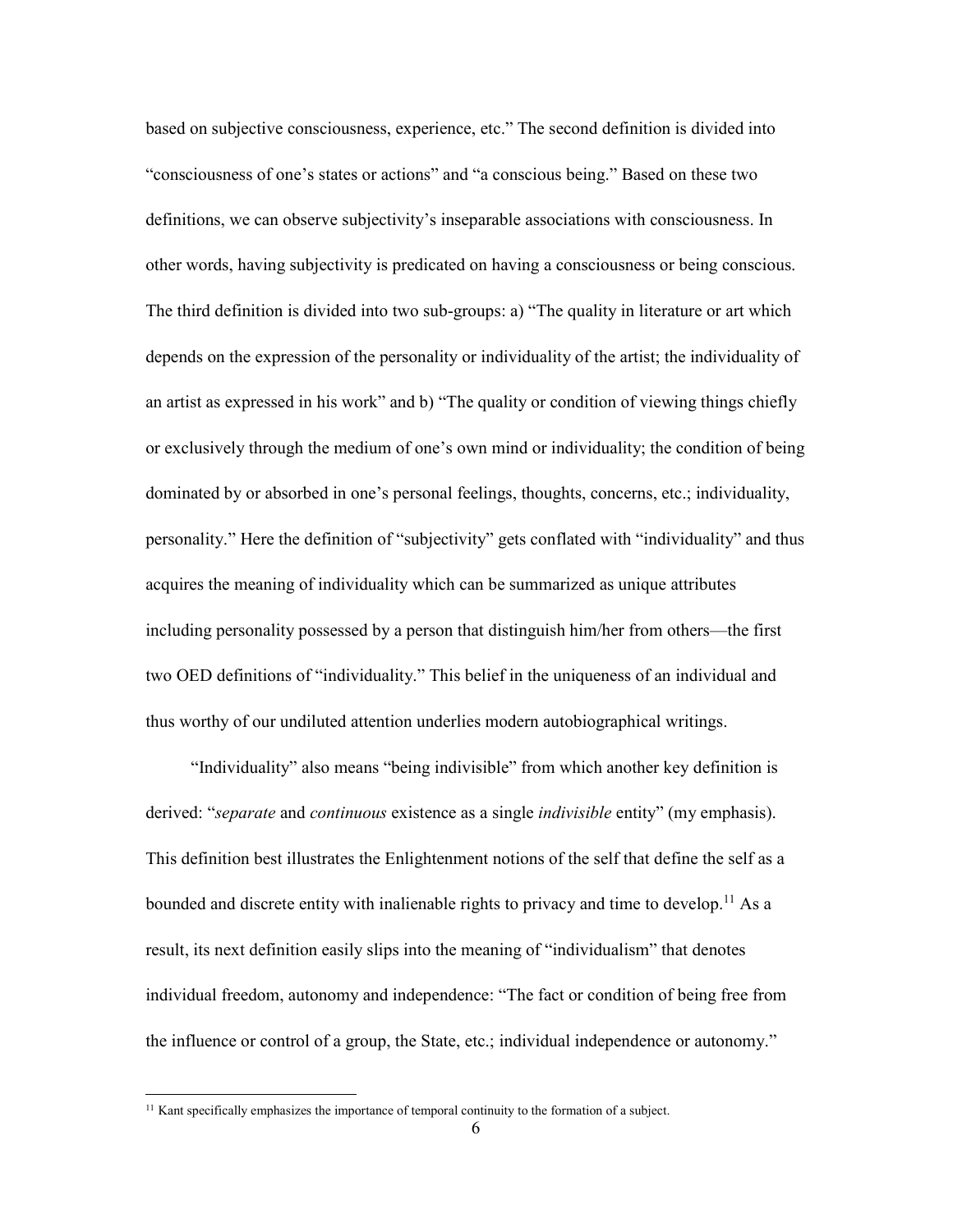The Enlightenment discourse of individualism thus establishes a dichotomy between the self (private) and the political (public) and assumes the sacredness of the former.

 The slippage between subjectivity, subjectivism, consciousness, individuality, and individualism bespeaks the difficulty of defining the meaning of a word or even confirms a poststructuralist circuity of the meaning(s) of a word, an endless chain of signifiers that defies a final meaning. Yet it may prove to be incredibly productive because whenever subjectivity is evoked, it simultaneously evokes a semantic field. It also reveals certain underlying assumptions about what defines a modern/Enlightenment self—separate, autonomous, and independent, all of which have their roots in individualism.

 To elucidate the meaning of individualism in the Euro-American context is an even more thorny question. It is impossible to parse out every meaning and every school of thought due to the scale of this thesis; instead I rely mainly on Steven Lukes, a historian of social theory and philosophy, for his elaboration on the basic ideas of individualism. Individualism believes in "the intrinsic value of the individual human being" shown in Kant's proclamation that human beings are not a means to an end but in themselves an end (Lukes 45). Another key idea of individualism is the notion of "autonomy" or "self-direction," "according to which an individual's thought and action is his own, and not determined by agencies and causes out of his control" (Lukes 52). An autonomous individual arrives at decisions based on their own reasoning and critical reflection. In other words, as premised by classical philosophical discourse, an autonomous individual establishes the rational self as the ultimate source of authority. Individual freedom and autonomy is the central value of Western liberalism, and was championed by May Fourth intellectuals. Individualism,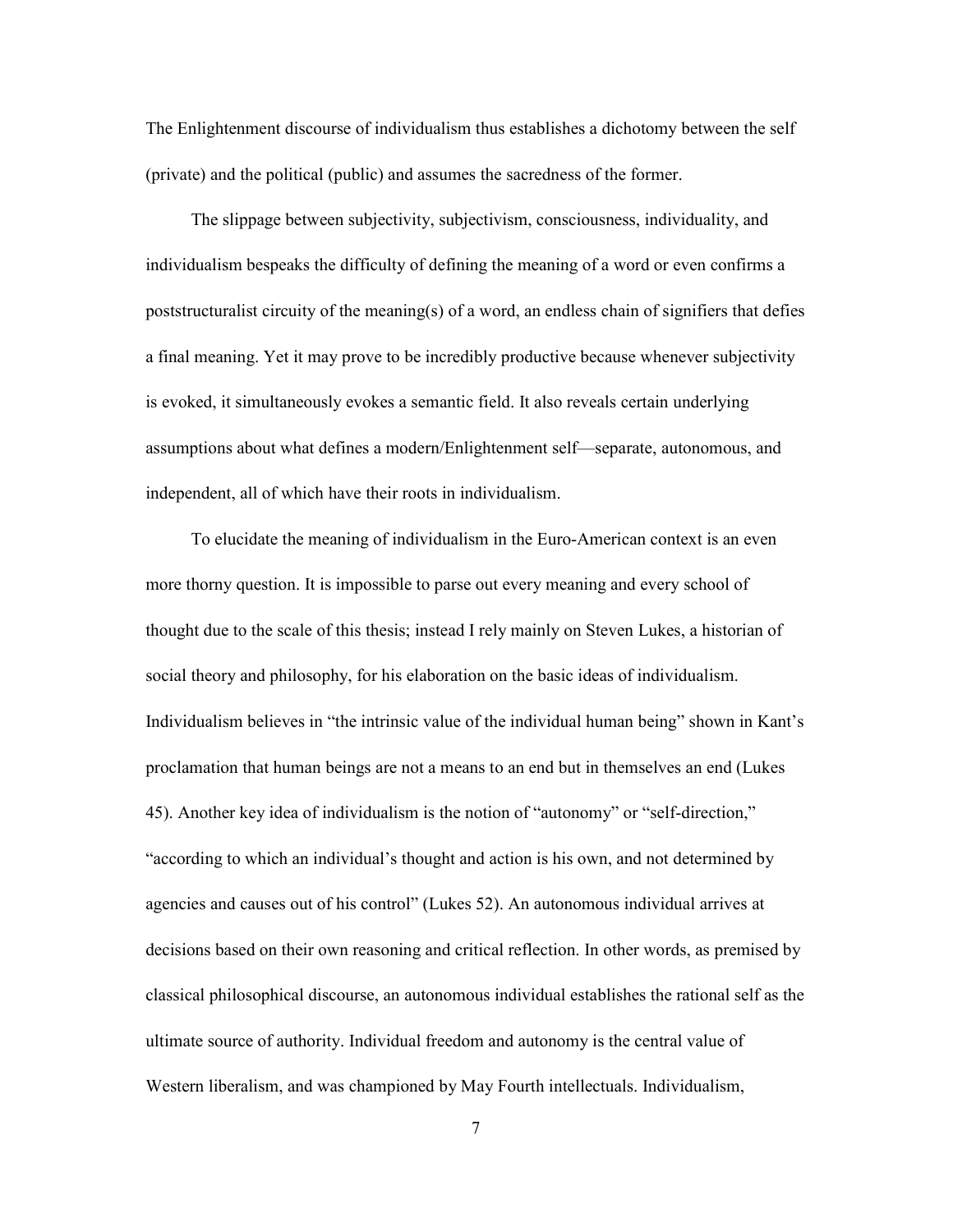originating from German Romanticism, also believes in the uniqueness and originality of an individual and thus emphasizes the individual's responsibility to achieve self-development and self-actualization.<sup>12</sup> Individualism also has its economic and political ramifications because Euro-American individualism is the cornerstone of free market economy that operates based on rationality (Lukes 88-89). It is essentially what Crawford B. Macpherson calls "a bourgeois possessive individualism."<sup>13</sup>

 Enlightenment notions of a separate self rooted in individualism—the key source that profoundly influenced the modern discourse on the self in the Chinese context—stand in striking contrast with native Chinese models of conceiving the self. Many early China scholars agree that distinct from the concept of the self as an autonomous, discrete and bordered individual inherited from the Enlightenment, a traditional self was always embedded in a net of relationships and defined by those relationships. Sima Qian's "The Self-Narration" discussed at the beginning of this chapter gave us a glimpse of such type of self. Catherine Bell ventures further to contend that eventually in all traditional societies "individual identity is more likely to be experienced as the nodal point of a matrix of socializing and humanizing relationships" (qtd. in Brashier 212). Kenneth E. Brashier arrives at a somewhat similar conclusion through careful examinations of Han ritual texts, legal documents, inscriptions, court rhetoric, etc. Kinship, like names and age, served as the primary marker of one's status, power and social value. Not only common people were

<sup>&</sup>lt;sup>12</sup> See Lukes Chapter Two on individualism in the German context and Chapter Ten "Self-Development". <sup>13</sup> The preeminent political philosopher Crawford B. Macpherson identifies the assumption hidden and underlying the theories of seventeenth century political thinkers such as Hobbes and Locke as the assumption of "possessive individualism." "Possessive individualism" is "a conception of the individual as essentially the proprietor of his own person or capacities, owing nothing to society for them the individual is free inasmuch as he is proprietor of his person and capacities. …Society consists of relations of exchange between proprietors. Political society becomes a calculated device for the protection of this property and for the maintenance of an orderly relation of exchange" (3). See Macpherson, *The Political Theory of Possessive Individualism (Hobbes to Locke)* (1962).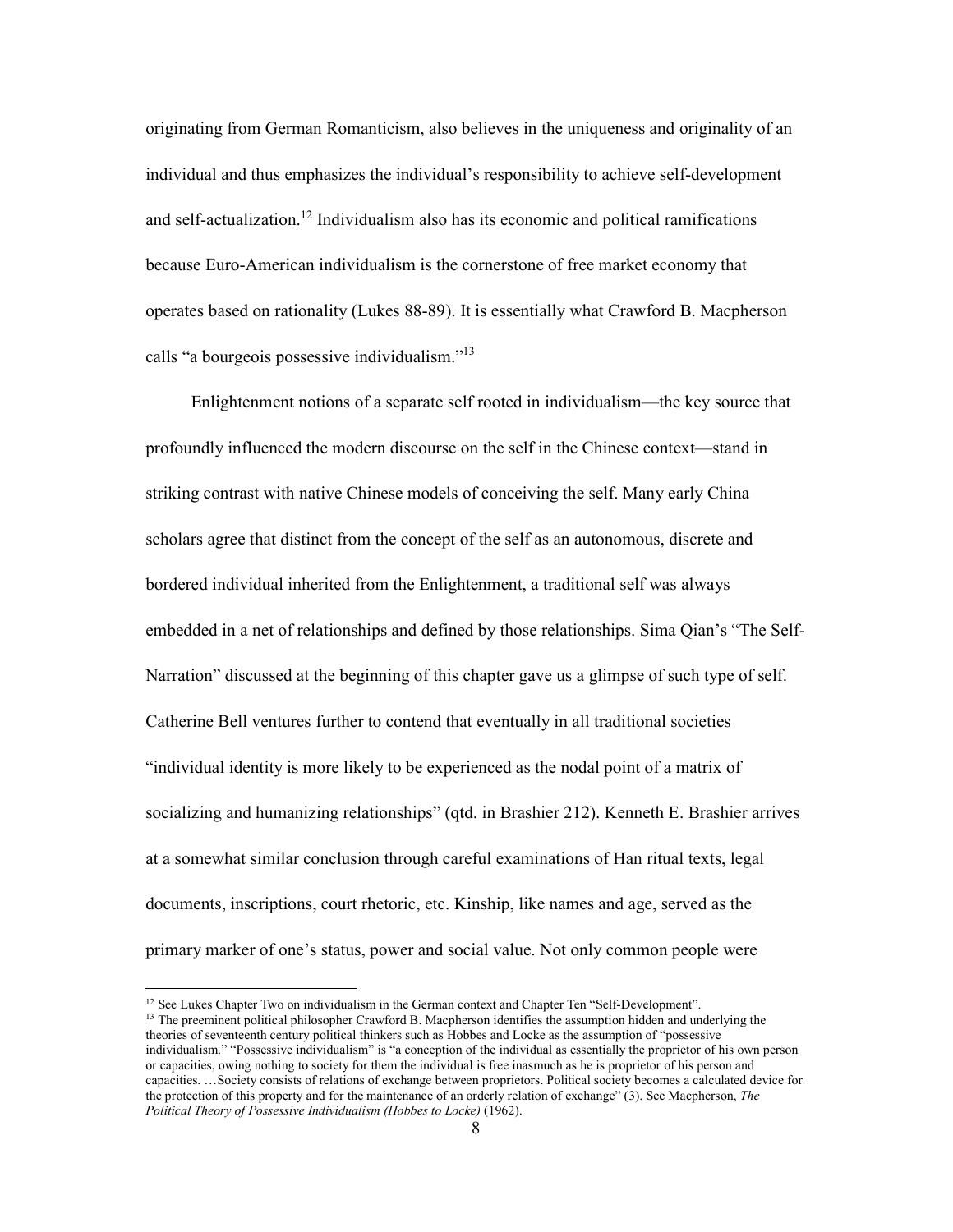constrained by filial obligations to their parents and ancestors, but also powerful rulers were deemed simply an inheritor of the ancestral shrines and the land under heaven and thus not free to do whatever they desired. In a ritual exchange on nuptial arrangement prescribed in the *Ceremonies and rituals* 儀禮 that Brashier examines, there is no first-person pronoun "I" and instead the interlocutors always refer themselves in third person. Personal agency thus was diminished, and the self only existed as "a conglomerate of ties and associations with others in the lineage lattice" (Brashier 214).

 This model of conceiving the self as relational and embedded in a web of kinship and other relationships became the kind of traditional epistemology that the iconoclastic May Fourth Movement endeavored to dismantle. May Fourth intellectuals associated the weakness and ills of Chinese society to "tradition" and thus everything associated with it, such as filial piety, Confucianism, the hierarchical (including patriarchal) social structure, the traditional family, the institution of arranged marriage, and etc. Instead they embraced Western Enlightenment's autonomous and bounded self as the first step toward modernization and building a strong nation.

 As a result, May Fourth intellectuals' intense interests in the individual, *geren*, were intricately tied to nationalism and the building of a strong modern nation-state. Their search for a modern self was not only an intellectual pursuit but also a political imperative to the survival of China as a nation and Chinese people as a species. As Lydia Liu states, "subjectivity in writing was thus translated into political reality and acquired an ideological significance that responded to a historical need: the reconfiguration of the modern Chinese man and *woman* as self-conscious subjects" (my emphasis, Liu 1990: 3).

9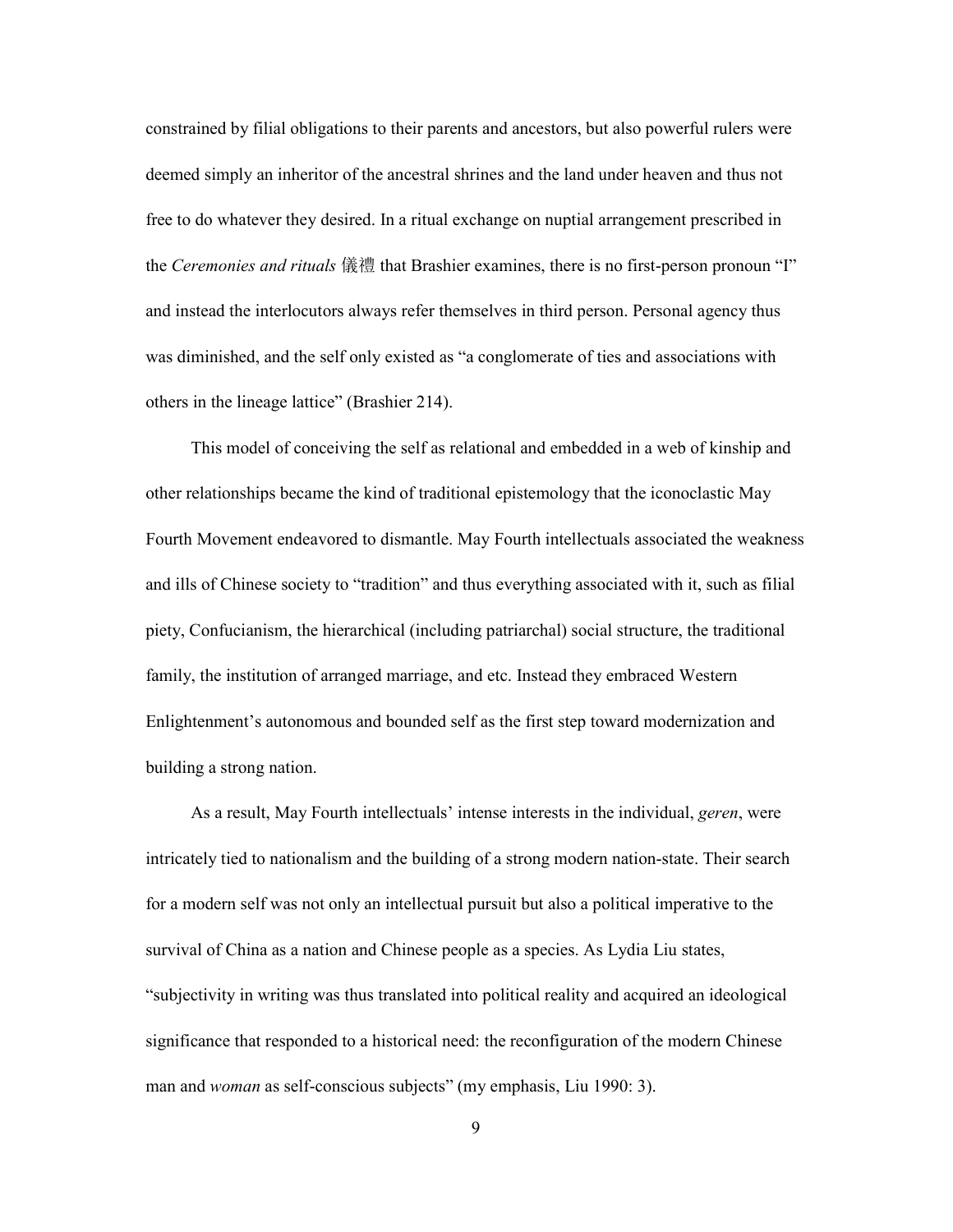The realization that the social self was gendered also focused attention on "the woman question," which figured so prominently in the discursive constructions of an aspirational modern self and a modern nation-state. As Wendy Larson points out, women and literature were the two important sites for the construction of a modern nation in the late nineteenth century and early twentieth century China (1998, 7). Women's liberation and the status of women became the criteria to measure the civilization of a nation—a notion elaborated in the writings of numerous eminent nationalist intellectuals, including Liang Qichao (1873-1929); the New Woman became the trope through which a New China can be envisioned and articulated. To rebel against the traditional family and arranged marriage, to embrace free love and free marriage became the markers of being modern.<sup>14</sup>

 The equation between romantic love and the quality of being modern reveals another key presupposition of the modern epistemology of the self: a modern self is essentially a desiring and affective self.<sup>15</sup> The centrality of sentiment in modern Chinese literature has been well argued by Haiyan Lee in *Revolution of the Heart*. Not only the popular literatures such as the Butterfly romance centered on romantic love, but also revolutionary and nationalist writers often produced and reproduced the so-called revolution plus love pattern.<sup>16</sup> It is typical of literature written during this period to feature a protagonist, usually female,

<sup>&</sup>lt;sup>14</sup> Such a value system seems to be true of people or cultures that wanted to embrace European notions of a modern enlightenment, such as the 19<sup>th</sup> century Russian intelligentsia. Irina Paperno, a prominent literary scholar in Russian literature, points out that marriage had its highly semiotic and cultural significance for writers like Chernyshevsky and his peers: it was deemed as "a stimulus for action", "the ultimate realization of real life" (90), and more significantly an act of free will (108); it represented a man/woman's self-assertion and ability to act that distinguishes a positive hero from the inability and indecisiveness of the superfluous man (115). In choosing one's spouse, one exercises his/her agency and is regarded the marker of being modern. See Paperno, *Chernyshevsky and the Age of Realism: a Study in the Semiotics of Behavior* (1988)*.*

<sup>&</sup>lt;sup>15</sup> Using theories developed by Western moral philosophers such as Alasdair MacIntyre who points the modern self as "emotivist self," Haiyan Lee echoes that "the modern subject is first and foremost a sentimental subject" (7). See *Revolution of the Heart: A Genealogy of Love in China, 1900-1950.*

<sup>16</sup> For a detailed discussion of revolution plus love narrative, see Liu Jianmei's *Revolution plus Love: Literary History, Women's Bodies, and Thematic Repetition in Twentieth-century Chinese Fiction* (2003).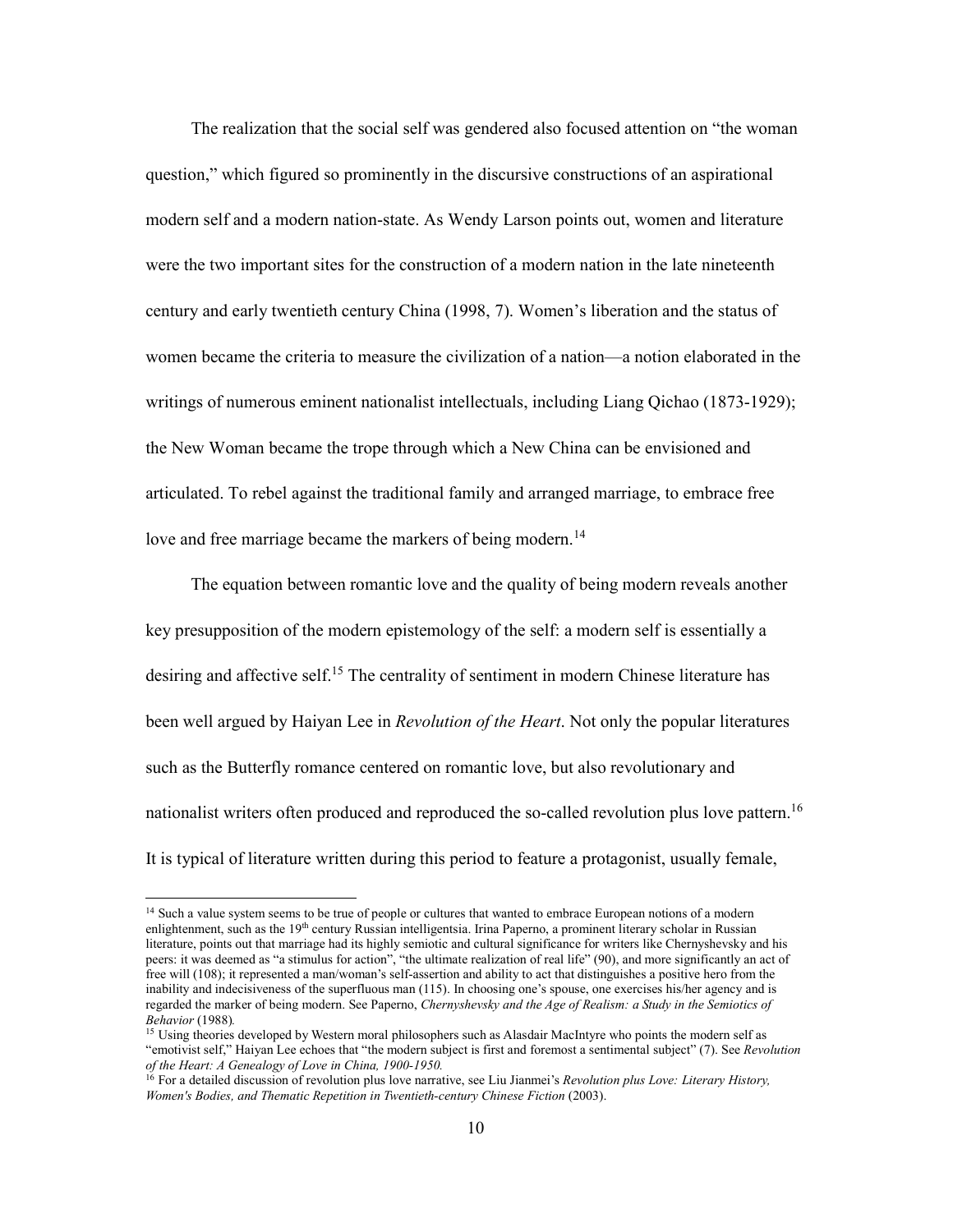who embodies such an affective subject, whose subjectivity is largely constituted of sexual desires and romantic longings. To be desiring and longing for romance simultaneously got translated into the marker of being modern.

 However when these aforementioned tenets and assumptions of modern (reads Euro-American) notions of the self/subject were introduced to a war-ridden, semi-colonial China that lacked the very material base on which individualism was presupposed and formed, their claim to universality would be sorely tested. Without the existence of a sovereign nation-state and a functioning capitalist economy, autonomy and freedom of the possessive individual could be something that May Fourth intellectuals only championed and aspired to yet never within reach. The signing of the Treaty of Versailles (1919) that catalyzed the May Fourth Movement was simply another awakening call to see the forced and humiliating encounter with Western and Japanese imperialism.

 Lu Xun's literary career seems to bespeak a gradual disillusionment with Western Enlightenment notions of individualism. He transformed from a champion of Romanticists' individual genius in "On the Power of Mara Poetry" 摩羅詩力說 (1907) to a self-doubting post-individualist in the Preface to *Call to Arms* 吶喊 (1922). In "On the Power of Mara Poetry," Lu Xun extols European Romanticists such as Shelley, Byron, and Pushkin for creating great works of literature that are able to "[speak] with strength to stir new life in their countrymen and make their country a great one" (107). In his final impassioned calling for their Chinese equivalent ("Where are the warriors of the spirit?"), Lu Xun envisions himself on par with all those Romanticists as the national poet of China carrying out his historical mission. Lu Xun's attitude toward literature and the question of whether literature can bring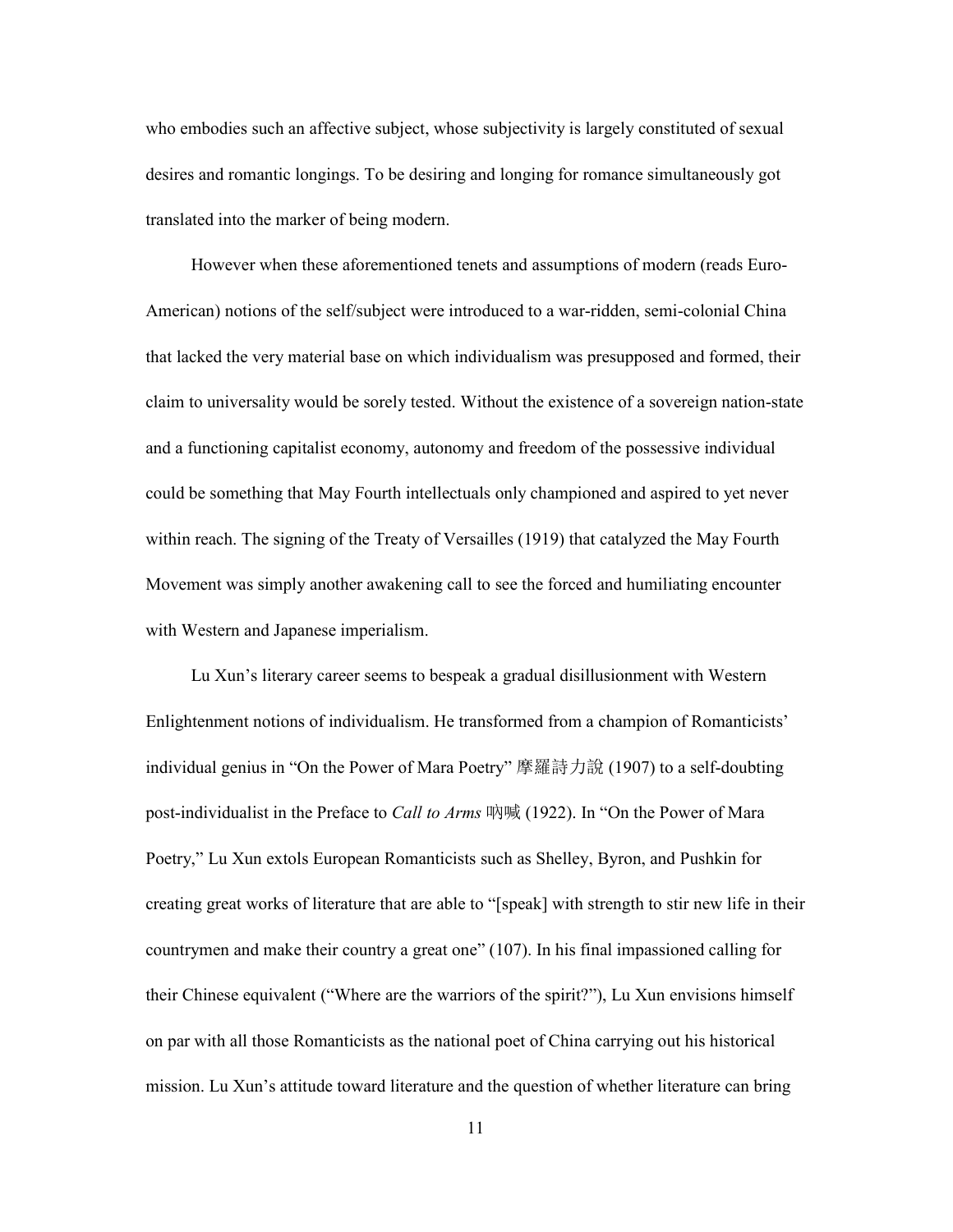real social and political transformation becomes more ambivalent and skeptical in the Preface to *Call to Arms*. His self doubt and reflection begin: "I was no hero, no demagogue capable of rousing the masses with a single battle-cry" (18).<sup>17</sup> "In Memoriam" 傷逝 (1925), the subject of the next chapter's analysis, casts a grimmer look on the type of selfhood engendered by individualism. The first-person narrator, Juansheng, an educated male intellectual, abandons his wife when their union as a result of romantic love and free marriage turns out to be economically unviable and impinges upon his individual freedom.

 Ding Ling's later conversion to a leftist/Communist politics best illustrated her abandonment of a bourgeois individualism.<sup>18</sup> Even though when Ding Ling was still very much enchanted with individualism, her attempt to textually create a New Woman, Miss Sophia, an educated woman with psychological depths as well as sexual and emotional desires, ends on the hint of her approaching demise. Sophia, who embodies many of the ideals upheld by May Fourth intellectuals such as leaving a traditional family and pursuing independence and love, can only reach an ontological impasse in the end. Thus both texts deal with the finiteness of life as well as fragility of the self; both texts interrogate the cultural ideals of their time. It is as if the Chinese modern self at its inception was fragile and under the threat of death. One of the objectives of this thesis is to chart out the tortuous processes of affirming and writing that fragile self into existence by two writers most representative of their time.

<sup>17</sup>The translation of "Mara Poetry" used here is in *Modern Chinese Literary Thought: Writings on Literature 1893-1945.* ed. Kirk A. Denton. Stanford, CA: Stanford UP, 1996. The translations of *Nahan* and *Panghuang* are from Julia Lovell's *The Real Story of Ah-Q and Other Tales of China: the Complete Fiction of Lu Xun*.

<sup>&</sup>lt;sup>18</sup> For a thorough discussion on Ding Ling's oeuvre and literary career, especially how her works changed in relation to her changing ideological commitment, see Feuerwerker, *Ding Ling's Fiction: Ideology and Narrative in Modern Chinese Literature* (1982)*.*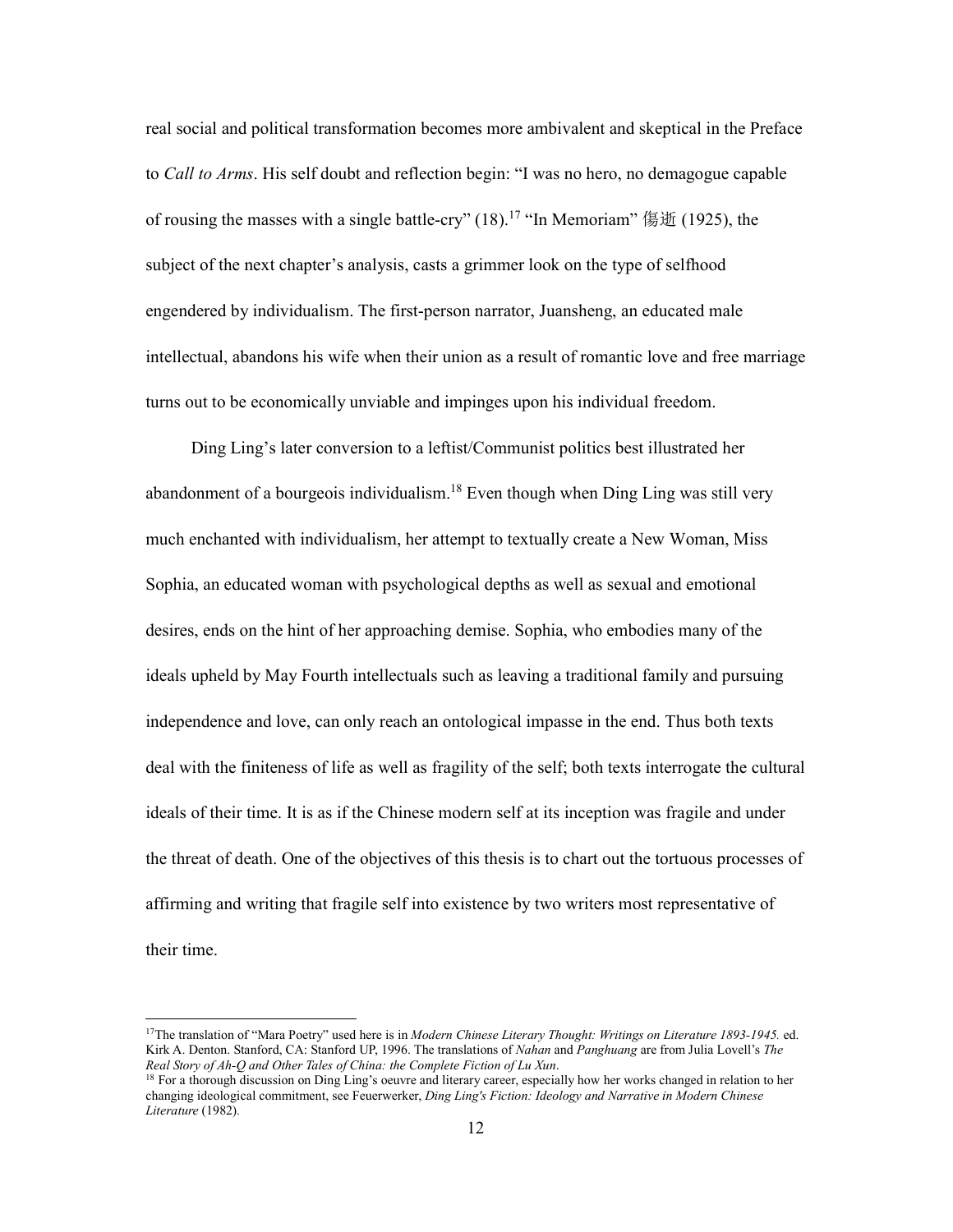Now I turn to the dialectic relations between form and social reality and the reason I place such primacy on literary form. It was by no accident that Lu Xun and Ding Ling chose first-person narratives to construct an aspirational modern self while simultaneously interrogating the epistemological assumptions hidden and underlying that self. The rise of first-person narrative form and narrative technique that extensively focuses on a character's subjectivity and interiority was a result of that particular historical moment. György Lukács in *Modern Drama* already pointed out the social nature of literary form and its dialectic relation to social reality: "But in literature, what is truly social is form …. Form is social reality, it participates vivaciously in the life of the spirit. It therefore does not operate only as a factor acting upon life and moulding experiences, but also as a factor which is in turn moulded by life" (qtd. in Moretti, 10).<sup>19</sup> This is particularly true for the discussion of May Fourth literature because the predicament of China in the early twentieth century spurred May Fourth writers' searching for new forms to capture the Zeitgeist of their time; this New Literature, with its formal and generic innovations, in turn would bring social and political transformations.<sup>20</sup>

 In order to better attend to the specific formal and generic qualities of specific literary texts, this thesis draws on theories of genre, Russian formalist theorist Mikhail Bakhtin's theory of double-voiced discourse, as well as a sociolinguistic approach to the discourse of the first person, a Marxist approach to literary form and subject formation, a poststructuralist notion of the self as textually produced, and so on and so forth. In other words, it is the

<sup>19</sup> Franco Moretti, *Signs Taken for Wonders: On the Sociology of Literary Forms*. Another Marxist literary critic, Raymond Williams echoes Lukács' formulation and contends that form is a social relationship, "a historical practice in the social material process" (184). See Williams, *Marxism and Literature*.

 $20$  Even though many intellectuals such as Lu Xun remained skeptical of whether literature, or even writing in general, could bring real social changes, they nevertheless kept writing. Lu Xun's writing thus is full of self-doubt and awareness of the limits of representation.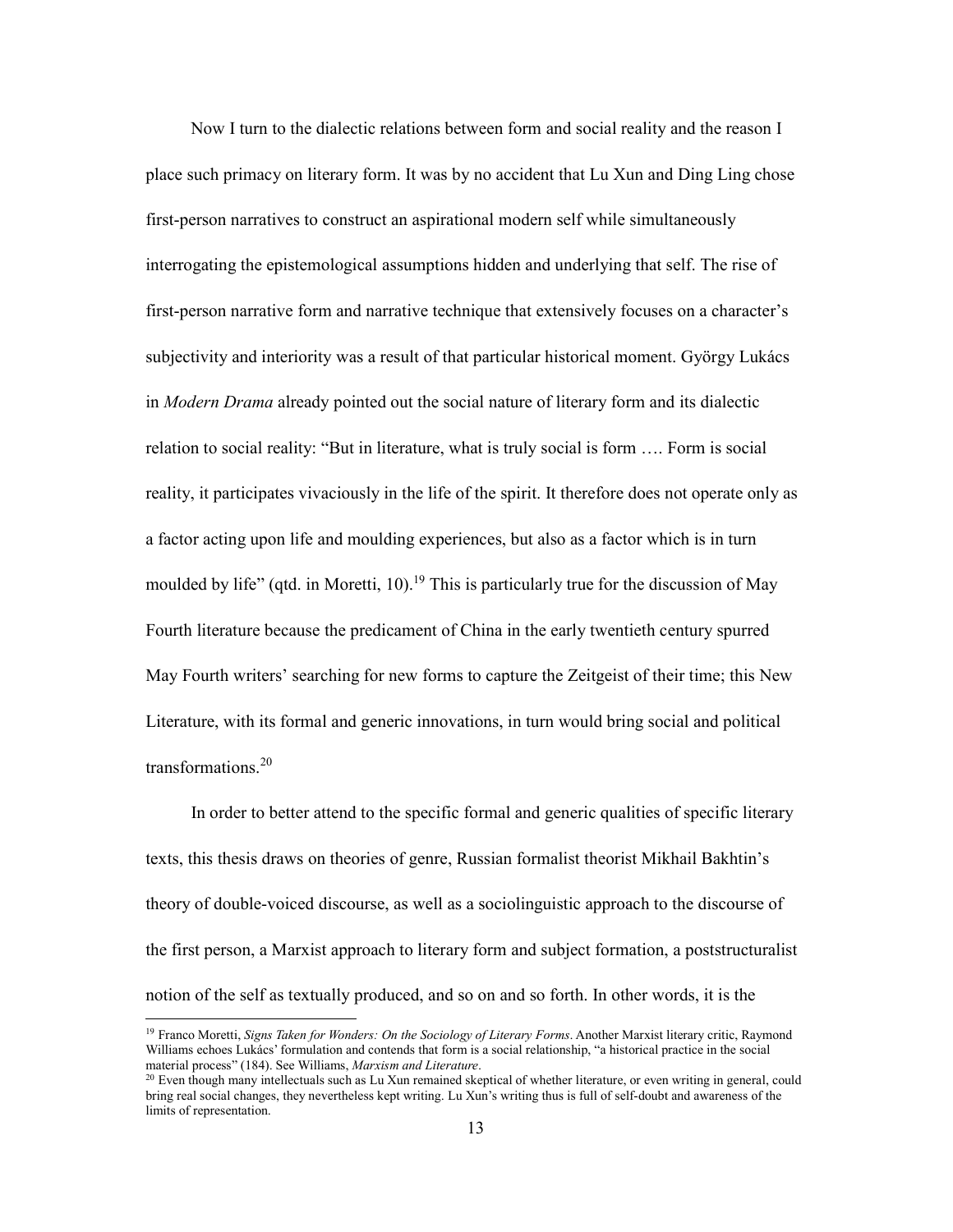aesthetic idiosyncrasy of a literary text that determines which theoretical tool is more appropriate. I also occasionally draw on studies of literary texts from other textual traditions and of different national origins, including English, Russian, and French literature. In so doing, I am not suggesting there is an equivalency between modern Chinese literature and "Western literature," nor am I suggesting that "Western theories" are universally applicable to texts from any tradition. What I am attempting to accomplish is to borrow illuminating methods from other fields within the same discipline of the study of literature in the hope of doing more justice to literary texts. It goes without saying that every theory has its limit, even for the study of texts from the same social and linguistic tradition. One way to overcome that, as discussed before, is to place primacy on literary texts and let the intrinsic aesthetic qualities of literary texts determine which methodological tool might be more fit to do justice to the text.

For instance, when reading "In Memoriam," a first-person narrative dominated by the voice of the male narrator, Juansheng, we still feel such a strong presence of the often silent

female spouse, Zijun. In order to make sense of it, Bakhtin's theory of double-voiced discourse can be particularly useful in this circumstance. Double-voiced discourse, according to Bakhtin, is a discourse that is directed both to its referential object and to someone else's discourse (whether that person is present at moment of utterance or not). It can be a dialogue conducted between the speaker and an *invisible* speaker whose words are not present but have

"determining influence on all the present and visible words of the first speaker" (my emphasis, Bakhtin 197).<sup>21</sup> This insight could fundamentally alter the way we read many of

<sup>&</sup>lt;sup>21</sup> I will discuss double-voiced discourse more thoroughly in the next chapter.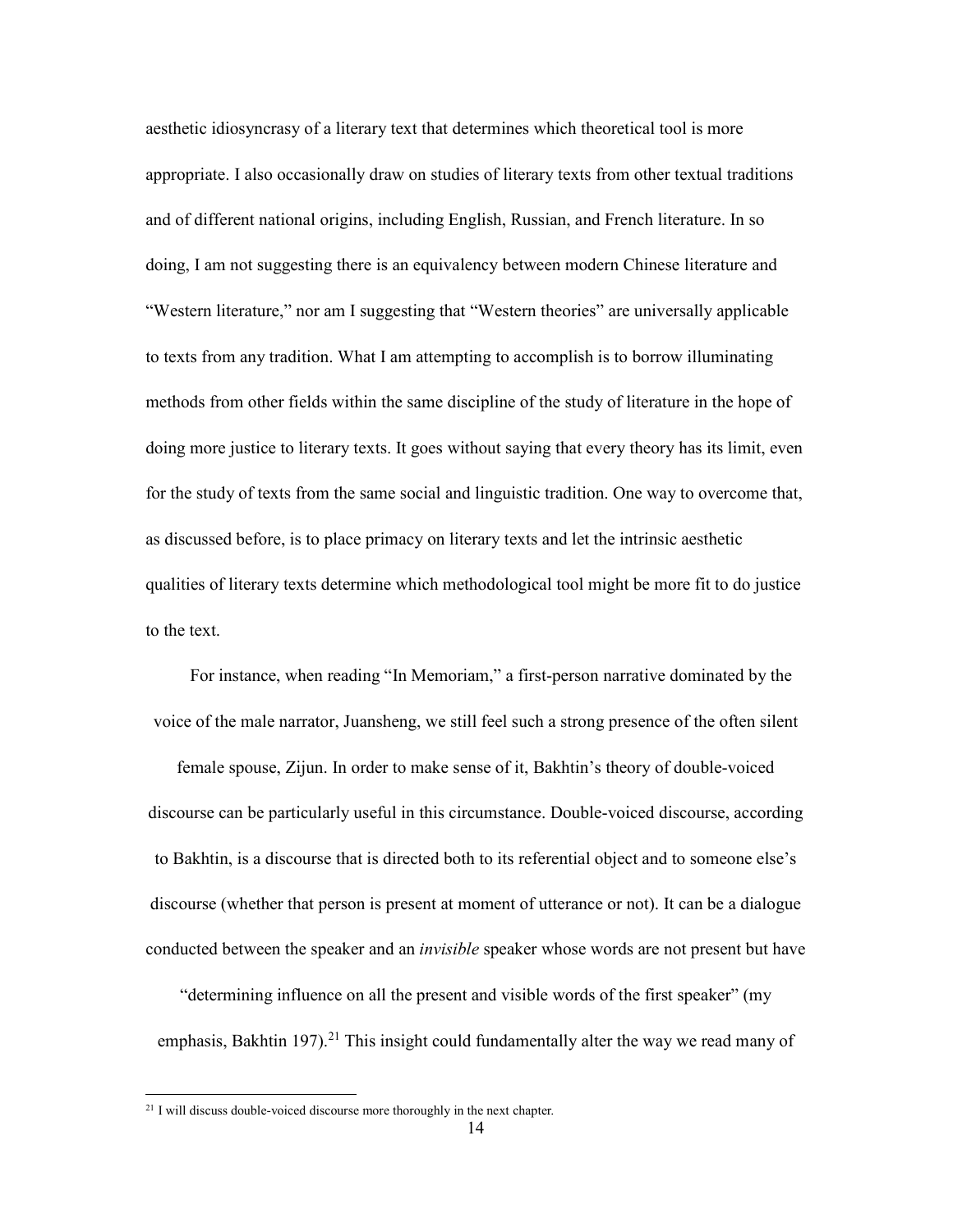the much-discussed and canonical first-person narratives in modern Chinese literature—we can come to view first-person narrative as a *dialogue* and not simply as one voice dominating the entire narrative. As a result, Zijun, the dead spouse of the male narrator, can no longer be read simply as a silent and erased object; she influences and alters the narrator's discourse as well as self-perception even though he endeavors to affirm the self and erase her existence. This example illustrates how theory can help us to better attend to such dynamic and complex

formal mechanisms intrinsic in a literary text. To recapitulate the main objective of this thesis, it is to attend to and examine how those formal and generic complexities of a literary text complicate and problematize construction of modern selfhood by drawing on various literary and cultural theories. It attempts to chart out the tortuous processes of affirming and writing the self into existence by two writers most representative of their time.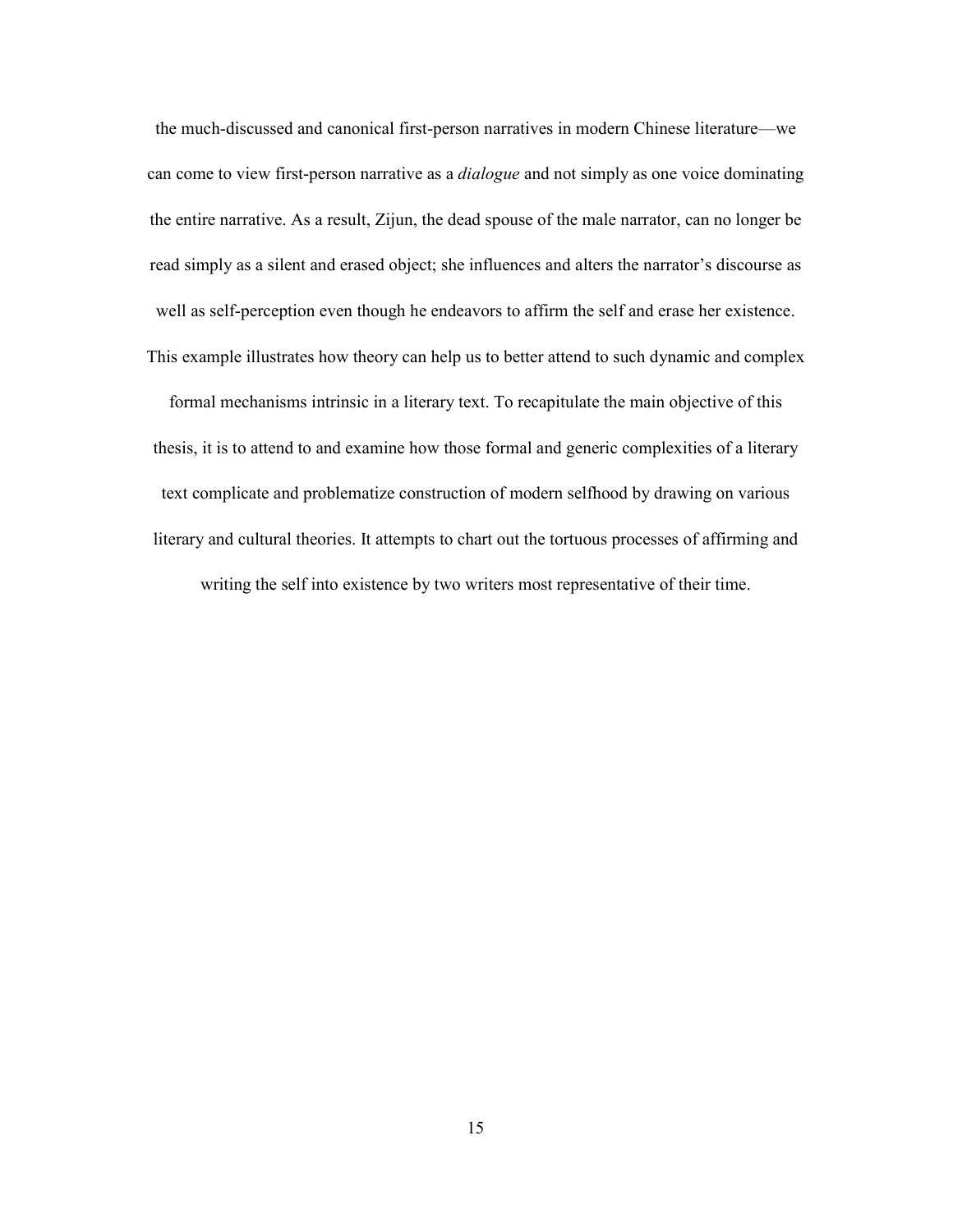### CHAPTER II

# "I SHALL USE FORGETTING AND LYING AS MY GUIDE TO GOING FORWARD": THE FAILED (RE)AFFIRMATION AND (RE)CONSTITUTION OF A COHERENT SELF IN LU XUN'S "IN MEMORIAM"

 Theodore Huters argues that due to the unbearable and monolithic weight of a literary tradition, modern Chinese literature, especially May Fourth literature, should largely be interpreted as a direct response to and confrontation with that tradition, and thus "univocal" or "monological."<sup>22</sup> Huters here uses Mikhail Bakhtin's notion of univocality or monological discourse to illustrate the presence of a single and strong authorial voice which is "determined to not dilute its control over a given text and all other voices within it" in traditional and modern Chinese literature (Huters 271). In other words, Huters suggests that premodern and modern Chinese literature lacks a plurality of voices and consciousnesses, or what Bakhtin calls "heteroglossia" or "polyphonic."<sup>23</sup>

 Univocality might manifest itself in the form of a didactic authorial voice as in most traditional narratives or in authorial solipsism as in many modern narratives. Mao Dun, a leading figure in the movement of reforming and revolutionizing Chinese literature, specifically attacks both Chinese literary traditions and his contemporaries for failing to pay attention to the objective social world and only investing their interests in subjective expressions: "In sum, our writers from ancient times on…only knew the subjective and did

<sup>22</sup> See Huters, "Lives in Profile: On the Authorial Voice in Modern and Contemporary Chinese Literature" in *From May Fourth to June Fourth Fiction and Film in Twentieth-century China.*

<sup>23</sup> Bakhtin in *Problems of Dostoyevsky's Poetics* establishes that the main characteristic of Dostoyevsky's novel is its polyphonic nature: "a plurality of independent and unmerged voices and consciousnesses" is presented in the text, each with its own equal rights and its own world (6). Univocality refers to "the stylistic phenomenon [of writing] a direct and unmediated expression of authorial individuality" (267). See M. M. Bakhtin, *The Dialogical Imagination: Four Essays*.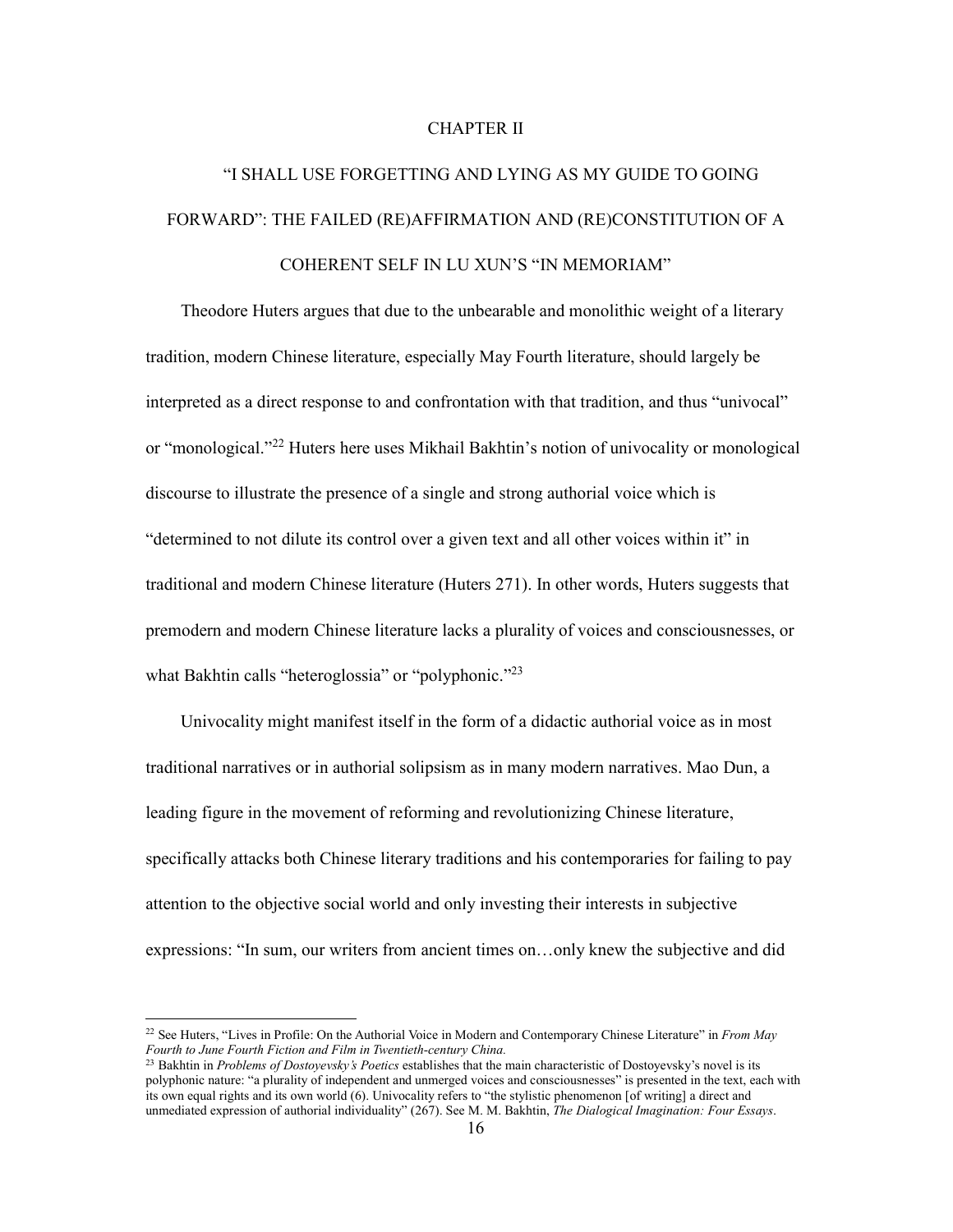not know the objective" (qtd. in Huters  $276$ ).<sup>24</sup> Huters subsequently reads "Diary of a Madman" as a manifestation of that confining monological voice as well as a meta-fiction that points to the limits of that voice—the madman in the end fails to arrive at any meaning or to analyze his role in society, but eventually loses his identity as he finds out he is also complicit in practicing cannibalism; his attempt to establish himself as the sole source of authority eventually fails.

 While I agree that "Diary" can be interpreted as a meta-narrative, a warning against excessive and thus confining subjectivity, I nevertheless find Huters's argument far too general and his conception of Bakhtinian univocality and polyphony a misunderstanding. It is precisely because modern Chinese literature was locked in a confrontation with traditional literature that it cannot be univocal but what Bakhtin calls a "double-voiced discourse," or "discourse with an orientation toward someone else's discourse" (Bakhtin 1984: 199). According to Bakhtin, all works of literature to a certain degree can be double-voiced:

In every style, strictly speaking, there is an element of internal polemic, the difference being merely one of degree and character. Every literary discourse more or less sharply senses its own listener, reader, critic, and reflects in itself anticipated objections, evaluations, points of view. In addition, literary discourse senses alongside itself another literary discourse, another style. (1984: 196)

The other literary discourse is so patently present in the frame narrative of "Diary" written in classical Chinese, a language system that iconoclastic May Fourth intellectuals were endeavoring to dismantle.<sup>25</sup> A piece of literary work thus is always in a dialogue with its

<sup>24</sup> Mao Dun, "文学和人的关系及中国古来对于文学者身份的误认" (Literature, Its Relation to Human, and the Misperceptions on the Identity of Writer) in 茅盾文艺杂论集 (*The Anthology of Mao Dun's Literary Criticism*).

 $25$  The classical diction in the frame story I believe also illustrates what Bakhtin calls "parodic stylization" in the sense that Lu Xun appropriates the style of classical Chinese for a completely different purpose than that of the original style. Parodic stylization is of course a type of double-voiced discourse.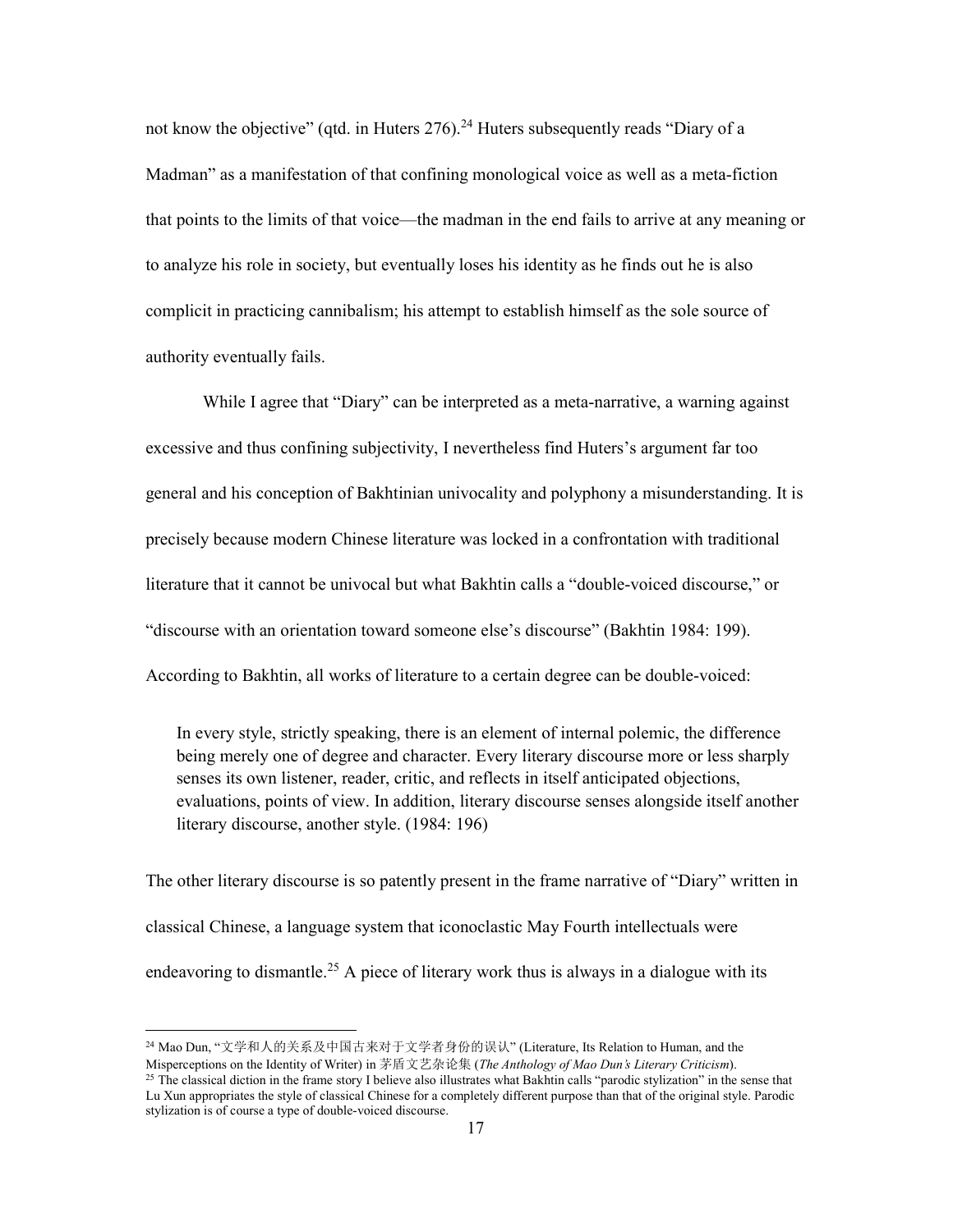given literary tradition, or as Yi-tsi Mei Feuerwerker nicely puts it, "to write was an act that situated the self within an ongoing literary tradition, since writing was consciously conceived of as textual transmission and constituted by intertextual activity" (56).

 In terms of the narrative's internal structure, the discourse in the frame narrative can be construed as structurally as well as hermeneutically in dialogue with the voice of the madman: it provides a foreclosure for the story's ending, a diagnosis of his symptoms, a guidance of how to interpret the madman's words, and more importantly, a deconstruction of his words. Hence whether there is an actual conversation between two interlocutors has little bearing on whether the narrative is dialogical. Bakhtin specifically emphasizes that a character's discourse can be double-voiced if they speak in a way that anticipates the reaction of another character who may be absent. He elucidates in *Problems of Dostoevsky's Poetics* on the dialogical nature of Dostoevsky's novels that even if the narrative is conducted in the first-person, i.e. in the absence of an interlocutor, nevertheless that invisible speaker whose words are not present can have "determining influence on all the present and visible words of the first speaker" (197).

 To conceive of a first-person narrative as dialogical or double-voiced will fundamentally change how we interpret some of the much-discussed May Fourth first-person narratives that have been deemed solipsistic. Bakhtin thereby quotes another Dostoevsky critic Valery Yakovlevich Kirpotin to illustrate the polyphonic and thus anti-solipsistic nature of Dostoevsky's fiction and calls Kirpotin's reading "a correct understanding of Dostoevsky's *polyphony*" (original emphasis, 1984, 37):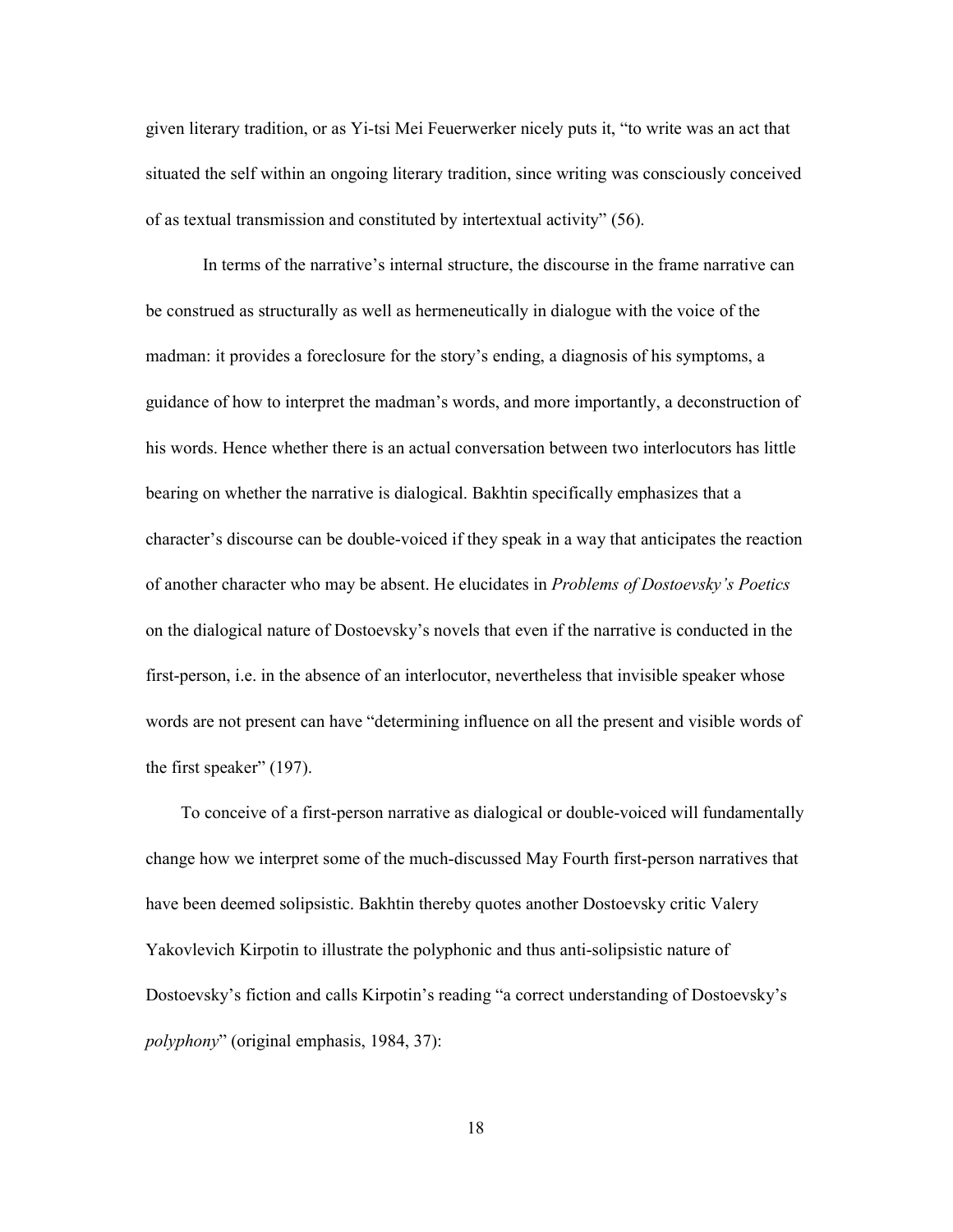Whether the Dostoevskian narrative is conducted in the first person, or in the form of a confession, or in the person of a narrator-author—in all cases we see that the writer proceeds from an assumption of *equal rights* for **simultaneously existing**, experiencing persons. His world is the world of a multitude of objectively existing and interacting psychologies, and this excludes his treatment of psychological processes the subjectivism and solipsism so characteristic of bourgeois decadence. (original emphasis, qtd. in Bakhtin 1984: 37)

This is not to say that all May Fourth literature that later came under attack for its excessive subjectivism and solipsism are exactly like Dostoevsky's polyphonic fictions, that they contain no elements of subjectivism and solipsism, or that they grant "equal rights" to the voices of every character. But there is always certain degree of dialogization or doublevoicedness even if in a most solipsistic text like "Diary of a Madman." The voice of the social Other always permeates into the discourse as well as consciousness of the narrating "I" and unsettles the boundary between the self and the other, between the subjective and the objective. Building on such double-voiced/dialogical nature of first-person narrative, the following part of this chapter turns to one of Lu Xun's canonical first-person narratives, "In Memoriam," and attempts to analyze how it attests to the difficulty of discursively creating and maintaining a purely subjective, bordered and autonomous self.

 Lu Xun's "In Memoriam" written in 1925 is, according to Lydia Liu, not only "a story about the disillusionment of romantic love" but also an allegory for failed modernity (1993:2, 107). Lu Xun's dystopian story has painted such a grim portrayal of free love and free marriage that at his time were hailed as markers of being modern as well as part of the larger social engineering toward China's progress and modernity. In this sense Lu Xun was indeed ahead of his time for he had already begun to question ideals such as free love, free marriage,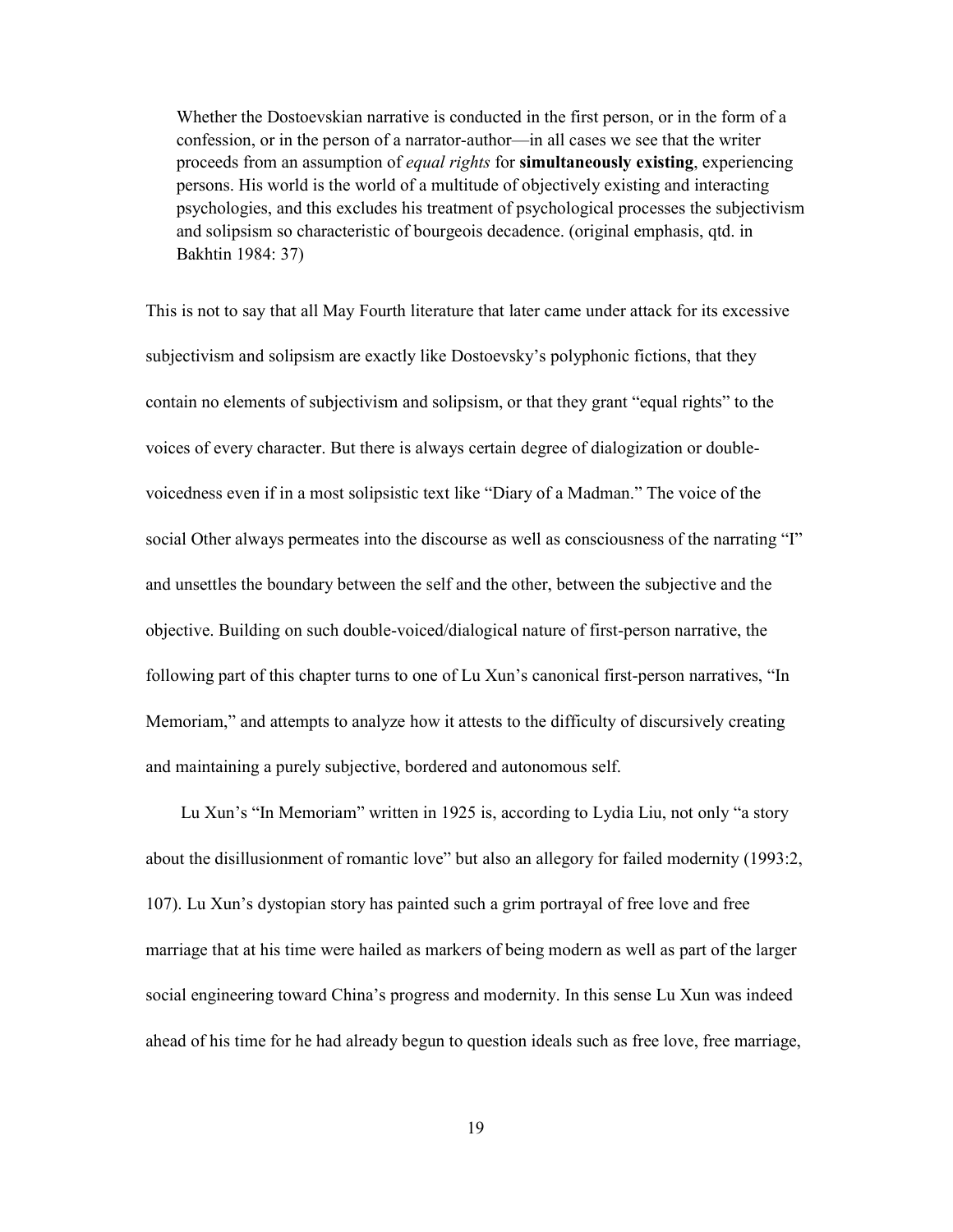and the establishment of nuclear family that had their roots in Euro-American individualism and were championed by both male and female intellectuals at that time.

 Yet to simply summarize what the story is about would fail to do justice to such a complex text. It can be easily noticed that throughout the text the voice of the male narrator, Juansheng, dominates the narrative and is able to manipulate it to his advantage while his spouse, Zijun, for the most part, remains silent and forever under erasure. Both Rey Chow and Lydia Liu have pointed out that most women in Lu Xun's fictions are devoid of agency and subjectivity.<sup>26</sup> Yet the presence of Zijun is keenly felt in the text despite Juansheng's heavy mediation, such as willful omissions and eclipses. He fails to obtain an acquittal he so desperately seeks from a jury, be it his own conscience, Zijun or us as (un)intended audience despite all his rationalization for what he has done to Zijun. Drawing on Bakhtin's theory of double-voice discourse and attending to other generic and aesthetic features of the text, such as visuality, this chapter explores how Lu Xun deploys a speaking subject "I" in "In Memoriam" so that the narrative is able to work to the advantage of the narrator while simultaneously disclosing the cruel and selfish nature of the speaking "I." How does Zijun exist and occupy a narrative space even though Juansheng's narrative endeavors to erase her? How can a narrative dominated by the male narrator still create an ontological space for the female Other? I argue that Juansheng's seemingly dominating voice is in fact double-voiced; Zijun as the (in)visible Other inevitably imposes pressure and haunts the narrative. Thus the male speaking subject's self is never autonomous or coherent, and its attempt to affirm the living self and exorcise the dead female alterity is bound to fail.

<sup>26</sup> See Rey Chow's chapter "Narration and Modernity" (p.84-85) in *Women and Chinese Modernity*, and Lydia Liu, "Narratives of Modern Selfhood: First-Person Fiction in May Fourth Literature" (102-123) in *Politics, Ideology and Literary Discourse in Modern China*.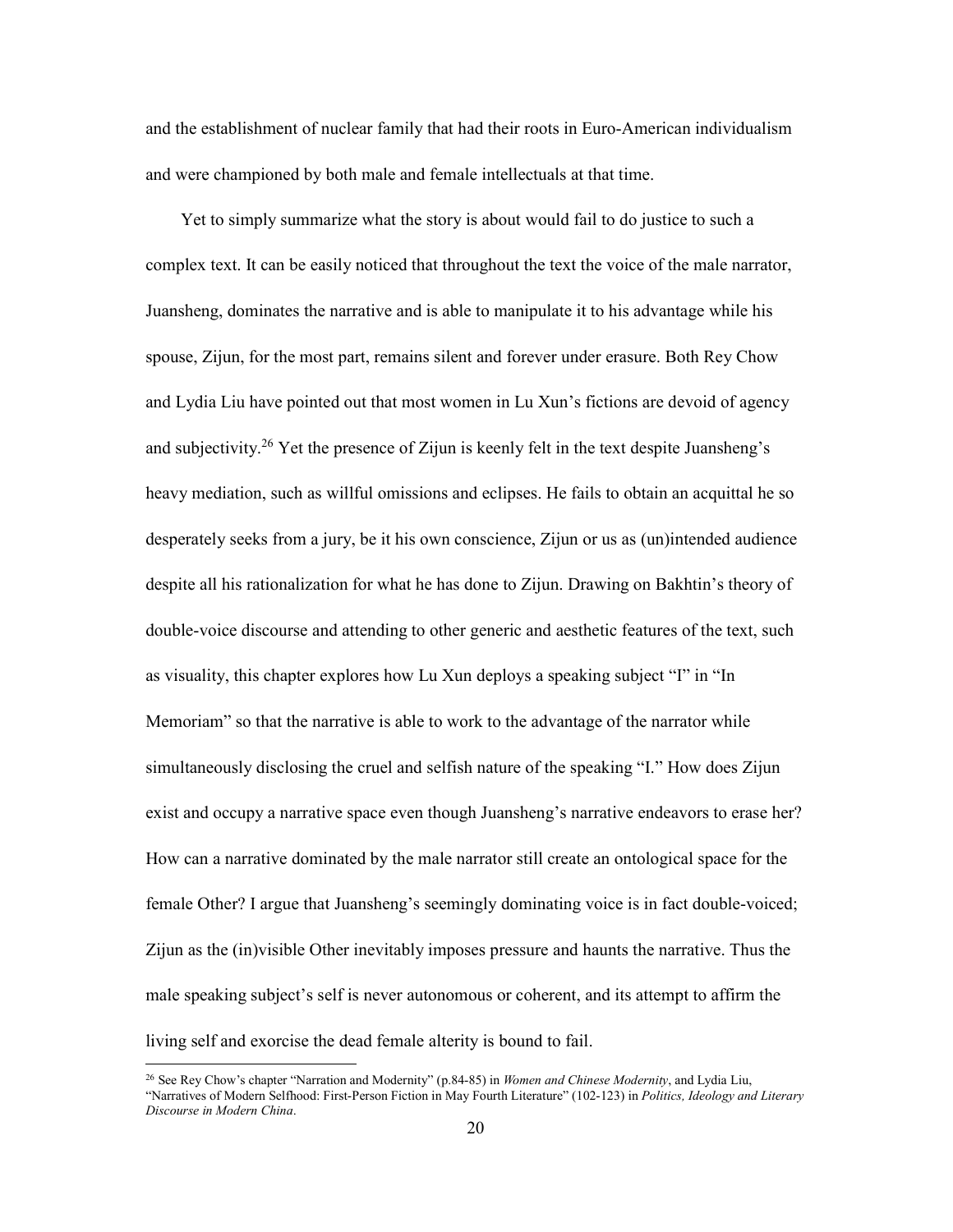### **Generic Signals and Functions**

 In his study of the function of genre in literature, Alastair Fowler contends that the main value of genres is not classificatory but identifying and communicatory. As Fowler nicely puts it, "in literary communication, genres are functional" (38). Identifying the genre of a work provides guidance to the interpretation of the work. In other words, how we perceive and decide the genre of a work fundamentally changes how we understand and interpret that work. The title and beginning of a literary work usually signal its genre, and those are what Fowler calls "generic signals." Clustered at the beginning of a work, those generic signals have "a strategic role in guiding the reader" because "they help to establish, as soon as possible, an appropriate mental 'set' that allows the work's generic codes to be read" (Fowler 88).

 The title of the short story reads "伤逝," meaning mourning for the lost or dead. It is translated as "In Memoriam" in Julia Lovell's translation. The memorial genre is essentially the writing about the dead and what's been lost. Since every genre is functional, we have to ask: what is the function of a memoriam? And for whom is it written? In her study of female suicide in China, anthropologist Margery Wolf points out that people believed women who killed themselves would become angry ghosts and haunt the living, especially those who had done them wrong; revenge is constantly associated with suicide.<sup>27</sup> A prominent literary example is in *Honglou Meng* where Jia Baoyu makes an offering to Jinchuan who had drowned herself in a well after being accused of flirting with Baoyu and humiliated. Almost ten chapters later, Baoyu secretly goes off to a temple to make an offering to someone whose

<sup>27</sup> See Margery Wolf, "Women and Suicide in China" in *Women in Chinese Society,* p.111-141.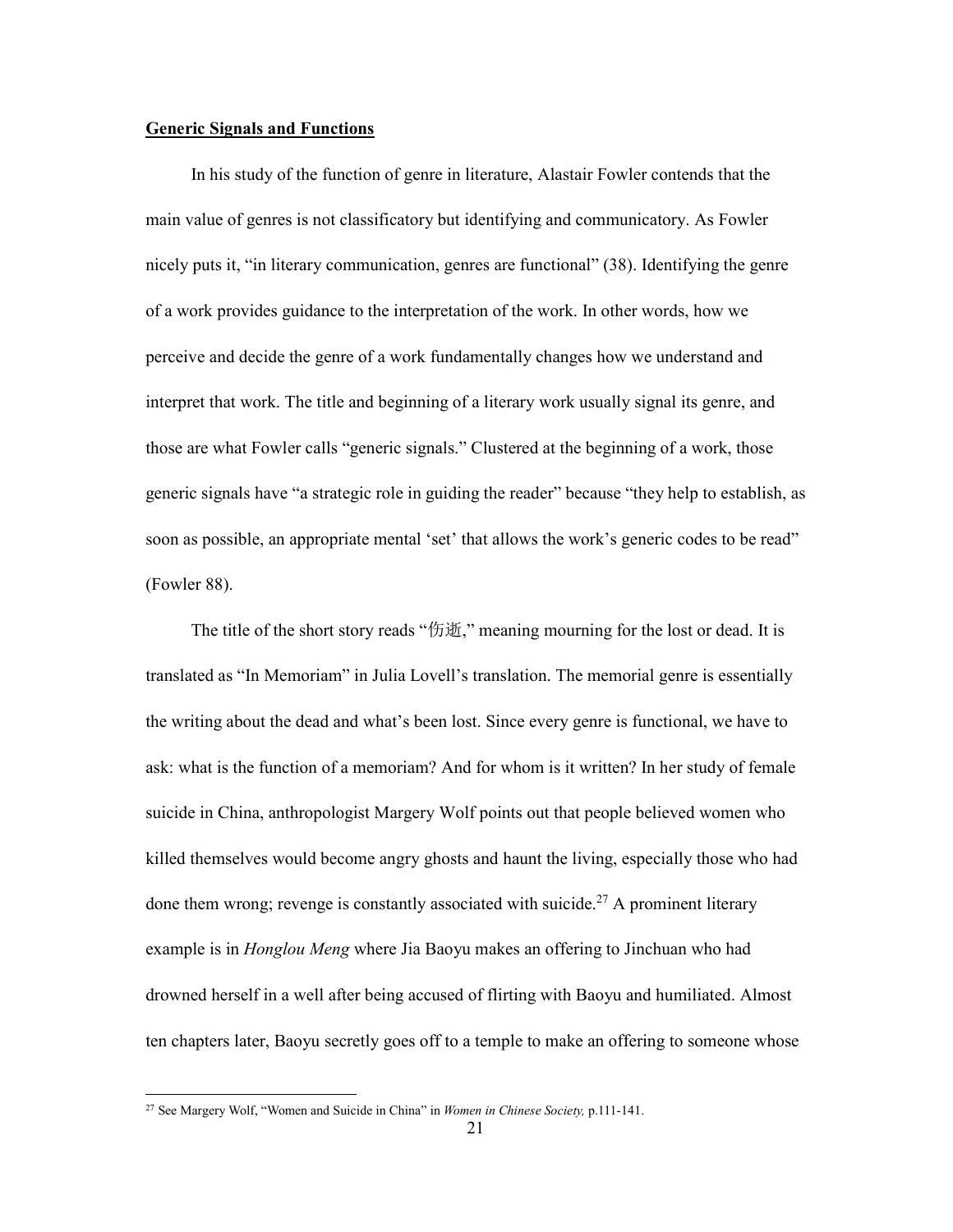name is never mentioned. Even though Baoyu's actions are never explicitly explained in the text, there are several hints and allusions that point to the death of Jinchuan as the motive. For instance, the temple in which Baoyu makes the sacrifice is a water spirit temple (洛神廟), and the day on which Baoyu does it is Jinchuan's birthday; on his way home he finds Jinchuan's sister crying and attempts to initiate a conversation with her about his secret action; the chapter ends with a reference to "The Wooden Hairpin"荊釵記, a play in which the husband makes an offering to his drowned wife. $28$ 

 In premodern memorial culture in general, writings such as literary creations and ritual liturgies were used to conjure up the spirit of the dead and serve as sacrifices to them.<sup>29</sup> A memoriam then is written and has a ritualistic function to appease and exorcize ghosts so that the living can go on living. Seen in this light, I agree with Lydia Liu's contention that the act of writing for Juansheng serves to "exorcize her ghost from his memory" (112); it is "a therapeutic device for the reconstitution of a coherent self" that is shattered by her death (107). Yet just as the abandonment of the dog prefigures the fate of Zijun, the return of the abandoned dog is the metonymic return of Zijun and the best proof of the failed exorcism of this memoriam.

 There also has been a long tradition of male literati writing about dead women as vessels for expressing their own frustration and other emotions. Xiaoqing小青, for instance, a concubine and a female poet who was abused by the first wife and died young sometime early in the seventeenth century, became the subject matter of a great many male literati

<sup>28</sup> The plot mentioned here is in chapter 43 in *Honglou Meng*.

<sup>29</sup> Michael Nylan for instance contends that the various biographies in the *Shiji* are essentially sacrifices to the dead people recorded in those biographies. Nylan cites one chapter on sacrifice in the *Liji* 禮記 to illustrate the definition of sacrifice is to visualize the dead and make sacrifices to them. Through the "sacred act" of writing, imagining, and visualizing the life of those people, Sima Qian accomplishes the ritual visualization called sacrifice and fulfills his religious duty to them. See Nylan, "Sima Qian: A True Historian?" *Early China* 23-24 (1998-99): 203-246.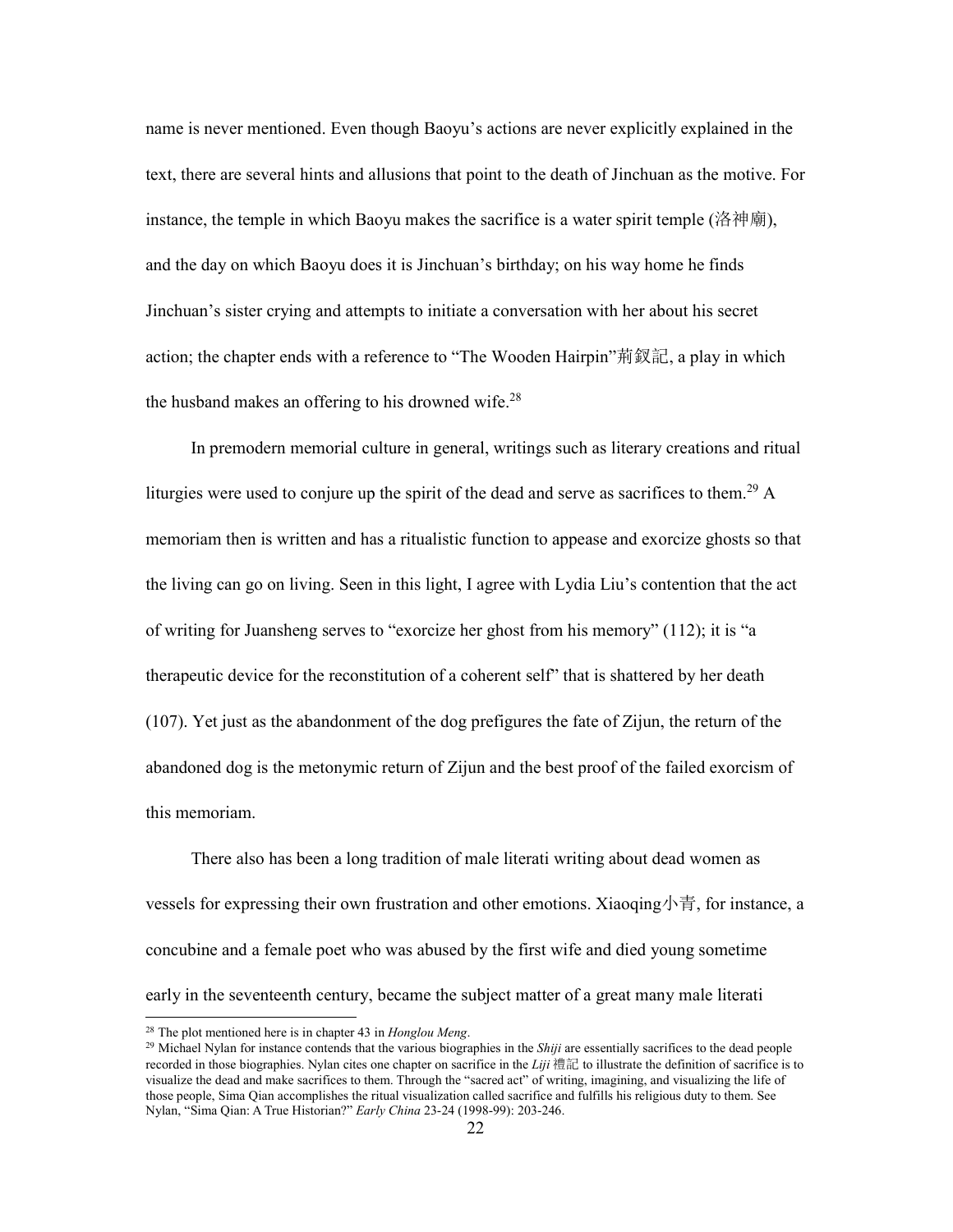writings. The proliferation and popularity of fictions and dramas on Xiaoqing's life story, according to Ellen Widmer, were largely due to male intellectuals' sense of alienation and frustration during and after the disastrous Tiangi reign period.<sup>30</sup> They saw the story of a talented yet abused concubine "as an emblem of their frustration with difficult times" (Widmer 122). Xiaoqing, like many other dead and silent women, became the vessel for male literati to express their feelings and (re)affirm an alienated self.

 The opening sentence of "In Memoriam" confirms the purpose of writing is not only for Zijun, the dead wife, but also the male writing self: "I want to try, if I possibly can, to set down here my feelings of sorrow and regret—for Zijun, and for myself" 如果我能夠,我要 寫下我的悔恨和悲哀,為子君,為自己。 (254)." If "it is in and through language that man constitutes himself as a subject" as Benveniste puts it (221), then this beginning that starts with "I" immediately establishes Juansheng, the narrator's personal agency and subjectivity; each "I" occupies the subject position and claims its agency and free will to write. As mentioned before, the beginning of a literary work, or what Fowler calls "opening formula," provides guidance for the reader to interpret the text. The opening formula here points to the purpose of the act of writing, yet due to its equivocation it leaves the reader wondering whom it is really for.<sup>31</sup> " $\overleftrightarrow{\mathcal{H}}$   $\overrightarrow{F}$ " serves as a pretext for self-assertion, a cover for self-serving purpose; the entire narrative functions in such a way in which it proclaims to be written for the sake of Zijun but in fact serves to reaffirm the self. Yet in a Derridian sense, the male self cannot be established without the female Other; the self cannot exist without its

<sup>30</sup> For a detailed discussion of male and female reception of and writings about Xiaoqing, see Ellen Widmer's "Xiaoqing's Literary Legacy and the Place of the Woman Writer in Late Imperial China."

<sup>&</sup>lt;sup>31</sup> Lydia Liu in her reading of the story also notices another layer of equivocation: whether Juansheng regrets his abandonment of Zijuan or him having been involved in a romantic relationship with her in the first place. See Liu, "Narratives of Modern Selfhood: First Person Fiction in May Fourth Literature" p.111.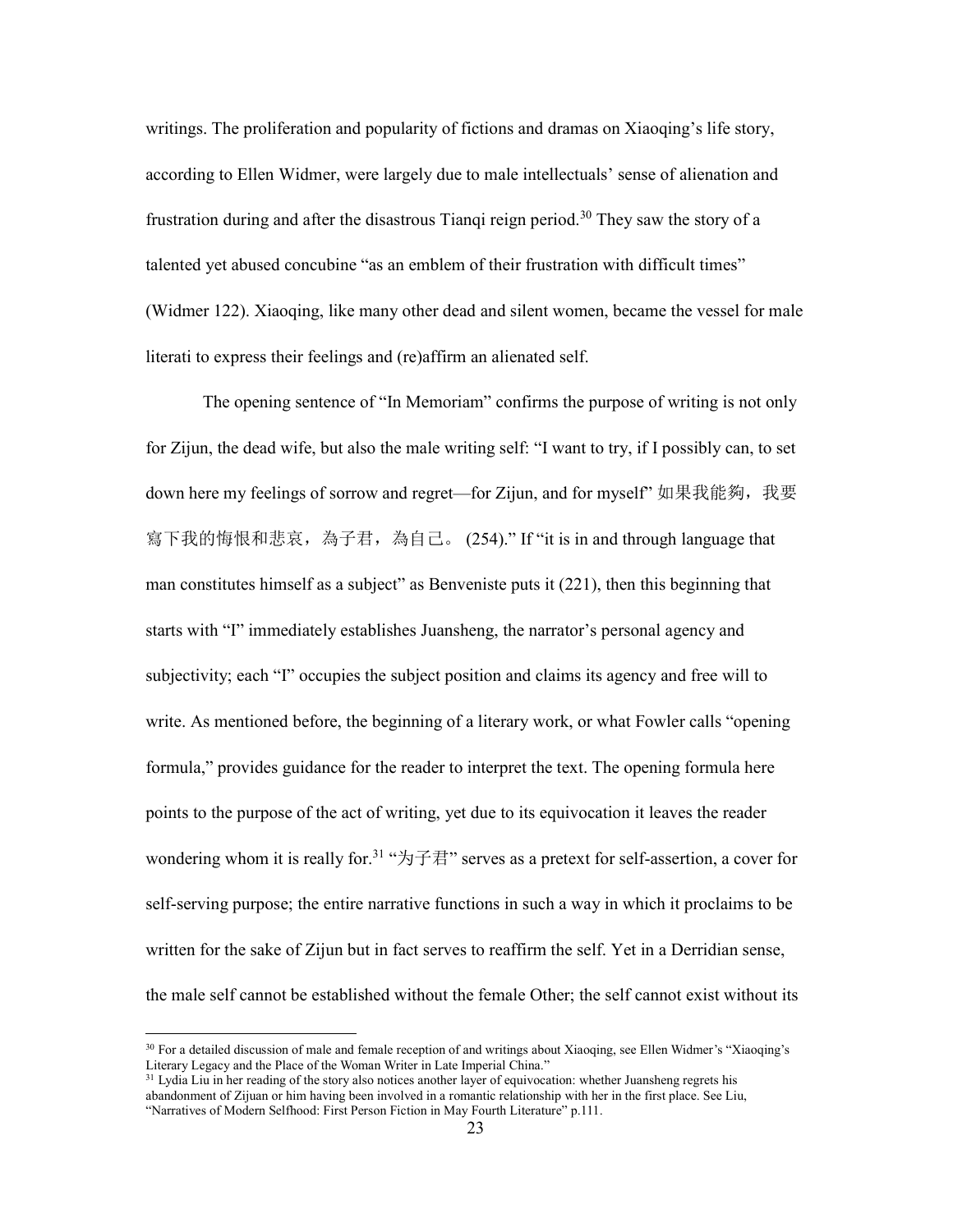female alterity. Thus the male narrator's attempt to appease and exorcize Zijun's ghost is bound to fail and has only resulted in lying and forgetting: "[I] shall use forgetting and lying as my guide" 用遺忘和說謊做我的前導 (133; Lovell 272). His words signify nothing; the subject no longer speaks truth.

 The subtitle of this story, "From Juansheng's notes" 涓生的手記, is another revealing generic signal that provides interpretive guidance and sets up reader's expectations. It first plays on the notion of a found text, disguising fiction underneath a claim to be real. Just as the narrator in the frame story of "Diary of a Madman" claims to have found the diary, here the notes of Juansheng are also found. But by whom? Who actually has found the text is omitted, but the third-person possessive adjective "Juansheng's" already indicates the existence of a third party, be it the implied author or the ideal reader, who gazes at, reads, and judges such a found text. In other words, there is already an imposing presence and omniscient gaze existing outside the mimetic world in the text. As we read on, we clearly see that Juansheng also has anticipated the moral judgment from himself (though the extent to which Juansheng is capable of self-critique is very limited), from Zijun, and from his possible readers. Thus his dominating voice is already dialogized and his sense of the self split. In the following part of the essay, I will analyze how Zijun imposes a determining influence on the discourse and consciousness of Juansheng and how Juansheng's attempt to exclude her presence and (re)affirm the self fails.

### **Erasing the Other and (Re)Affirming the Self**

 Käte Hamburger points out in *The Logic of Literature* that there is a fundamental difference between the narrative in epistolary/diary writing and in the memoir novel. In a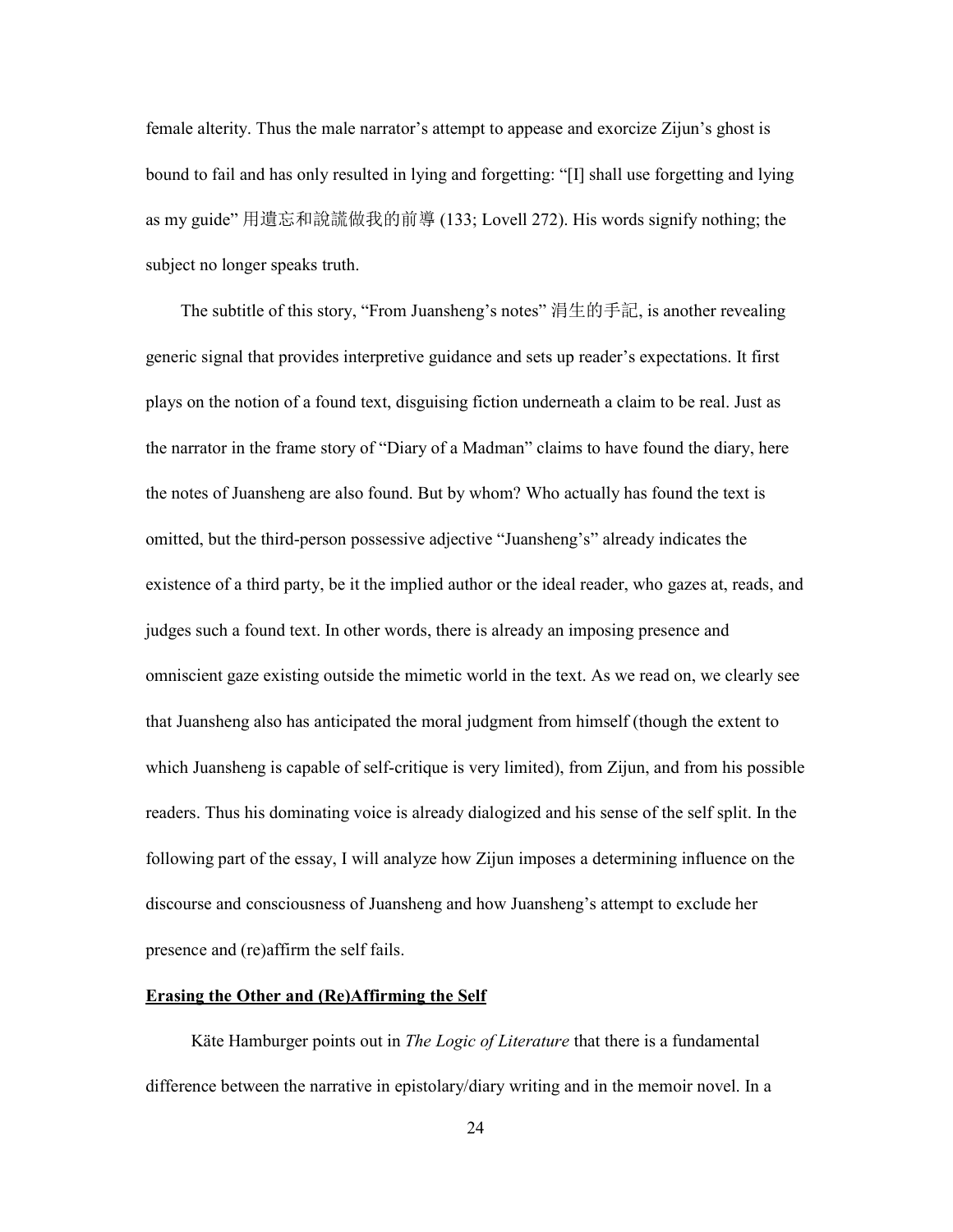diary, its temporal point progresses "from one temporal present" to another, and gradually they form a totality of the life of the writing subject. The writer of a memoir, however, "looks back from one fixed temporal present over the whole of his past life" as well as over "past stages of its own self" (326). The former self and his/her earlier phases are objectified by, and I would add under the scrutiny of, the present writing subject (327). The self thus is already split and separated by the temporal distance existing between the former and present self.

 In "In Memoriam" there exist three levels of temporality as Lydia Liu observes: 1) the temporality in which Juansheng is writing, 2) the temporality in which Juansheng and Zijun start their own nuclear family and live together, and 3) the temporality in which Juansheng still lives alone and they have started dating. The "I" in the first temporal level looks retrospectively at the other two temporal levels and puts them in perspective, and sometimes the "I" in the second temporal level reminisces about previous happy days in the third temporal level (Liu 108). It is worth pointing out the beginning of the narrative, i.e. the first temporal level, is marked by a return to the third level. In other words, the narrative is cyclical:

And how unfortunate that I should now happen to return to this same room, unchanged in every way: the same broken window, the same moribund locust tree and ancient wisteria, the same square table, the same mildewed wall, the same plank bed pushed against it. As I lie on it now, alone and awake in the middle of the night, the past year seems to fade away, as if I had never lived with Zijun, as if I had never moved out of this shabby room to set up my own hopeful little family in Goodluck Lane. (113; Lovell 254)

 事情又這麼不湊巧,我重來時,偏偏空著的又只有這一間屋。依然是這樣的破 窗,這樣的窗外的半枯的槐樹和老紫藤,這樣的窗前的方桌,這樣的敗壁,這樣 的靠壁的板床。深夜中獨自躺在床上, 就如我未曾和子君同居以前一般, 過去一 年中的時光全被消滅,全未有過,我並沒有曾經從這破屋子搬出,在吉兆胡同創 立了滿懷希望的小小的家庭。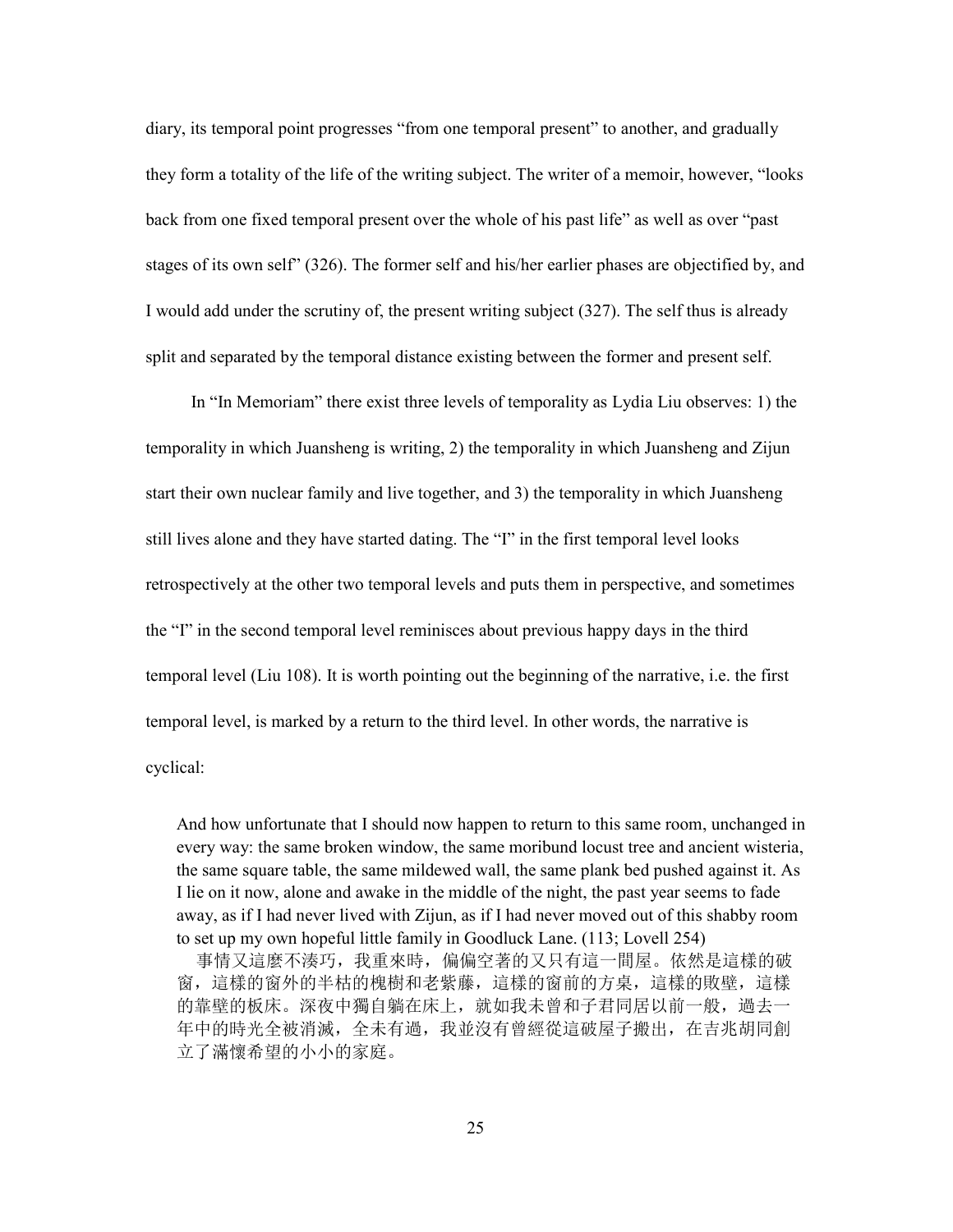The present "I" returns physically to the same room where he had resided; the repetition of the descriptive language not only emphasizes an unchangingness and sameness of the physical environment but also creates an illusion of an unchanging reality where events never took place and any sense of temporal progression is erased. This unchanged cyclical beginning is of course ironic because patently the death of his spouse happened. This beginning is working toward the first step to erase the existence of his spouse; it is an illusion that he literally would rather believe in, a simulacrum in which nothing has ever happened.

 As the narrative continues, the first-person narrator continues to erase Zijun's existence, and his memory by his own admission is extremely unreliable. The narrator admits himself numerous times that he cannot remember certain past events clearly. For instance, he confesses that he cannot recall how he has courted Zijun: "I can no longer remember how I expressed my pure and passionate love to her. Soon afterwards, the detail grew hazy in my mind—thinking back over them at night, I could only recall fragments" 我已經記不清那時 怎樣地將我的純真熱烈的愛表示給她。豈但現在,那時的事後便已模胡,夜間回想, 早只剩了一些斷片了 (115; Lovell 256). Even key moments such as him proposing to her have also faded away in his memory: "At that moment I did not see clearly my own behavior as well as Zijun's" 不但我自己的, 便是子君的言語舉動, 我那時就沒有看得分明 (116; Lovell 256). In the following sentence the narrator uses "彷彿記得" (seem to remember) to narrate how the event unfolds. Lydia Liu points out that it is because the narrator feels embarrassed about the moment of proposal that he willfully forgets the details of that moment (1993:2, 196). Episodes like these reveal the highly unreliable and manipulative nature of his memory as well as his narrative.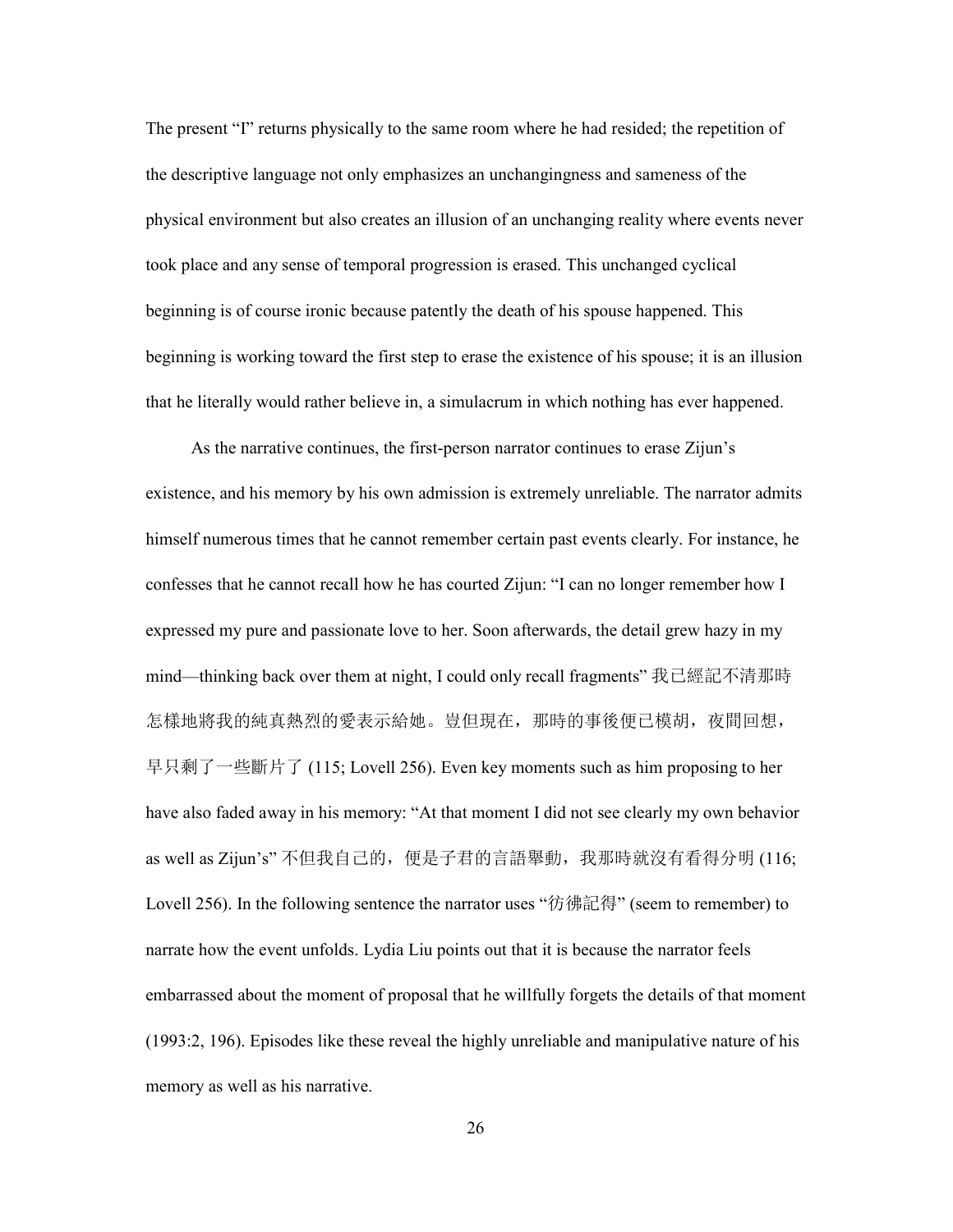The use of punctuation, a significant number of ellipses in the text in particular, also reveals the male narrator's willful omission. The narrative in fact ends with an ellipsis: "[I] shall use forgetting and lying as my guide…" 用遺忘和說謊做我的前導……。The ellipsis deprives the narrative of a sense of closure. The signifying system of words can no longer fulfill its function, and instead a punctuate mark that indicates something has been omitted is put in its place. Emptiness, oblivion, omission are literally on display in the end. It signifies nothing but could also signify everything—the endless cycle of forgetting and not being able to forget, lying and omission, attempting to affirm the self and its failure. Just as the beginning of the narrative is a return to the narrator's previous living condition, the end leaves us wondering if the entire narrative is already written under the guidance of forgetting and lying.

 Yet despite the male narrator's willful omissions and oblivion, his female spouse, Zijun's presence in the text is never fully erased. Even though Zijun, no matter living or dead, remains mostly silent and is denied access to the discursive realm, her presence has permeated into the discourse of the male narrator. First, I would like to point out that Zijun exists in the text both as a spectre and spectacle, i.e. she exists mainly as a ghostly presence of sound (non-discursive) and image. Zijun's initial entrance into the text is conjured up through the haunting sound of her footsteps and a following visualization of her image:

Another thing I now noticed. A year before, the stillness and emptiness about the place was different, full of expectation: the impatient expectation of Zijun's arrival. I would spring to life the instant I heard the crisp clip of high-heeled shoes along the bricked road. Then her round, pale, dimpled face, thin white arms, striped blouse and black skirt would swing into view.

不但如此。在一年之前,這寂靜和空虛是並不這樣的,常常含著期待;期待子 君的到來。在久待的焦躁中,一聽到皮鞋的高底尖觸著磚路的清響,是怎樣地使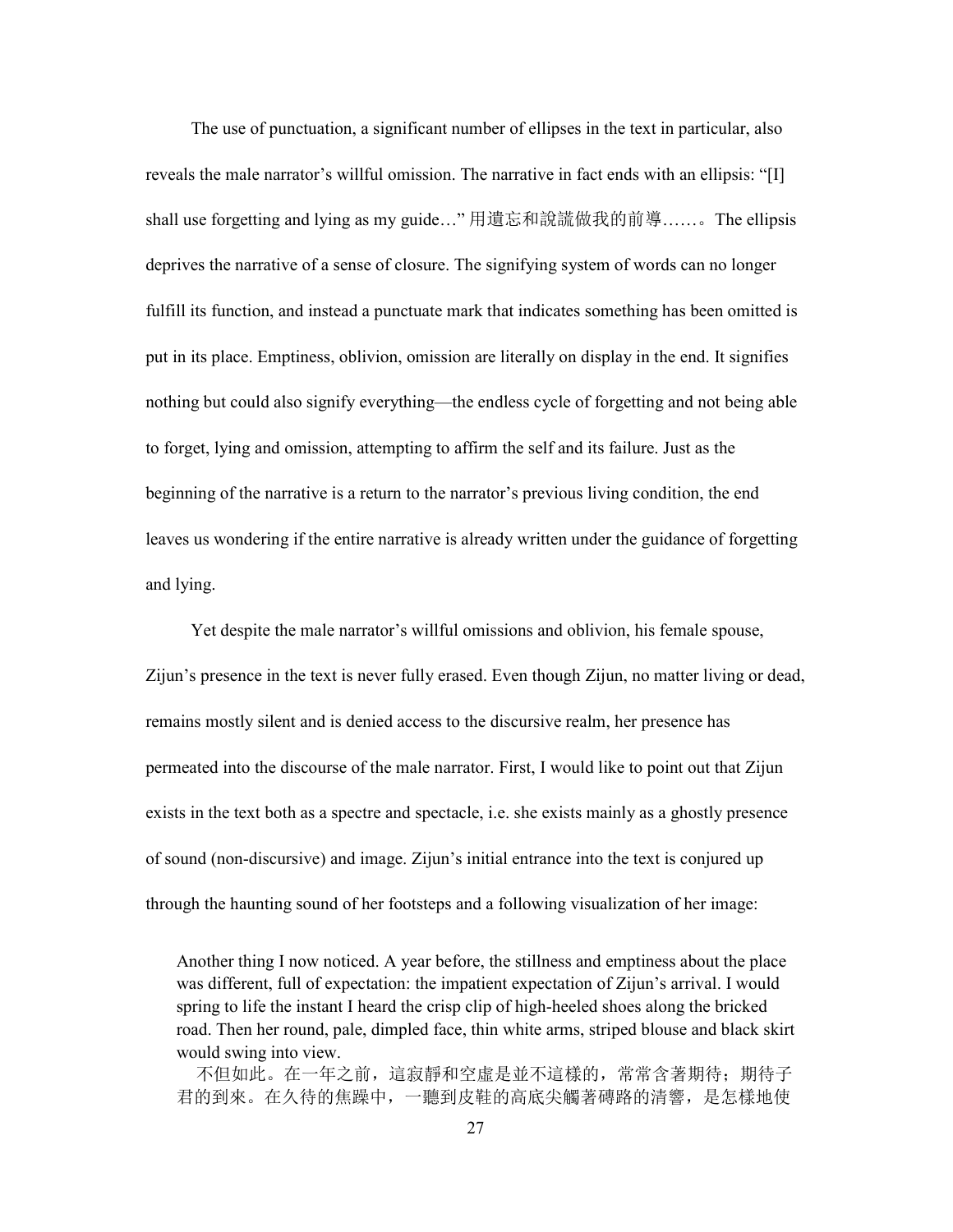我驟然生動起來呵!於是就看見帶著笑渦的蒼白的圓臉,蒼白的瘦的臂膊,布的 有條紋的衫子,玄色的裙。(113; Lovell 254)

Piece by piece, the narrator's words deliver the existence of Zijun: first the apparition of the sound of Zijun's footsteps and then the image of her physical body. The descriptive phrases only describe her body in parts and are listed in a paratactic fashion with no coordinating conjunctions as if Zijun already existed as an assemblage of visual fragments. For someone who claims to love this woman so adamantly, this description seems incredibly terse with so few details as if her image is already fuzzy and blurred. Further the double appearance of the adjective "苍白" again emphasizes the ghostliness of Zijun for its lack of sanguinity and thus liveliness.

 If at this moment Zijun's audible presence elicits excitement from the narrator, her later presence intrudes and annoys, making the narrator long for the tranquility of his former life as a bachelor: "the change in her began to unsettle me, and suddenly an image of my former, quiet life—the tranquility of that shabby old hostel room—flashed before my eyes" 我的心因此更繚亂,忽然有安寧的生活的影像—會館裡的破屋的寂靜,在眼前一閃 (120; Lovell 261). While Zijun toils away under the burden of housework that has been solely fallen on her shoulders and becomes exhausted by such strenuous labor, Juansheng laments the loss of tranquility at home and blames Zijun for "no longer [taking] as much care to be quiet or considerate as she had once done" 子君又沒有先前那麼幽靜,善於體帖了 (121; Lovell 261-262). The sound of her cooking and conducting other housework apparently disturbs Juansheng's inner peace and thus intrudes into a discrete and bordered self he endeavors to maintain.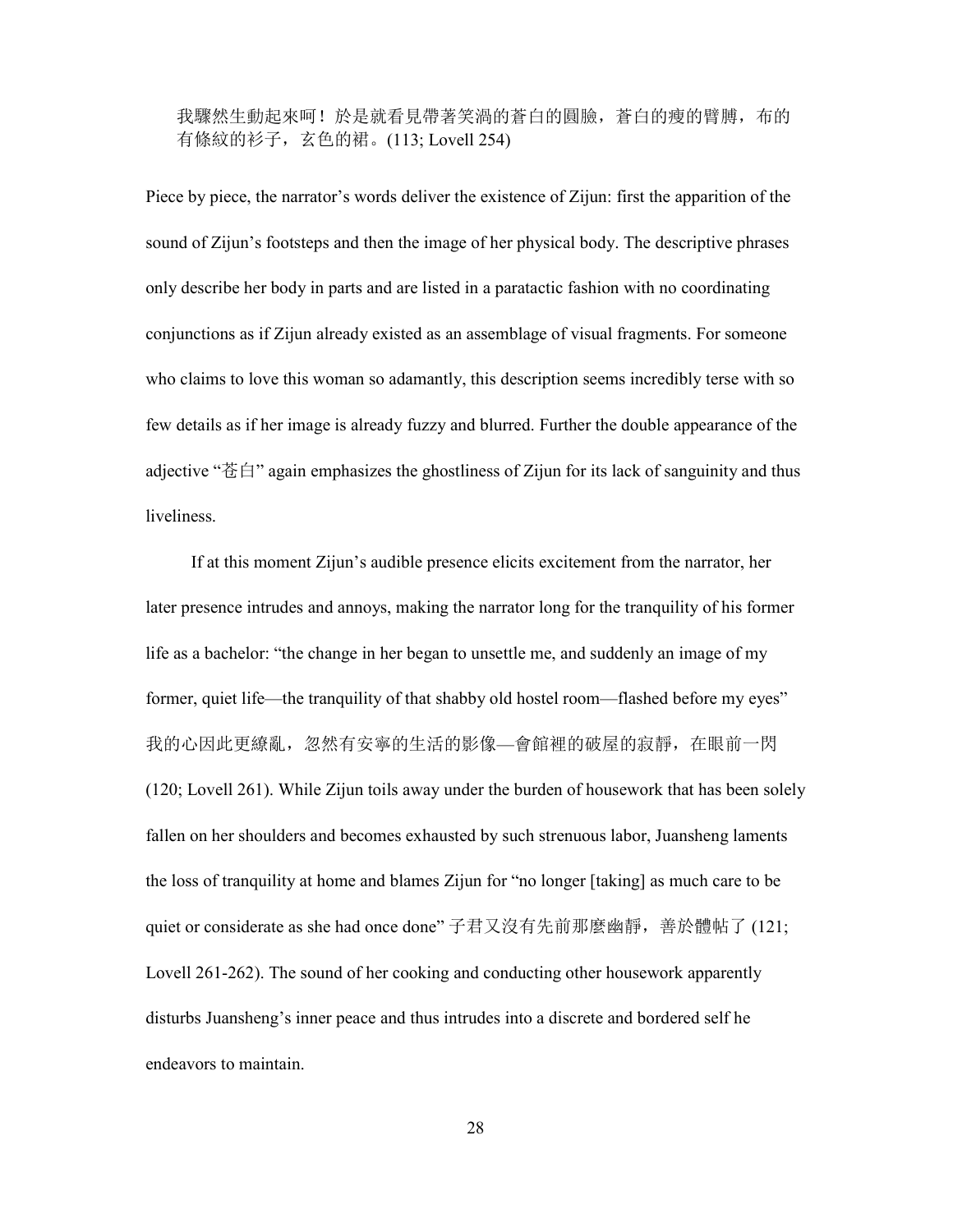Zijun's existence as a visual image poses even more penetrating threats to the male narrator's sense of self, silently passing moral judgment that pierces into the very core of his self-consciousness. As the narrative goes on, Juansheng's cruel mistreatments to her begin to occur, and Zijun barely speaks. What speaks instead is the description of her facial expression of sadness and sorrow ("凄然" "凄惨"), her child-like eyes as if the narrative is a camera that reveals a close up on her face. Patrick Hanan has observed, echoed by Marston Anderson, the camera-like quality of Lu Xun's narrative.<sup>32</sup> The function of close-ups in films is not only to foreground the emotion of the subject on the screen but also make the reader/audience identify with him/her. It thus establishes an intersubjectivity between Zijun and the reader/audience. Seen in this light, the trans-media quality of such a literary text nicely explains why our sympathy lies with Zijun not Juansheng, and Zijun's ontological existence in the text is not merely as an object. The images of her sad face takes on a life of its own and is able to obtain certain degree of agency; she constantly haunts the memory of Juansheng and becomes something that he desperately wants to get rid of.

 Even though Zijun never voices words of condemnation, her silence imposes "a determining influence," to use Bakhtin's phrase, on the discourse and consciousness of the male narrator. After Juansheng abandons Asui the dog, he has to provide a lengthy reasoning to rationalize his cruelty because he senses that Zijun is judging him:

But based on her tone and body language, I finally saw that she must have thought I was heartless. In fact if I'd been on my own, I'd have easily made a living. My pride had prevented me from having much to do with old family friends, and since moving out of the hostel I'd neglected all my former acquaintances. If only I could go away, the road of living should be quite broad. Everything I was putting up with now—all the difficulties,

<sup>32</sup> See Patrick Hanan "The Technique of Lu Hsun's Fiction" *Harvard Journal of Asiatic Studies*, 34 (1974): p. 89 and Marston Anderson *The Limits of Realism* p.112.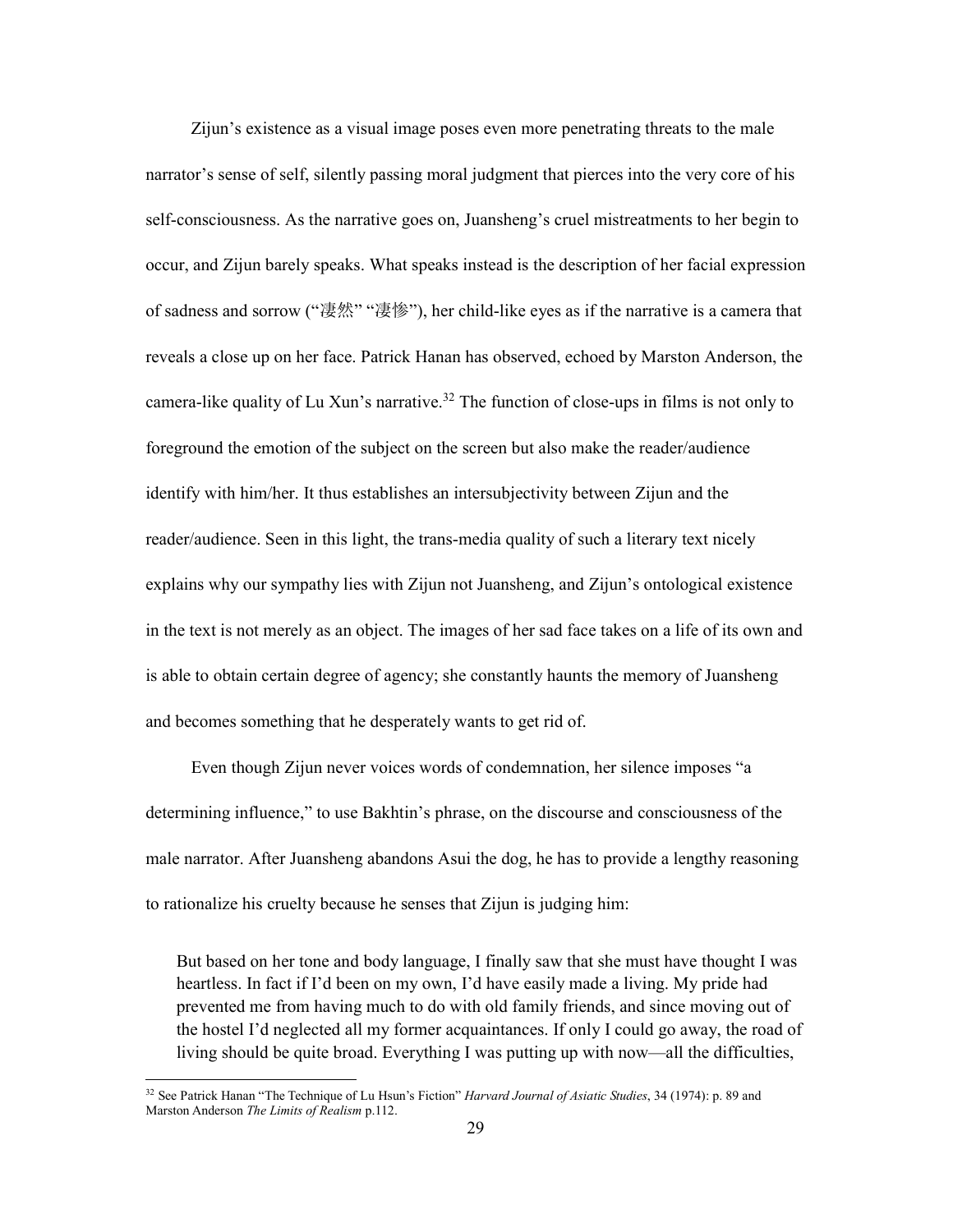the pressures—it was all for her, mostly. I'd got rid of Asui for her, too, but her senses seemed to grow weaker by the day, and she couldn't even see it.

 我終於從她言動上看出,她大概已經認定我是一個忍心的人。其實,我一個人 ,是容易生活的,雖然因為驕傲,向來不與世交來往,遷居以後,也疏遠了所有 舊識的人,然而只要能遠走高飛,生路還寬廣得很。現在忍受著這生活壓迫的苦 痛,大半倒是為她,便是放掉阿隨,也何嘗不如此。但子君的識見卻似乎只是淺 薄起來,竟至於連這一點也想不到了。(123; Lovell 263)

The narrator clearly senses Zijun's blame and judgment and thus feels the need to justify himself and shift the blame to Zijun. He imputes the pain and difficulties he has to suffer specifically to Zijun for he as the sole bread-earner has to provide the livelihood for him, his spouse and their surrogate child, Asui the dog. He further claims that his abandonment of Asui is also "for her." Again as in the beginning of the narrative where he claims his writing is for Zijun, he disguises his self-serving and selfish nature in the name of an altruistic effort for the benefits of Zijun.

 The moral judgment silently passed from Zijun has resulted in the male narrator's changing of discourse, but it has never resulted in a true confession, self-critique or repentance on his part like many Dostoevskian heroes and heroes in Lydia Ginzburg's fictions.<sup>33</sup> Juansheng sees himself as a cruel and heartless person through the eyes of Zijun and this shatters his own sense of self, yet instead of redeeming his cruelty he tries to affirm his self. In her systematic study of Lydia Ginzburg's prose writing, Emily Van Buskirk points out that self-distancing, i.e. estrangement, or viewing oneself from the point of view of another is vital to Ginsburg's creation of heroes capable of moral judgment. Buskirk calls this

 $33$  Lydia Ginzburg (1902-1990) was a prominent Soviet literary critic, historian and writer. She was also a survivor of the Siege of Leningrad and other purges during Stalinist era. Many of her works thus interrogate individual will and human survival under extreme historical and social circumstances, which resulted in her deep skepticism of European Enlightenment notions of an individualist self. Emily Van Buskirk, a literary scholar in the Russia field, calls the type of self produced in Ginzburg's writing a "post-individualist self" in her recent study of Ginzburg's oeuvre. I find the notion of a post-individualist self and her discussion of self-distancing particularly useful to shed light on similar qualities that can be observed on Juansheng in "In Memoriam."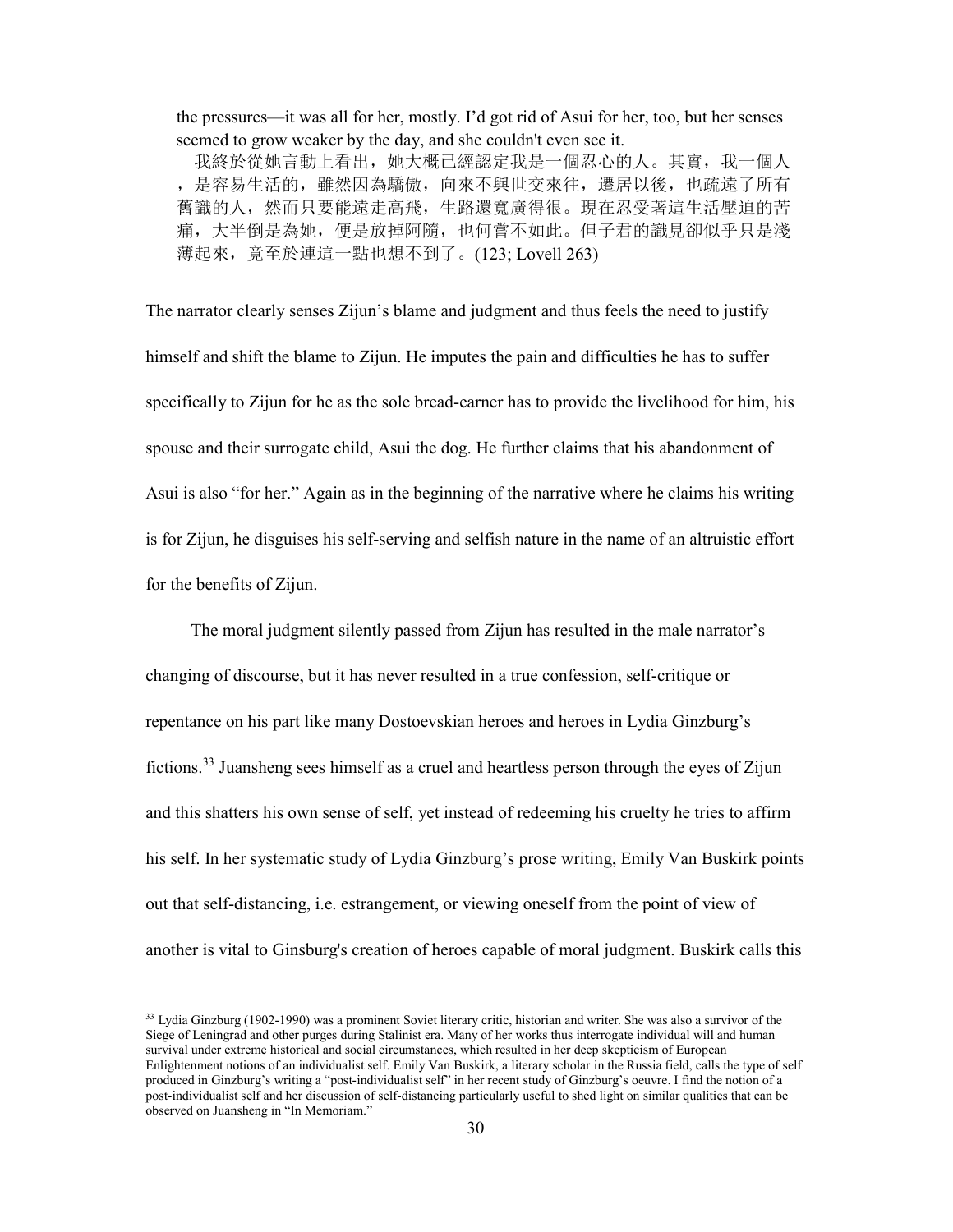type of individual or selfhood created a "post-individualist" self, a self that is no longer unique, autonomous, self-sufficient, and believing in personal agency and self-realization but fragmentary and part of the social fabric.<sup>34</sup>

 Similarly Juansheng possesses a certain degree of self-distancing, being outside of the self, and judging the self. For instance, in order to pave the path for his abandoning of Zijun, Juansheng deliberately regurgitates the words he once uttered to Zijun on European Romantic writers and literature, Nora in Ibsen's *A Doll's House* in particular, that were once used to cement their romantic relationship and "liberate" Zijun the oppressed woman.<sup>35</sup> But now the courage and resolve of Nora that once was used to encourage Zijun to break away from an oppressive traditional family and choose free love is now used to insinuate that Zijun should voluntarily leave a loveless marriage. The narrator is aware that those same words have already become empty signifiers: "All this had been said the previous year in that shabby old room in the hostel, but now my words rang hollow. As I listened to myself, I constantly suspected there was an invisible urchin behind me maliciously parroting all I said" 也還是去 年在會館的破屋裡講過的那些話,但現在已經變成空虛,從我的嘴傳入自己的耳中, 時時疑心有一個隱形的壞孩子, 在背後惡意地刻毒地學舌 (126; Lovell 266). There seems to be a temporal distance between the words uttered from his mouth and the words eventually entering his ear. In other words, it is as if for a moment his own words exist outside of himself. The parroting urchin further adds another level of alienation and estrangement to his utterances as if he no longer has control over the meaning of the words he

<sup>&</sup>lt;sup>34</sup> For a detailed discussion of Ginzburg's conceptualizations of self, ethics, literature, and their interrelations, see chapter 1 "Writing the Self after the Crisis of Individualism: Distancing and Moral Evaluation" in Emily Van Buskirk's *Lydia Ginsburg's Prose: Reality in Search of Literature*.

<sup>35</sup> Ibsen's play *A Doll's House* had profound influence on the May Fourth discourse on marriage freedom and equality. Many celebrated Nora's resolve and hailed her as an ideal. Lu Xun, however, in a famed essay 娜拉走後怎樣 poignantly points out Nora, without economical independence, can only return to her oppressive home or become a prostitute.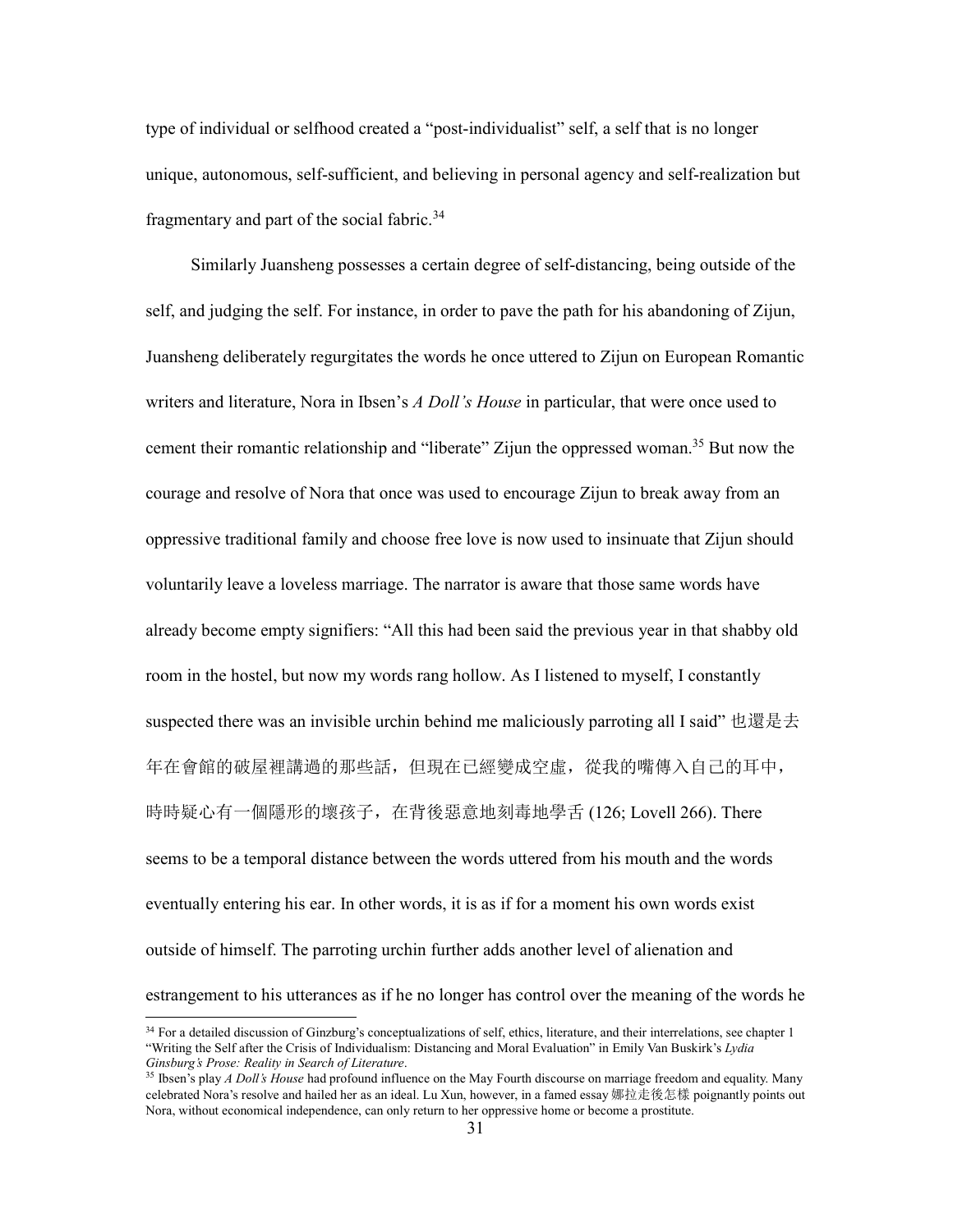utters. The invisible urchin could be a psychological doubling of himself that mocks the hypocritical words he is uttering now. In sum, there is someone or something that exists outside of himself and simultaneously judges him. The "I" narrator is capable of being selfconscious and aware of his own hypocrisy and how he is taking advantage of once a liberating discourse to accomplish the cruelest deed.

 However the essential difference between him and a Ginzburg or Dostoevskian hero is that eventually he is incapable of self-critique but only attempts to clear his self-conscience. Toward the end of the story, the narrative gets wrapped up in an intense eruption of confessional emotions that serves to exorcize Zijun's ghost and purify his guilt:

 我愿意真有所谓鬼魂,真有所谓地狱,那么,即使在孽风怒吼之中,我也将寻 觅子君,当面说出我的悔恨和悲哀,祈求她的饶恕;否则,地狱的毒焰将围绕我 ,猛烈地烧尽我的悔恨和悲哀。

我将在孽风和毒焰中拥抱子君,祈她宽容,或者使她快意……

I hope there are dead ghosts and spirits and there is a hell. There, buffeted by the infernal roars of retribution, I will seek out Zijun, tell her of my sorrow and regret, and beg her forgiveness; or the poisonous flames of the underworld will surround me and consume my sorrow and regret.

Surrounded by infernal winds and poisonous flames, I shall take Zijun in my arms, and beg her to take mercy on me, or whatever she will… (133; Lovell 271)

The narrative here almost takes on a lyrical quality in the sense that it is a pure expression of internal emotions and there is no sense of temporal movement or events unfolding that is vital to the construction of a narrative. In other words, the narrative stops at this point. The temporality of these utterances is a non-existing temporality; it cannot happen and will not happen except by being conjured up by the speaking subject's imagination. The educated and enlightened narrator is willing to believe in afterlife so that he could confess his sorrow and regret directly to his dead wife. It is absolutely vital that he finds Zijun and is reunited with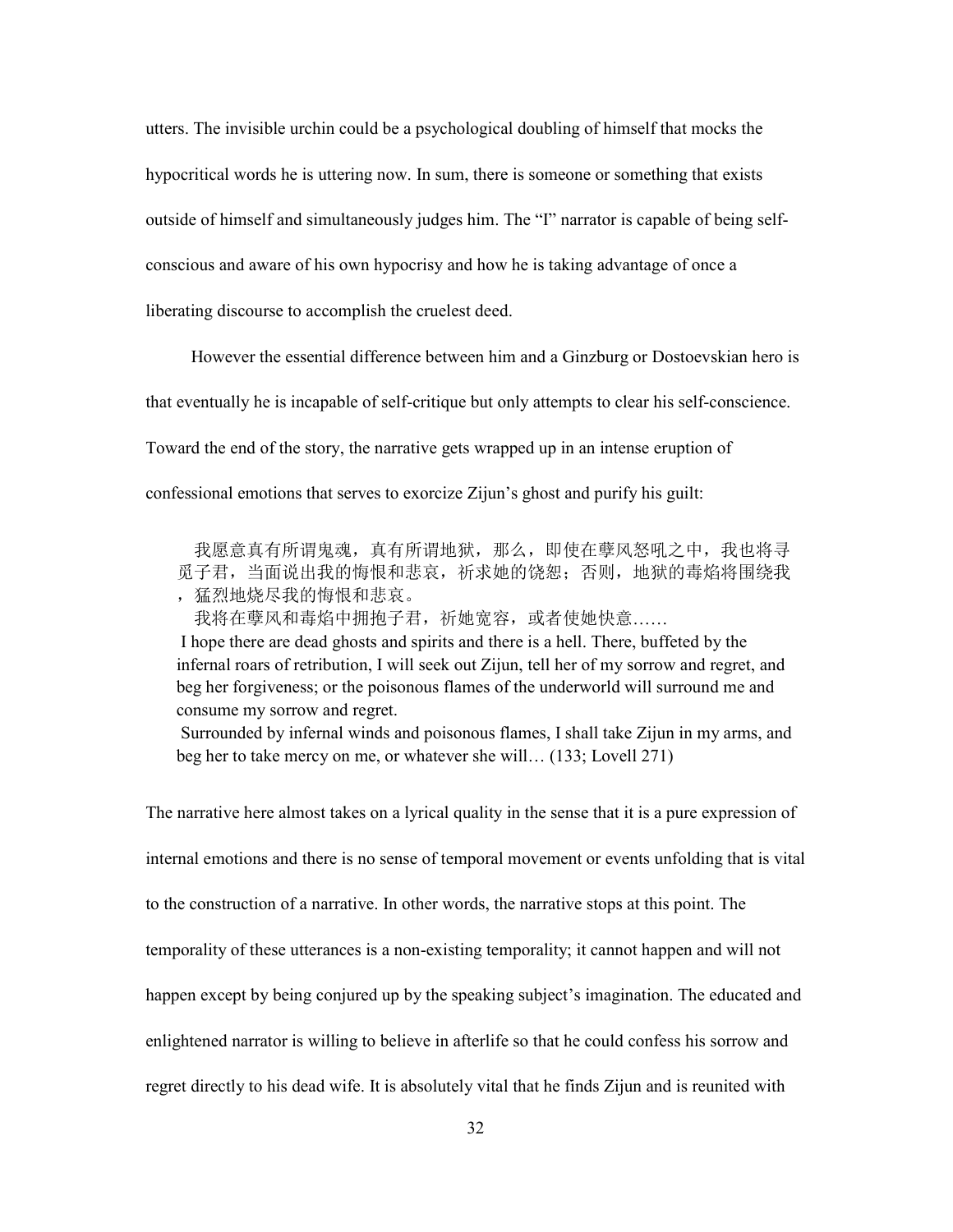her because the dead has to be conjured up to be present for his confession and grant him forgiveness. The act of conjuring the dead is to appease an angry ghost so that it can stop haunting him. The 否则 conjunction might indicate an alternative that seems punitive on the surface since he will be surrounded by poisonous flames if he did not obtain an acquittal from the dead. Yet the result of being surrounded by flames is not self-destruction but a relief from the sorrow and regret that have haunted and tortured him. In either case, his guilty conscience along with the haunting memory of the dead will be purified—the ultimate catharsis will be achieved.

 Then the narrative ends in the temporal level of the writing present. The ending solely consists of sentences whose subject positions are occupied by the narrating "I":

 ……我活著,我總得向著新的生路跨出去,那第一步,—卻不過是寫下我 的悔恨和悲哀,為子君,為自己。 我仍然只有唱歌一般的哭聲,給子君送葬,葬在遺忘中。 我要遺忘;我為自己,並且要不再想到這用了遺忘給子君送葬。 我要向著新的生路跨進第一步去,我要將真實深深地藏在心的創傷中,默 默地前行,用遺忘和說謊做我的前導……。 I am alive, and must make strides towards a new life. The first step is to write down my sorrow and regret for Zijun, and for myself. A dirge of funeral wails is all I have to bury Zijun with, to bury her in oblivion. I shall forget, for my own sake; I must stop thinking that I buried Zijun in oblivion. I must take the first strides towards a new life, burying the truth deep in the wound in my heart, silently advancing, and use forgetting and lying as my guide. (133; Lovell 272)

All the sentences that begin with "I" not only claim the personal agency for the "I" but also are speech acts that promise to do something and possibly already have, because this narrative is written under the guidance of lying and willful oblivion.<sup>36</sup> It could be argued that

<sup>36</sup> J. L. Austin, a philosopher of language, developed speech act theory in *How to Do Things with Words*. According to Austin, certain utterances such as "I hereby announce you husband and wife" are not constative but *performative*—we do something by uttering those words. The use of "I" is often necessary to validate and legitimize a performative utterance. Benveniste in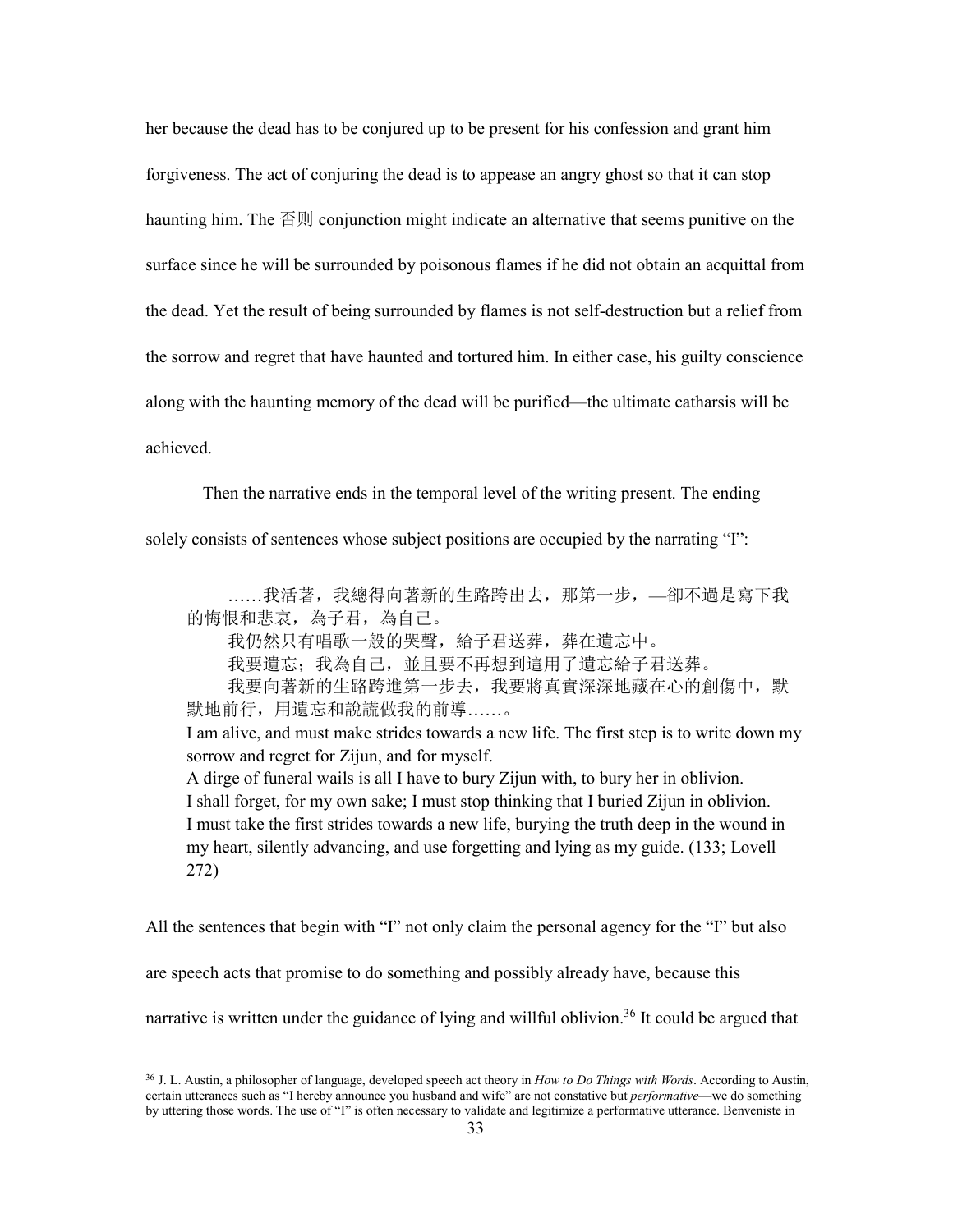the entire text or the act of writing is a speech act that attempts to affirm the self, perform a therapeutic and exorcizing function, clear the guilty conscience of the narrating "I," and set in motion the first step toward a new life devoid of the disturbing ghostly presence of the dead female Other.

 Yet such an attempt to reaffirm a coherent and autonomous self, as this chapter has argued so far, has failed. The dead female Other, existing mainly as image and sound, constantly haunts the memory of the male narrator and permeates into the discourse as well as consciousness of the speaking subject "I." The very fact that the narrating "I" as well as narrated "I" in another level of temporality feel the constant need to remind the writing "I" that he is still alive, to mention *shenglu*  $\pm$   $\mathbb{R}$  numerous times, and to say that the "I" must live on as if he had to persuade himself to live on, attests to the fragility of his selfhood. In certain sense, they are both socially dead—it is Lu Xun's poignant comment as well as deep skepticism about free love when there were no institutional backup or social acceptance at his time. However, Zijun literally dies and Juansheng lives. The text has thus, consciously or unconsciously, revealed the truth about the so-called modern sexual relationship in a patriarchal society that it is always the woman, as a "soiled good," who has to pay the ultimate price—her life—for *qing* and sexual transgression. In the next chapter, we will witness a female writing subject being torn between her sexual desires and social norms. The self is more fragile and fragmented; her attempt to write the self into existence and struggle to maintain an autonomous self are more difficult.

 $\overline{a}$ 

his study of the unique linguistic quality of the first-person pronoun similarly pointed out that "I promise" and "he promises" have fundamental differences: "he promises" is purely a statement whereas "I promise" can be performative. See Benveniste "Nature of Pronouns" in *Problems in General Linguistics*.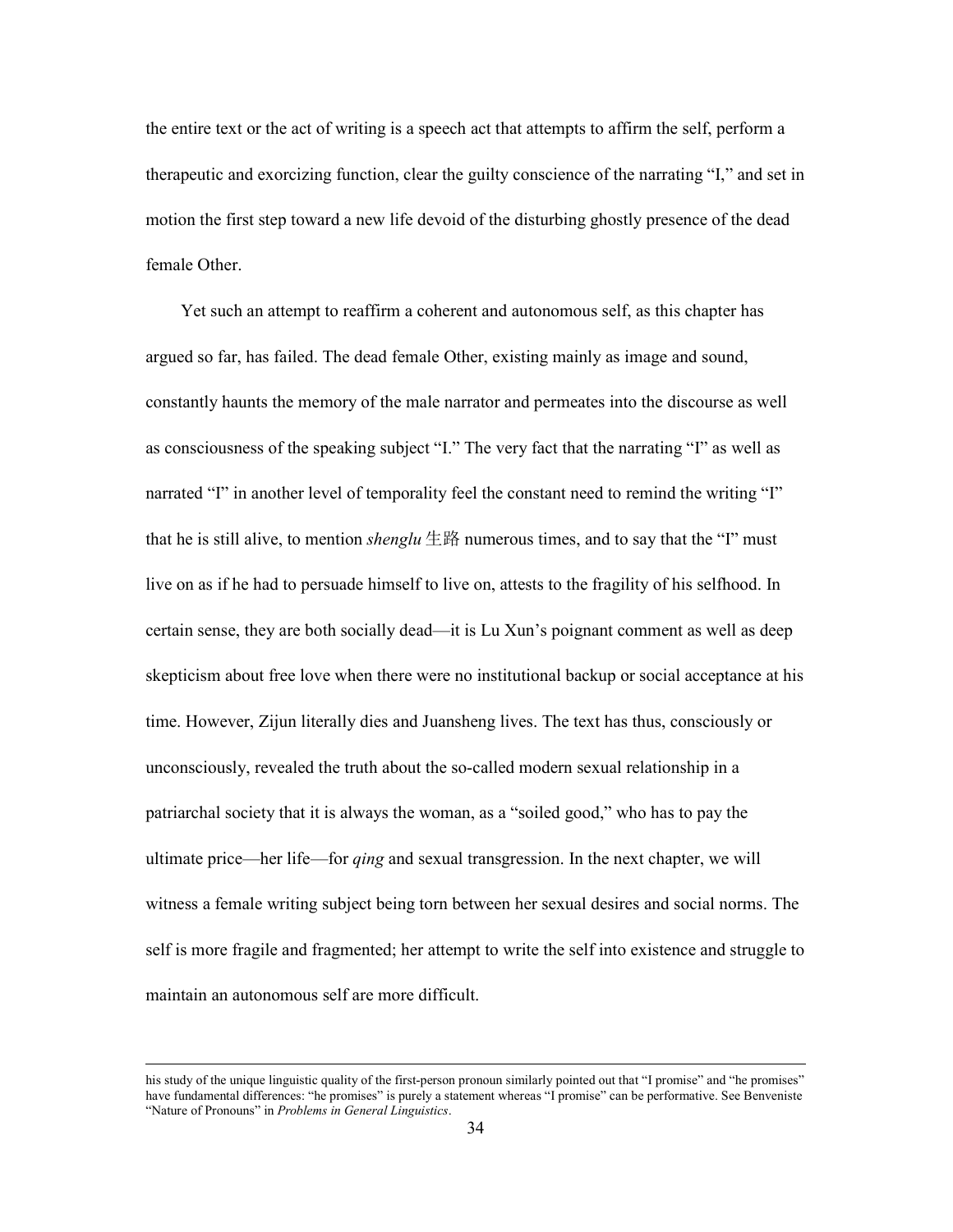### CHAPTER III

# "CAN I TELL WHAT IT IS THAT I REALLY WANT?" THE FORMATION OF MULTIPLE AND UNINTELLIGIBLE SELVES IN DING LING'S "MISS SOPHIA'S DIARY"

 "Miss Sophia's Diary," Ding Ling's debut on literary stage in 1928, made her a nationally recognized figure.<sup>37</sup> As one of the May Fourth writers appropriating "superior" Western literary form and content, narrative in particular, Ding Ling's early style was characteristic of "a mixture of colloquial Chinese and more classical syntax" and was confined to urban bourgeois middle-class consumption (Barlow 6). Indebted to Flaubert's *Madame Bovary*, themes like female sexuality, sexual repression, and the essence of femininity figured prominently in Ding Ling's early writing.<sup>38</sup> As Tani Barlow points out, Miss Sophia has long been interpreted as standing for "psychology of the modern girl" and as the epitome of New Woman (6). Existing scholarship, however, paid little attention to the formal and textual complexity of "Miss Sophia's Diary."<sup>39</sup> Yi-tsi Mei Feuerwerker's monograph on Ding Ling is probably the only work that offers substantial textual analysis of

<sup>37</sup> For a detailed publication history of "Miss Sophia's Diary" 莎菲女士的日記, see Tani E. Barlow's "Introduction" in *I Myself Am a Woman: Selected Writings of Ding Ling* (1989). All the translations of the text are based on Barlow's translation in *I Myself Am a Woman* with my slight alterations and revisions to bring out the more literal meanings of the original text. The original text used in the this paper is anthologized in *Ding Ling duanpian xiaoshuoxuan* 丁玲短篇小說選, Hong Kong: Wenjiao chubanshe (1979).

<sup>38</sup> Barlow discusses in detail in the "Introduction" Ding Ling's obsession with Flaubert's *Madame Bovary* and its patent influence on her own work.

<sup>&</sup>lt;sup>39</sup> Earlier scholarship often draws attention to the social and historical significance of the creation of Miss Sophia and attributes Miss Sophia's tragic unhappiness and obfuscation to a social reality (traditional Confucianism deracinated and a new modern bourgeois subjectivity yet-to-be-formed) that failed to provide any care or guidance for women. For instance Amy Tak-yee Lai notes that female subjectivity in "Miss Sophia's Diary" is split and her decision to give up diary writing at the end, i.e. silencing herself, is a result of "relatively conservative social background in the May Fourth period" (96). See also Yuan Liangjun "The Historical Significance and Archetypal Meaning of Miss Sophia" (1990) and Zhang Yongquan "A Woman in Search of Light in the midst of Darkness: A Reappraisal of the Image of Miss Sophia" (1984). Lydia H. Liu deems "Miss Sophia's Diary" the key to the making of a "female literary tradition," which she argues is a collective and historical endeavor by female writers and critics. Yet Liu never discusses the formal dimension of the text nor reads it holistically. See Liu, "Invention and Intervention: The Making of a Female Tradition in Modern Chinese Literature" in *From May Fourth to June Fourth Fiction and Film in Twentieth-century China* (1993).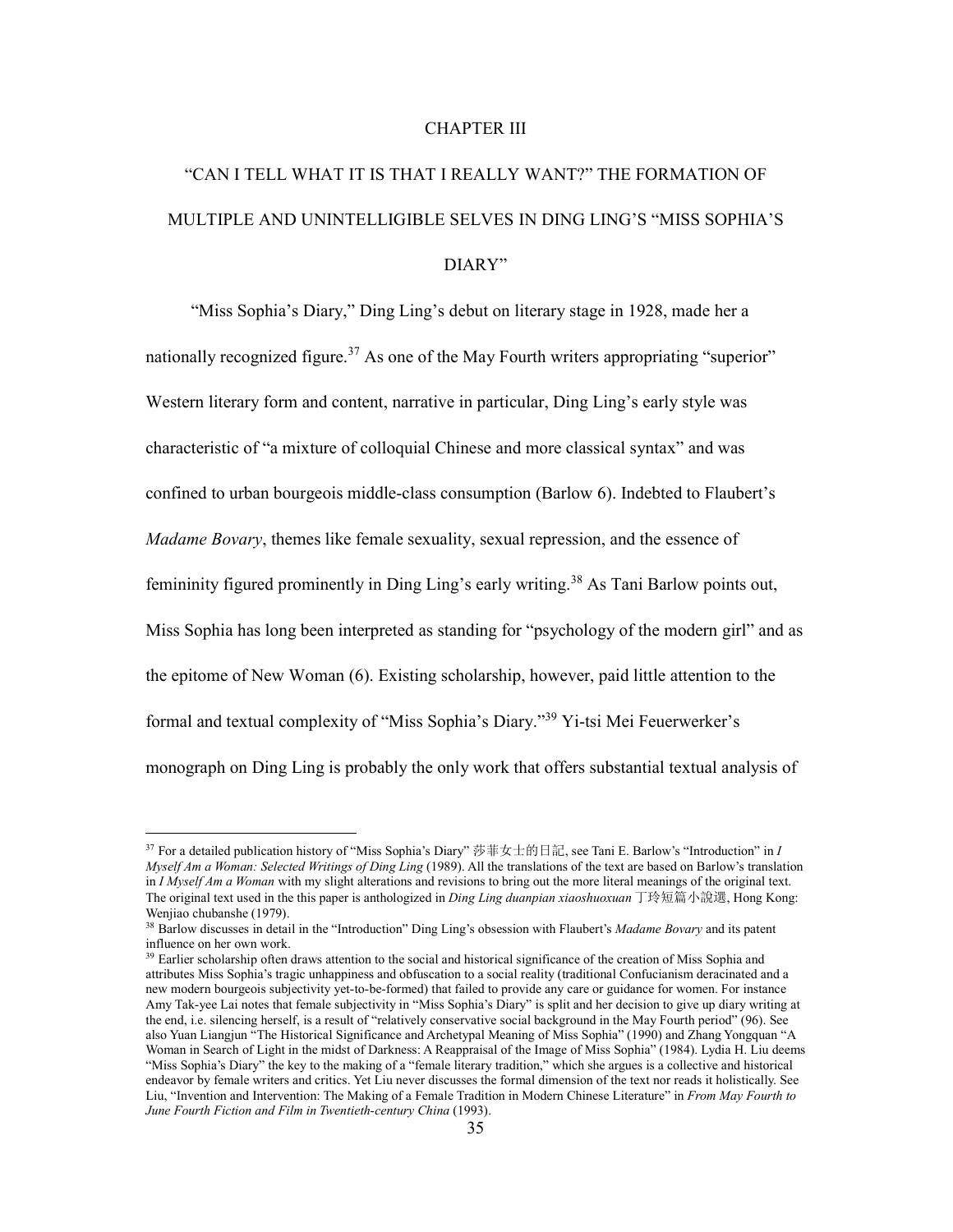"Miss Sophia's Diary" in which she attends to certain formal dimensions of the text, such as narrative techniques. While building my reading of "Miss Sophia's Diary" largely on hers and her view of self-writing as an attempt to render the self intelligible, I depart from Feuerwerker's work to interrogate the use of "I" and the formal and generic characteristics of a diary that have not been discussed.<sup>40</sup>

 This chapter attempts to explore the formal complexity of the diary narrative and believe that form, as a "historical practice in the social material process," can bring the together aesthetic and social context (Williams 184).<sup>41</sup> Thus I ask: Why a diary? What does it mean to use "I"? What kind of cultural function does the first-person singular "I" perform? And how does the narrative of a diary enable or impede the subject formation and construction of identity and subjectivity? In order to answer those questions and attend to the specific aesthetic features of the text, this chapter draws on the sociolinguistic theory on the intersubjective, social and performative nature of the "I,"<sup>42</sup> existing discussions of formal features of the diary, and a poststructualist reading of autobiography as a *figure* that precedes and *produces* the self. It is my contention that the formal and generic multiplicity of the diary narrative written in first person perspective problematizes subject formation and attests to the difficulty and even impossibility of representing the self and rendering it intelligible. The

 $40$  My reading is indebted to Feuerwerker's insight that diary as a self-reflexive writing ends up "cast[ing] grave doubts on the intelligibility of the self, on the self as a source of meaning and authenticity" (49). Another existing scholarship that discusses first-person narratives from a linguistic perspective is the sixth chapter "The Deixis of Writing in the First Person" in Lydia H. Liu's *Translingual Practice*. However even as Lydia Liu briefly evokes Emile Benveniste's linguistic theory that it is through language that a subject is constituted, her consequent reading of "Miss Sophia's Diary" focuses more on writing and reading as a gendered act and thus fails to fully engage with Benveniste's theory and the function of a "I" discourse. <sup>41</sup> For Raymond Williams, form is not devoid of social context but itself is a social relationship. See Williams, *Marxism and Literature*.

 $42$  As Lydia Liu points out in "The Deixis of Writing in the First Person" chapter, May Fourth writers consciously appropriated Indo-European languages, especially the use of pronouns that was not common or essential to Chinese language. Barlow similarly has noticed the conspicuous "Western-language sentence structure" in "Miss Sophia's Diary" (50). Thus I am using sociolinguistic theories on inflected languages to apply to non-inflected Chinese without further justification.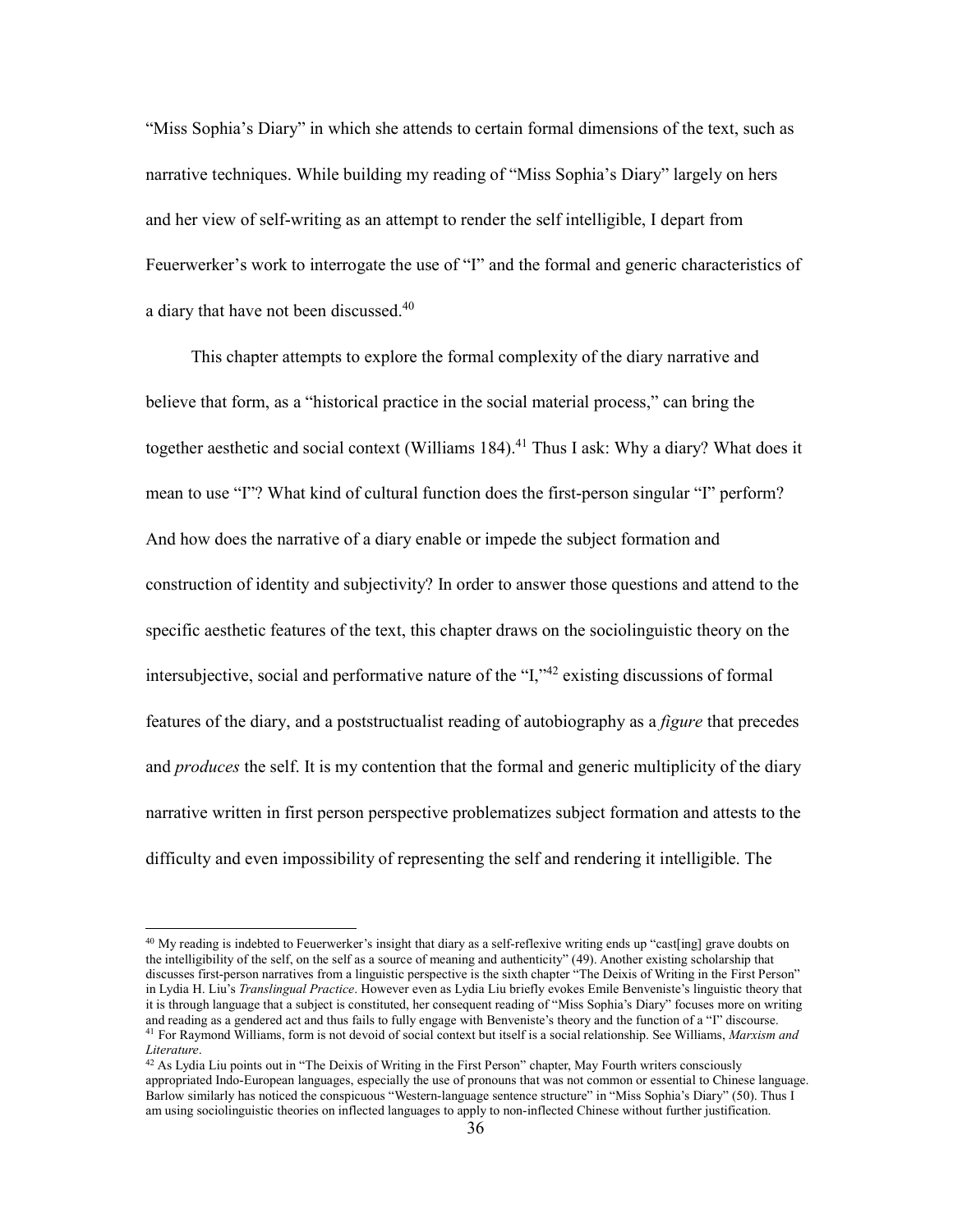formal and generic multiplicity produces a performative, fragmented and contradictory selfhood, which in turn resists any fixed subject position.

#### **The Performative and Social "I"**

-

 The French structural linguist, Emile Benveniste, in his classic chapter on "Subjectivity in Language" notes the reciprocity of the use of "I": "I use *I* only when I am speaking to someone who will be a *you* in my address" (224), and the other becomes an echo to myself "to whom I say *you* and who say *you* to me" (225). Thus the old boundary between the self and the other in turn is bound to fall (225). Such a condition of intersubjectivity is what "makes linguistic communication possible" (230). Drawing on Benveniste, the French literary critic Michael Lucey notes the performative and social nature of the first person singular when discussing the (im)possibility of representing same-sex sexuality. According to Lucey, the first person "I" is a highly abstract *figure* that "successfully and intelligibly enacts social relations, keeps face, lays claims, and achieves recognition" (my emphasis 19). Further, "I" not only functions as a referential index that refers to the person saying "I" at that given moment, but also as a nonreferential index that points to a larger social context: the utterance of "I" takes some of its sense from the larger social universe in which it occurs  $(20)$ <sup>43</sup> Informed by Benveniste's and Lucey's conceptualization of the first person singular, I analyze how the performative and social/relational nature of "I" plays out in "Miss Sophia's Diary" and how it constructs the female identity and subjectivity.

 Foremost, the "I" in "Miss Sophia," despite its desire to be understood by the world, is performative and even deceitful. Miss Sophia finds no difficulty in lying to others, even

 $43$  Here Lucey clearly echos another Benveniste's essay "Nature of Pronouns" in which he elucidates that "I" is not referential in the sense that it does not point to a social reality but "can be only identified by the instance of discourse that contains it and be that alone" (218).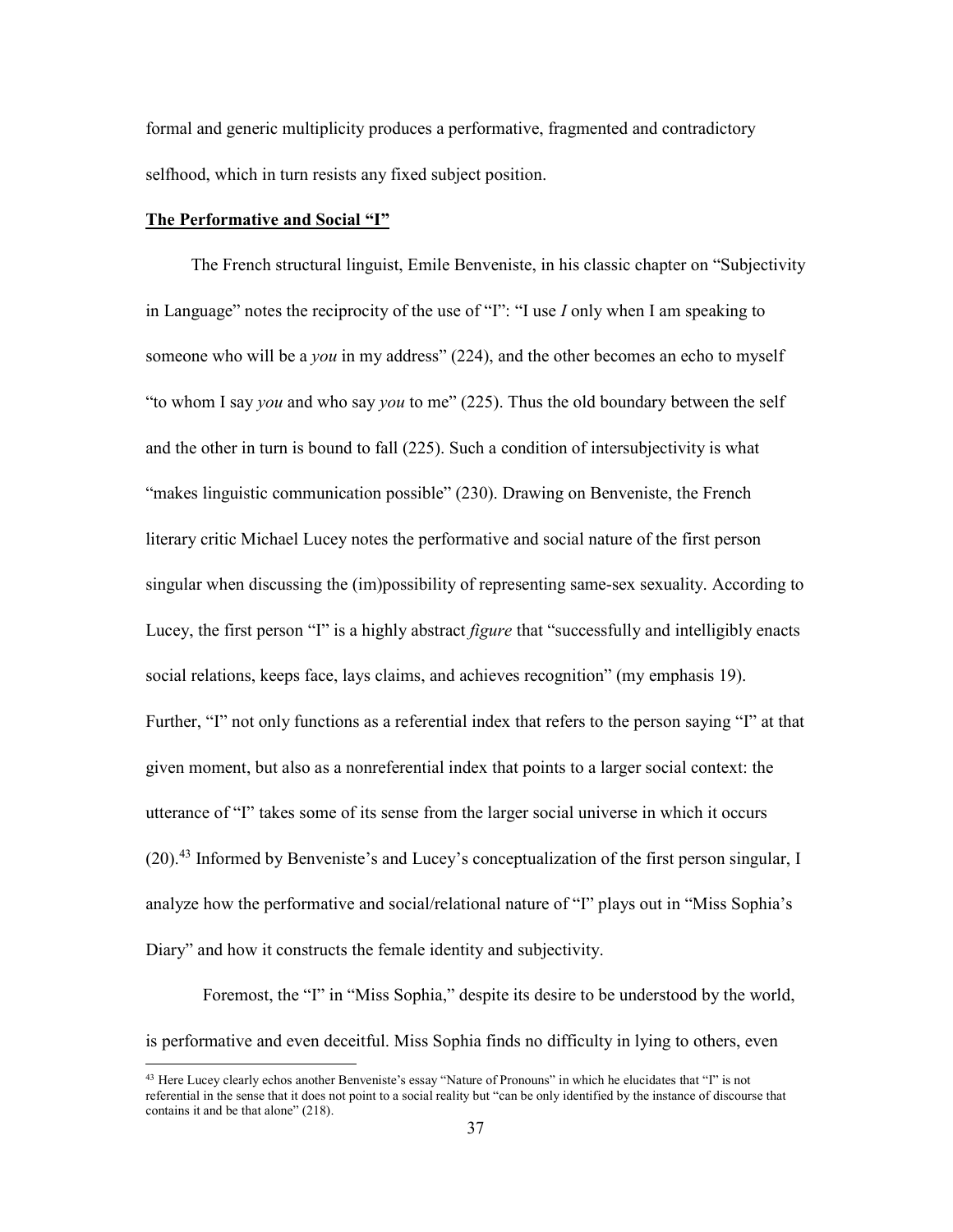closest friends like Yunlin: "I've also deceived Yunlin as if telling lies were my instinct, and I exercised it effortlessly today" 並且在糊里糊塗中欺騙了雲霖,好像扯謊也是本能一樣 ,所以在今天能毫不費力的便使用了。(January 1, 56). When with Ling Jishi, the man she desires, Miss Sophia constantly performs the role of a silent and submissive woman whose behavior befits the prescribed gender norms. Often Miss Sophia listens to Ling quietly even if she is filled with disagreement, hatred, and anger:

So once again I yield to his shallow affection and listened while he talked animatedly about the stupid pleasure he enjoys so much, listened to him expound on his philosophy that making money and spending money sum up the meaning of life. I even acceded to his insinuation on the appropriate duty of being a woman. That made me despise him even more than before, and I cursed him and ridiculed him secretly, even as inwardly my fists struck painfully at my heart. 於是我又很柔順地接受了他許多淺薄的情意,聽他說著那些使他津津回味的卑劣 享樂,以及"賺錢和化錢"的人生意義,並承他暗示我許多做女人的本分。這些 又使我看不起他,暗罵他,嘲笑他,我拿我的拳頭,隱隱痛擊我的心。 (March 21, 71)

There simultaneously exist an outwardly performative "I" conforming to gender norms and an inwardly more authentic (supposedly) "I" capable of criticizing the accumulative and consumptive ethos of capitalism and dominant gender ideology, who nevertheless has to internalize all those criticisms and dissents into self-afflicted pain. In the diary Miss Sophia is constantly oscillating between an external "I" and an internal "I."

 Further, the "I" in "Miss Sophia's Diary" has a clear referential meaning, yet due to its abstract and figural nature it also points to a larger social context. On the surface, the title of the diary forecloses any referential ambiguity: "I" refers to "Miss Sophia," pure and simple. However, as Barlow points out that a Western name is the mark of her "universal femininity," and the name "Sophie" or "Sophia" alludes to Sophie of Rousseau's *Emile*, who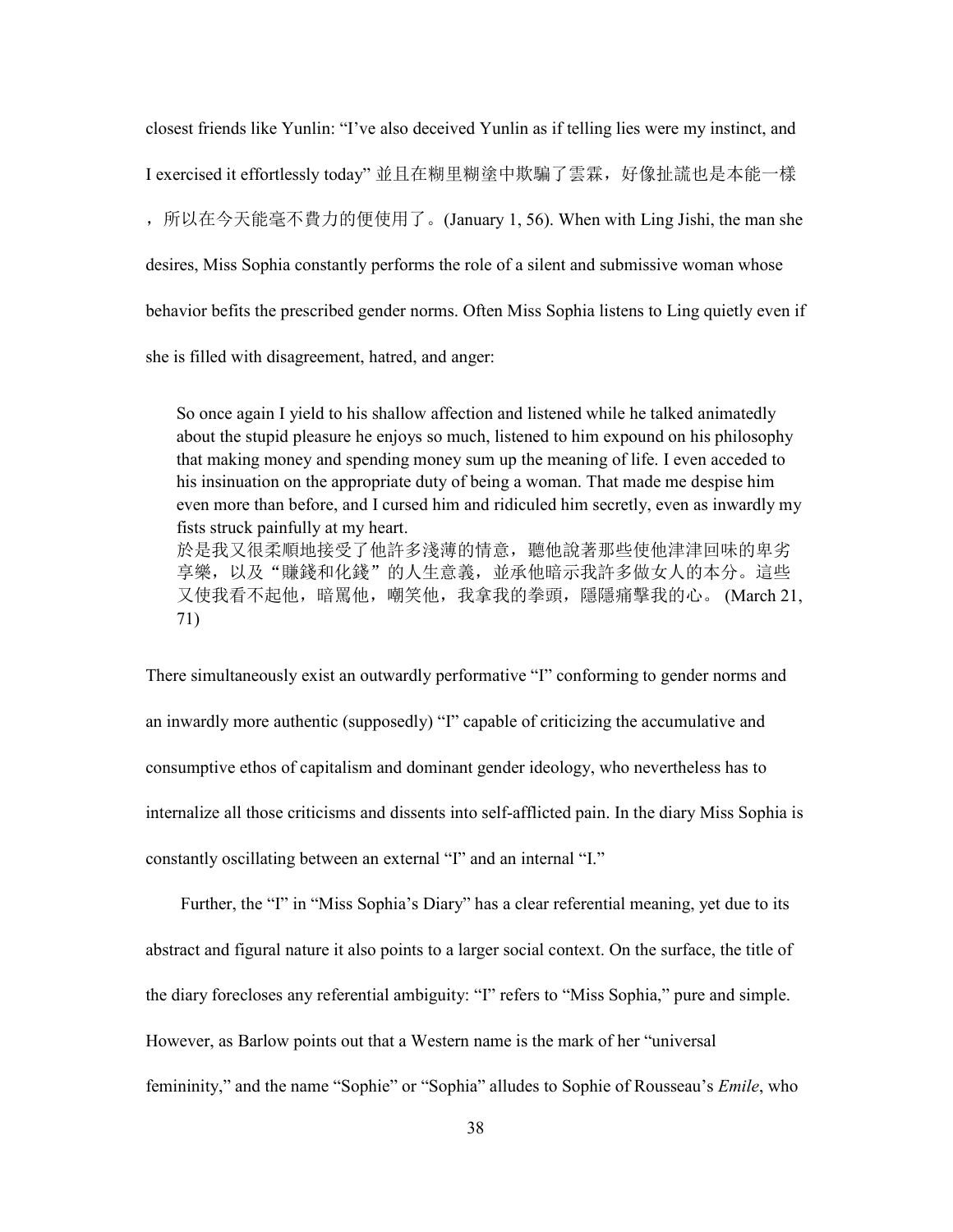is the "'natural' woman whose innate 'female' qualities became a textual reference in subsequent European philosophies of sexual essentialism" (26). I would further suggest that the universality and representability of Miss Sophia comes from the universal intersubjectivity of the first person singular "I": anyone can use and become an "I" and thus makes the reader's identification with the "I" significantly easier and more ready. Situated in the larger social context of 1920s China, when May Fourth intellectuals were endeavoring to characterize, define and encode a type of femininity to convey their political and didactic message, when breaking away from traditional family and free love were seen as act of free will that marked one's identity as a modern man/woman, "I" Miss Sophia becomes a type through which all those ideals can be realized.<sup>44</sup> It came as no surprise then that Miss Sophia has long been interpreted as an epitome of New Woman or Modern Girl.

 Apart from bringing a larger social context into the meaning of "I," the "I" is also intertwined with the immediate social environment in which it is situated. The beginning of the diary is marked by its very *absence* of an "I" subject; it only starts with a description of external force—the wind, and how it wakens the absent "I": "The wind's up again! Was wakened by the blowing wind before daylight. Then the boy came in to start the stove. I know I'll never get back to sleep again" 今天又颳风!天还没亮,就被风颳醒了。伙計又 跑進来生火炉。我知道,这是怎樣都不能再睡得着了的。 (50). The "被" sentence pattern highlights the passivity of the subject and suggests the presence of an absent receiver. Even as the "I" occupies the subject position in the following sentence ("I know…"), the

<sup>&</sup>lt;sup>44</sup> Yue Ming-Bao points out that May Fourth literature on the one hand often recounts the tragic fate of lower-class and uneducated women to launch their scathing critique of a repressive traditional society, and depicts educated and modern women (New Women) to indicate the future of the nation on the other. In either case, women are always being represented and silenced even though they figure prominently in the narrative. See Yue "Gendering the Origins of Modern Chinese Fiction" in *Gender and Sexuality in Twentieth-Century Chinese Literature and Society* (1993).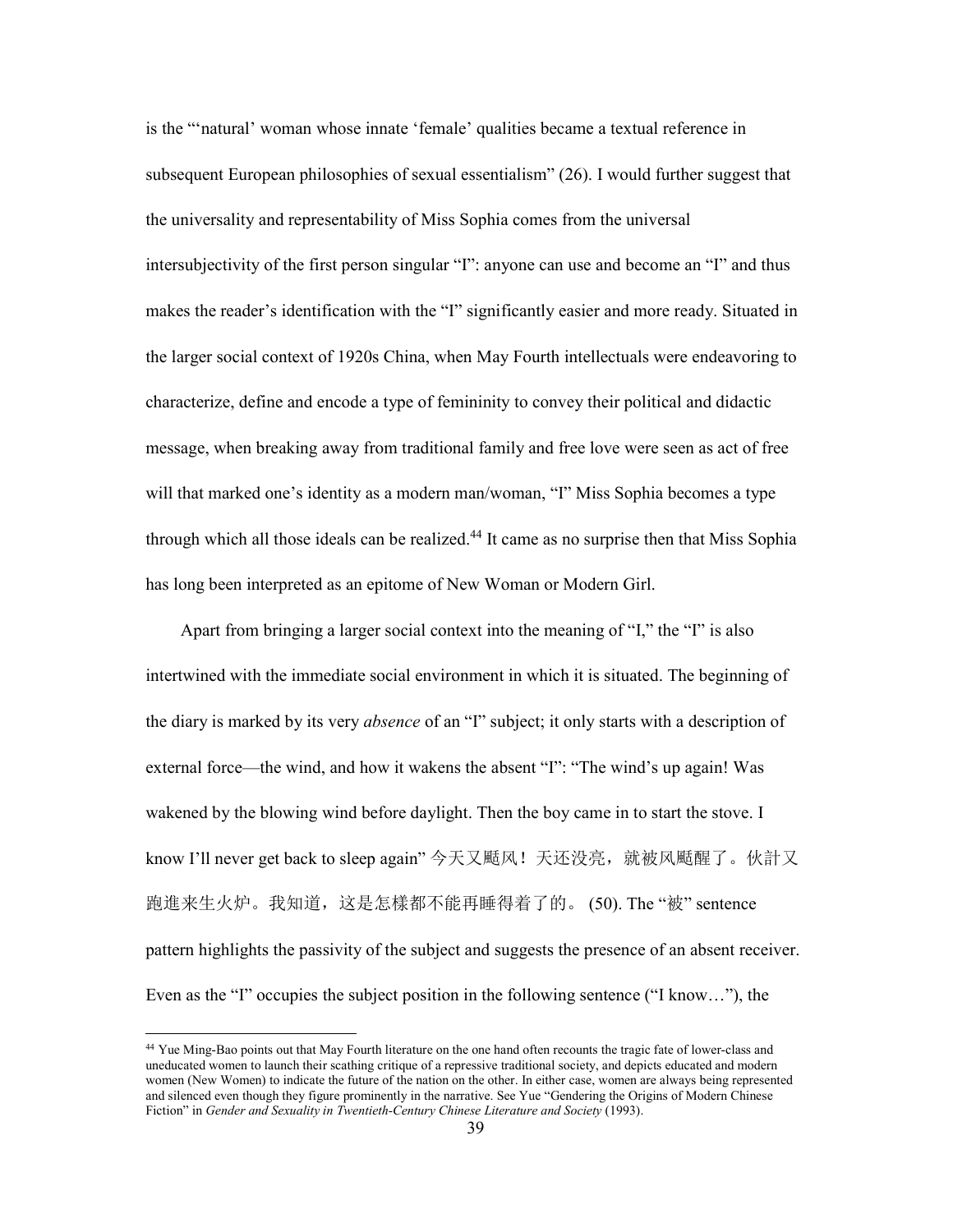content of its knowledge, far from being a claim to truth or of significance, is about something extremely trivial and personal—her inability to fall asleep again; thus the subject being formed here is an extremely weak one. Throughout the first diary entry, the "I" is always on the receiving end of and annoyed by outside intrusions, such as wind, cold weather, and the noise from the hall, permeating into the private domestic space she endeavors to maintain. Such a porous domestic space suggests the impossibility to maintain a sense of self-contained "I" devoid of external disruptions.

 The relational nature of the "I" is rendered more obvious when positioned in relation to others in the society and enacting a set of social relations that put her in a centered, superior position. The effeminate Weidi brings her sustenance such as eggs that are vital to the invalid "I;" he alleviates her suffocating loneliness while he becomes the source of her sadistic pleasure:

When this honest, open man was there, I used all the cruelty of my nature to make him suffer. Yet once he'd left, there was nothing I wanted more than to snatch him back and plead with him: "I know I was guilty. Don't love a woman so unworthy of your affection as I am!" 在一個老實人面前,我已盡自己的殘酷天性去磨折他,但當他走後,我真想能抓 回他來,只請求他: "我知道自己的罪過,請不要再愛這樣一個不配承受那真摯 的愛的女人了吧!" (54)

Miss Sophia is repetitively torn between a sadistic pleasure and masochistic guilt afterwards. Both the pleasure and guilt are derived from the pains she afflicts on an emasculated man, which puts her in an unequal power relation with Weidi since her guilt later translates into emotional rewards for Weidi. In other words no matter guilty or not, she has absolute control over Weidi's behavior.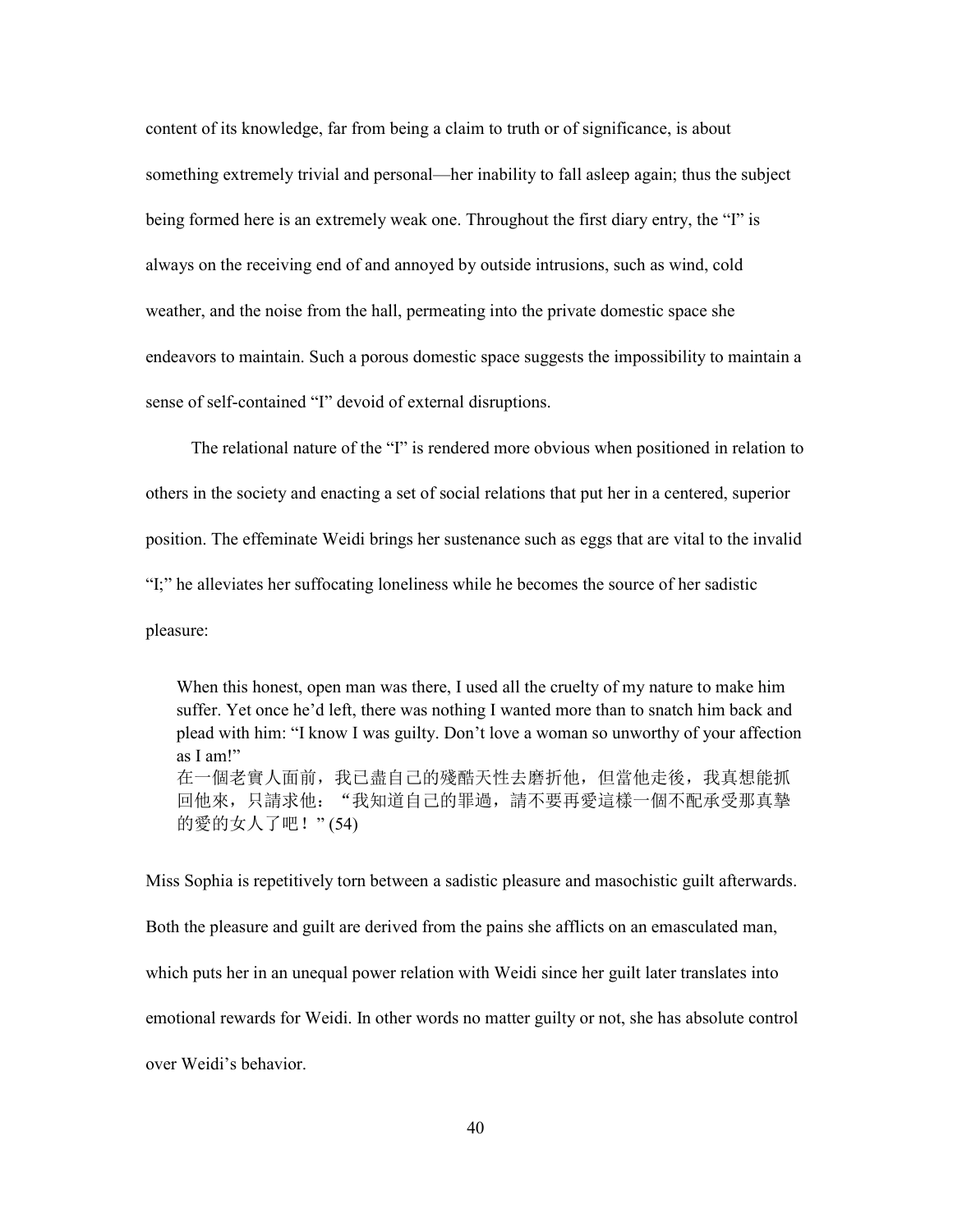After encountering Ling Jishi, a wealthy young man from Singapore, Miss Sophia expresses even more intense desire to control and possess: "I want to possess him. I want unconditional surrender of his heart. I want him kneeling down in front of me, begging me to kiss him." 我要佔有他, 我要他無條件的獻上他的心, 跪著求我賜給他的吻呢。 (59). The "I" occupies absolute subject position in three paralleled sentences and enacts action as well as desire. To control, to possess a man as an object means her resistance to being controlled, possessed and objectified. On the contrary, Miss Sophia constantly fantasizes, objectifies and fetishizes Ling Jishi. Lydia Liu observes in the text a reversal of desiring subject (male) and the object of desire (female) in which the gaze of the female narrator "turns the man into a sex object, reversing male discourse about desire" ("Invention" 201). The body of Ling Jishi under Sophia's gaze is always in fragmentation: lips, eyes, face, hair, etc. His body parts, his tall and slim body, his red lips, his enchanting eyes, his rosy face, and his soft hair are repeatedly depicted in the diary as if Lin is devoid of subjectivity (59, 62, 79). Such an inverted gender role is a highly transgressive one.

 The "I" in "Miss Sophia's Diary" thus cannot reach its ontological meaning without the existence of a performative self, the social other (to be subjected, objectified and possessed), and a larger social context. Its very contingency on social relations and context renders any self-containment impossible even in a first-person writing, a privileged site to construct, define and describe a self. In the next part, I turn to such difficulty of narrating the self and maintaining an intact/autonomous self.

#### **The Fragmentation and Unintelligibility of the Self**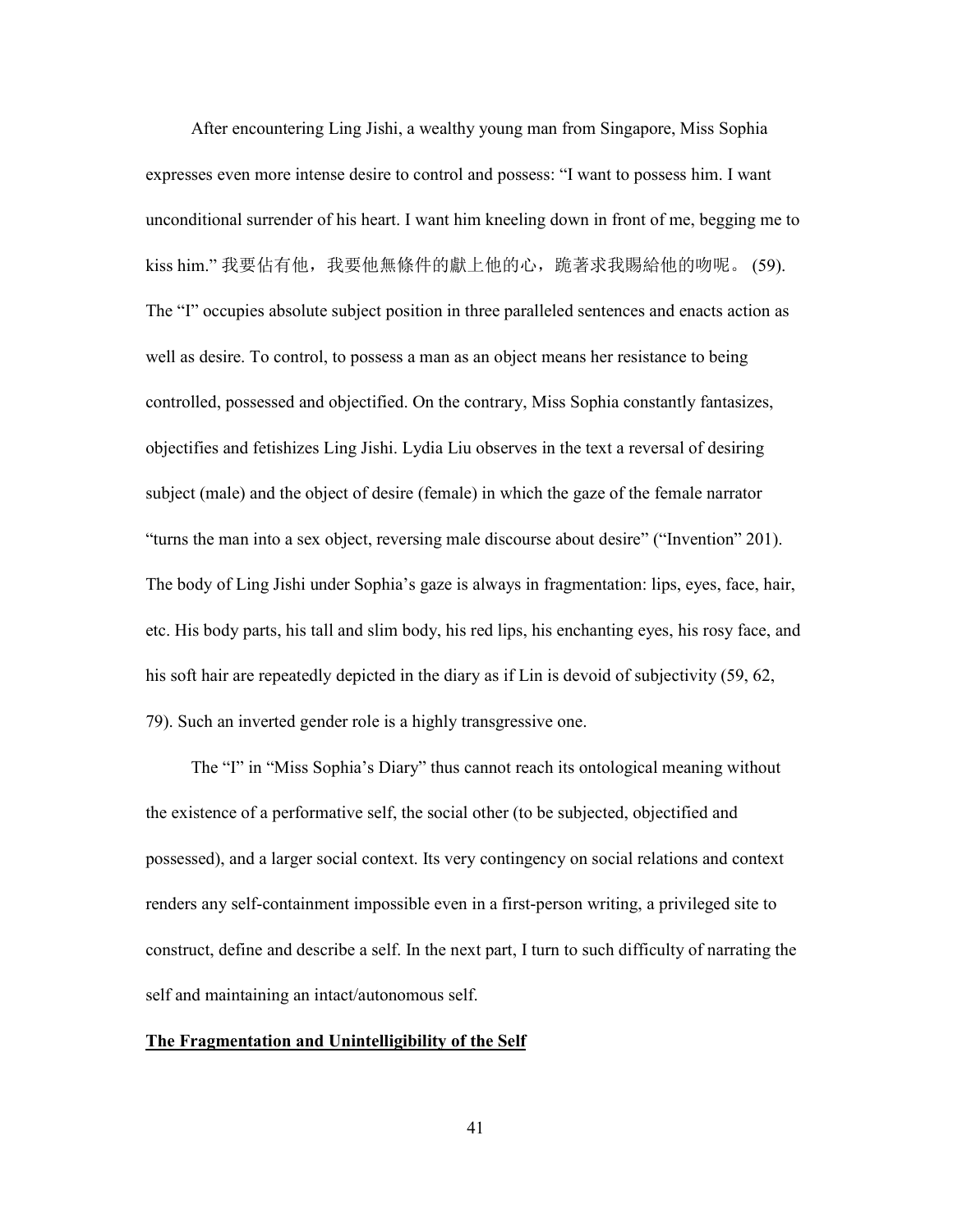Diary, as a form of first-person writing, not only gives the reader relatively unmediated access (compared with a third-person narration) to the interiority of the writer, but also as Paperno points out, enables the author to "describe and define" him/herself through an "unmediated position of the speaking subject"  $(2)$ .<sup>45</sup> Furthermore, a diary, as a daily accounting of internal thoughts and external actions of the self, has a temporal aspect; this temporal aspect is vital to the construction of a self: a Kantian self needs succession and continuity to unfold and form in time (Paperno 18). The relatively unmediated and temporal nature of a diary naturally makes it an optimal form of writing to narrate the self. However, in "Miss Sophia's Diary," even if the writing narrator narrates herself from a seemingly unmediated position of speaking subject and the reader is guaranteed a relatively unmediated access to the most inner and private thoughts of Miss Sophia, the narrated self is split and fragmented. It remains a self unintelligible to Sophia herself, to others in the story and to the reader; it can only reach the destination of self-effacement because an imminent death approaches.

 Due to the formal similarities between diary and autobiography (both in the firstperson modes), I find Paul de Man's contention that autobiographical writing precedes and produces the life of the writer and not the opposite particularly useful: "the autobiographical project may itself produce and determine the life" (69). As de Man nicely puts it, the writing of oneself, or "the technical demands of self-portraiture" may well be governed and determined by "the resources of his medium" (69). In other words, language as a medium and autobiographical writing as a form govern and determine the formation of the writing/written

<sup>45</sup> Paperno in another article that discusses the formal distinctions of diaries as a genre points out that many scholars have noted the private and confessional nature of diary. See Paperno, "What Can Be Done with Diary?" (2004).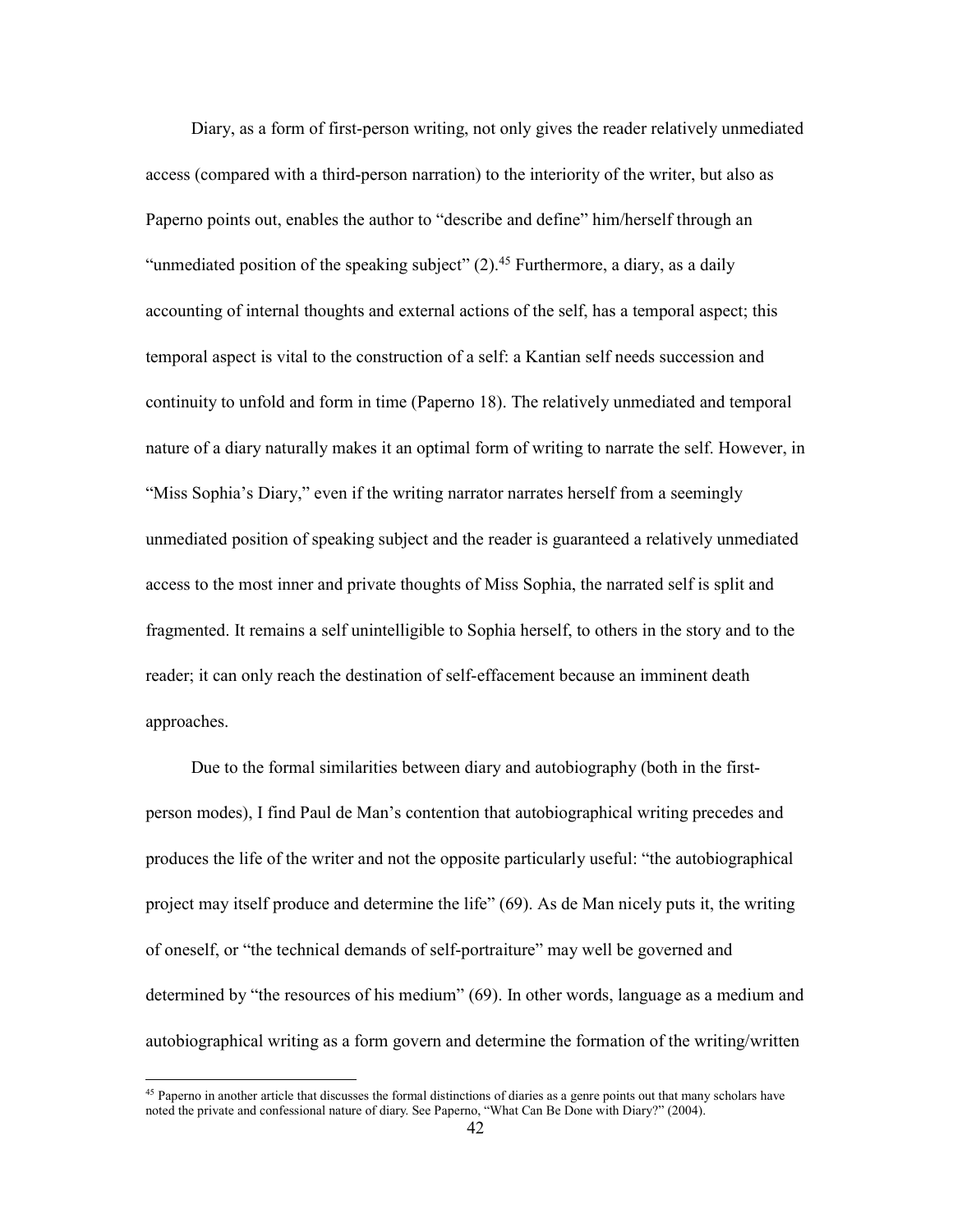self. In the last part of the paper, I attempt to analyze how the formal multiplicity of this diary produces a fragmented and unintelligible self and how it complicates subject formation and eventually erases the subject.

 First of all, the split and fragmented self of Miss Sophia is produced by various addresses to herself. Throughout the narrative Miss Sophia continuously addresses herself in third person as if her self were an object to be analyzed and studied. As she self-objectifies, "my life is nothing but my own plaything" (我的生命只是我自己的玩品) (March 28, 80). When "I" and "Sophia" appear in the same sentence, the sense of estrangement and alienation becomes even more conspicuous: "I have nothing further to say on the subject of friends. *I*  only know that *Sophia* will never find satisfaction in ordinary friendship" 關於朋友, 我不 說了。我知道永世也不會使莎菲感到滿足這人間的友誼的!(March 27, 77). Who's this "I" if not Sophia? Even the "I" refers to Sophia in such given context, it also enacts a distance and split relation between one self "I" and another third-person self "Sophia." "Sophia" thus splits from the writing subject and becomes an external object to be addressed and analyzed.

 However when addressing herself in second person as Sophia does at the end of the diary, the narrative turns into a lyric address: "I laughed wildly and pitied myself: 'Live quietly and die quietly. Ah, I pity you, Sophia!'" 我狂笑的憐惜自己: "悄悄的活下来, 悄 悄的死去,啊!我可憐你,莎菲!" (March 28, 81). The "I/you" pronouns here establish a relationship between the self and the other whose boundary as Benveniste's points out is indeed fragile; the distance between "I" and "you" is indeed shorter than addressing someone in third person. Further, as Jonathan Culler in *Theory of the Lyric* has theorized the nonlinear, non-teleological nature of the temporality in the lyric as opposed to narrative, to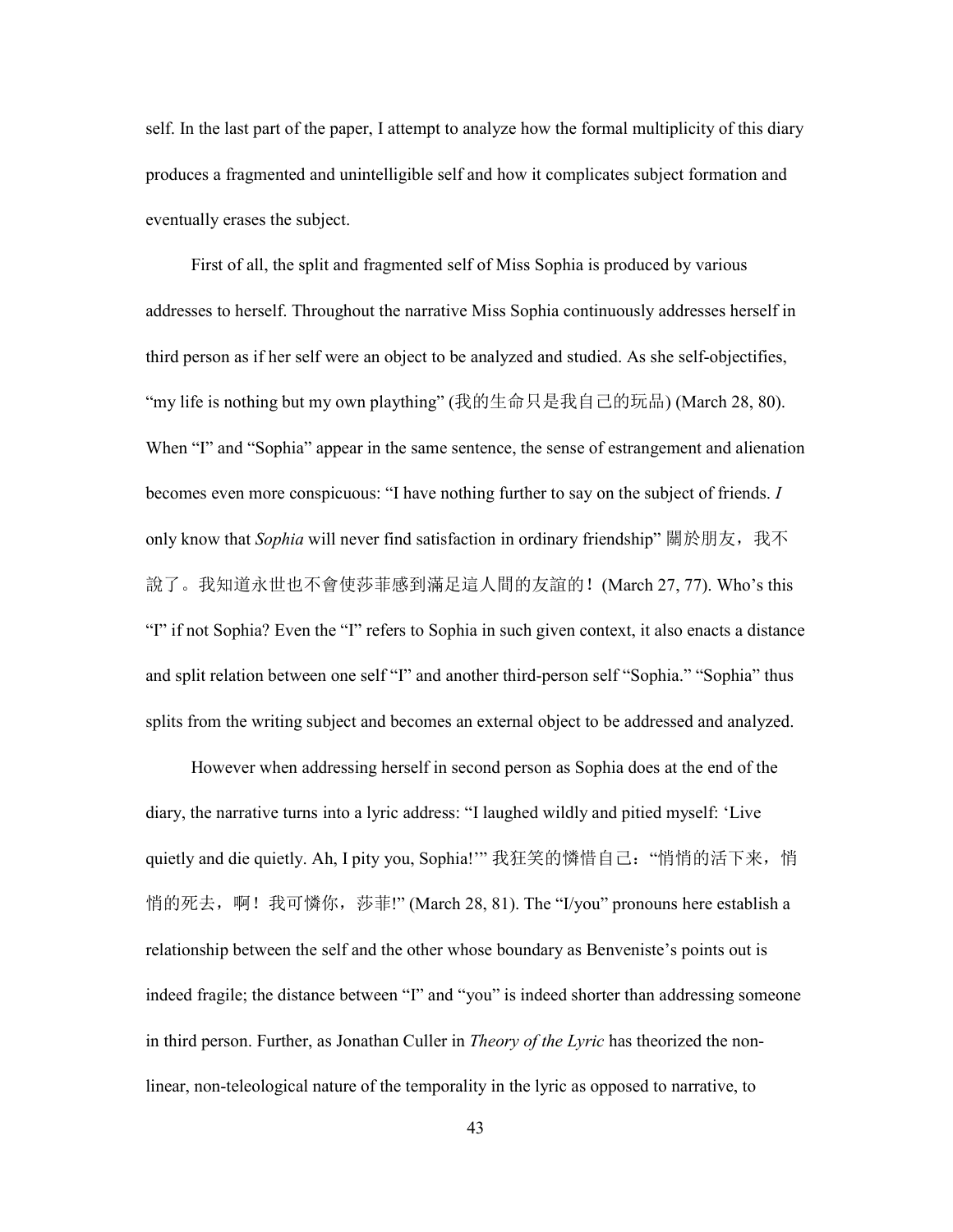apostrophize something is "to locate them in the time of the apostrophe" (225). The addressee is in turn animated and preserved as forever *present* in the instance of the utterance (Culler 226). Here "Sophia" as a "you" enters an intersubjective relationship with the self as an "I," and thus multiple selves are produced by the lyric address as well as rendered forever alive and present by the lyric address. It simultaneously deprives the subject of its life as she is going to die soon while preserving the subject in an utterance.

 This fragmentation and alienation of the self becomes more dramatized when Sophia interacts with other people in society. Sophia constantly complains that people around her do not understand her; she wants to maintain her sense of an autonomous self yet cares deeply about how others perceive her:

I am the only person who can pardon what I did. They all criticize me, but they don't know the feelings I endure when I am with other people. People say I am eccentric, but no one notices how often I'm willing to toady for affection and approval. No one will ever encourage me to say things that contradict my real thoughts. They endure my eccentricities constantly, which gives me even ore cause to reflect on my behavior, and that ends up distancing me even further from them. 除了我自己,沒有人會原諒我的。誰也在批評我,誰也不知道我在人前所忍受的 一些人們給我的感觸。別人說我怪僻,他們哪裡知道我卻時常在討人好,討人歡 喜。不過人們太不肯鼓勵我說那太違心的話,常常給我機會,讓我反省我自己的 行為,讓我離人們卻更遠了。(December 24, 53)

What is striking in terms of part of speech is that all the *wo*s here are unanimously objects. In other words, Sophia becomes an "I" *wo* as "me," as an object not subject or agent. Her passivity is further marked by her willingness and attempts to please people that only result in her further alienation from them. In her interactions with other people, Sophia develops a double consciousness in which she always see herself through others' eyes.<sup>46</sup> The words and

<sup>46</sup> I am evoking W. E. B. Du Bois's conceptualization of double consciousness in *The Souls of Black Folks* here. A double consciousness is developed when one is "looking at oneself through the eyes of others" (Du Bois 68). Du Bois's double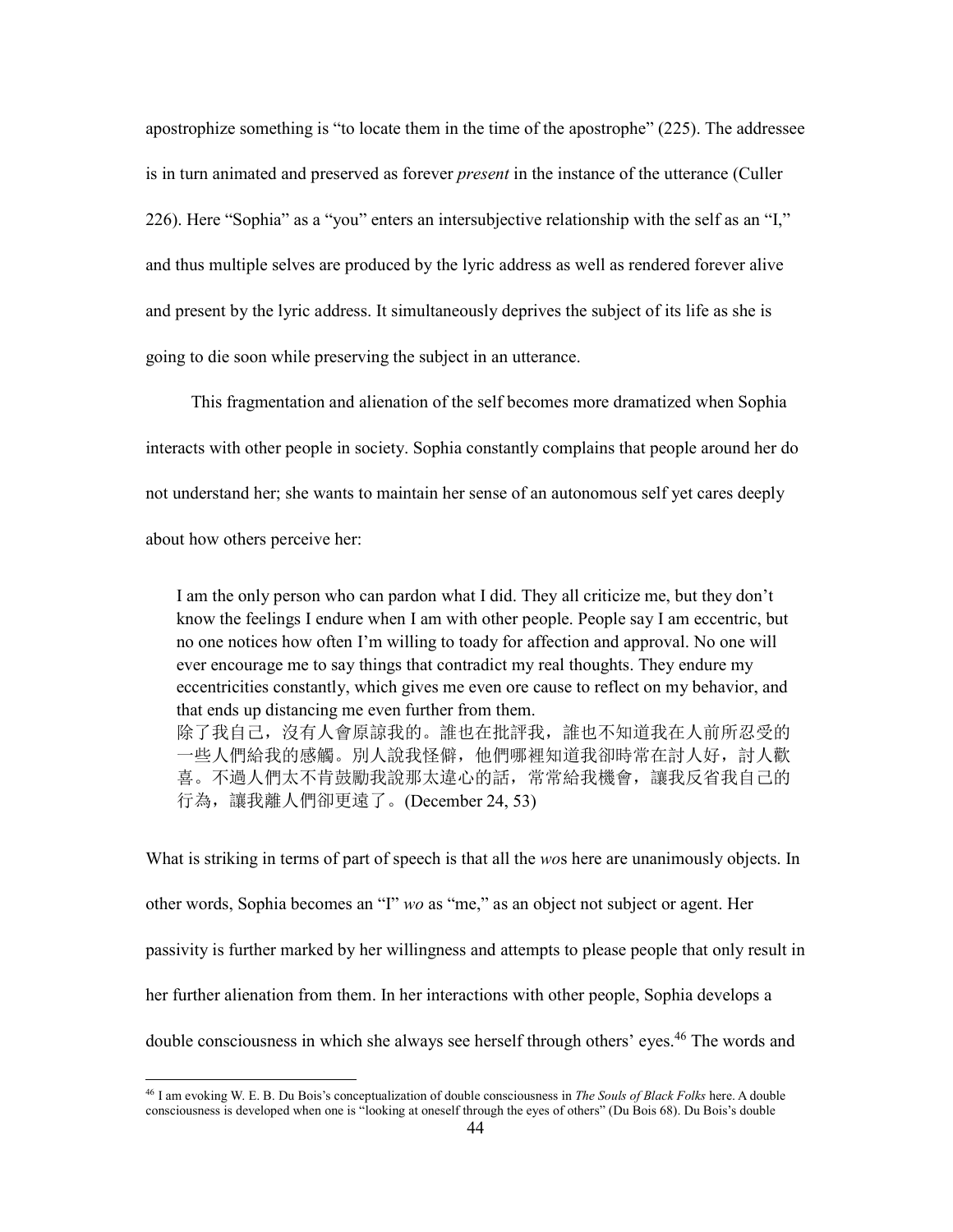opinion of others impose a determining influence on the discourse and consciousness of Sophia. As argued in my previous chapter, a seemingly solipsistic first-person narrative is in fact dialogized or double-voiced. The confessional nature of diary allows us a vantage point to witness the formation of such conflicting double consciousness.

 Throughout the narrative, Miss Sophia always sees herself through the eyes of others and develops a new knowledge of herself based on others' perception of her. In the passage quoted above, *guaipi* "eccentric," a term given to her by other people around her, becomes part of her perception of herself and how she conducts her behaviors accordingly. Sophia in particular is eager to learn how Ling Jishi sees her: "This uncertainty makes me want to see him again, to examine how this tall and strange creature sees me" 這又使我只想再見他一面 ,到底審看一下這高大的怪物是怎樣的在觀看我。 (70). Upon their first encounter, under the gaze of Lin, Sophia feels extremely ashamed of her "ragged slippers" and dares not to go into the lighted area—a feeling that has never occurred to her. Frustrated with her restrained and boring manner, she suddenly develops a new perspective on her self: "Today I found out how moronic and graceless I could seem to be" "今天才知道自己是還只能顯得又呆,又 傻氣。 (January 1, 55). Sophia here develops a double consciousness and acquires a new knowledge of herself when sees herself through the eyes of her superior male counterpart.

 The diary narrative thus is locked in a perpetuating battle between establishing the self as source of knowledge and authority and others' perception and knowledge on her. The verb "知道" appears numerous times in the text, and often in the form of "我知道" (I know…)

 $\overline{a}$ 

consciousness specifically refers to Black people being forced to view themselves through white perspectives while endeavoring to maintain their own identities and self-definitions—two coexisting and irreconcilable identities. Such racial double consciousness resembles Miss Sophia's gendered double consciousness because in both cases the inferior party positioned in an unequal power relation sees oneself through the eyes of the superior counterpart and thus develops a selfconsciousness based on others' perception of oneself.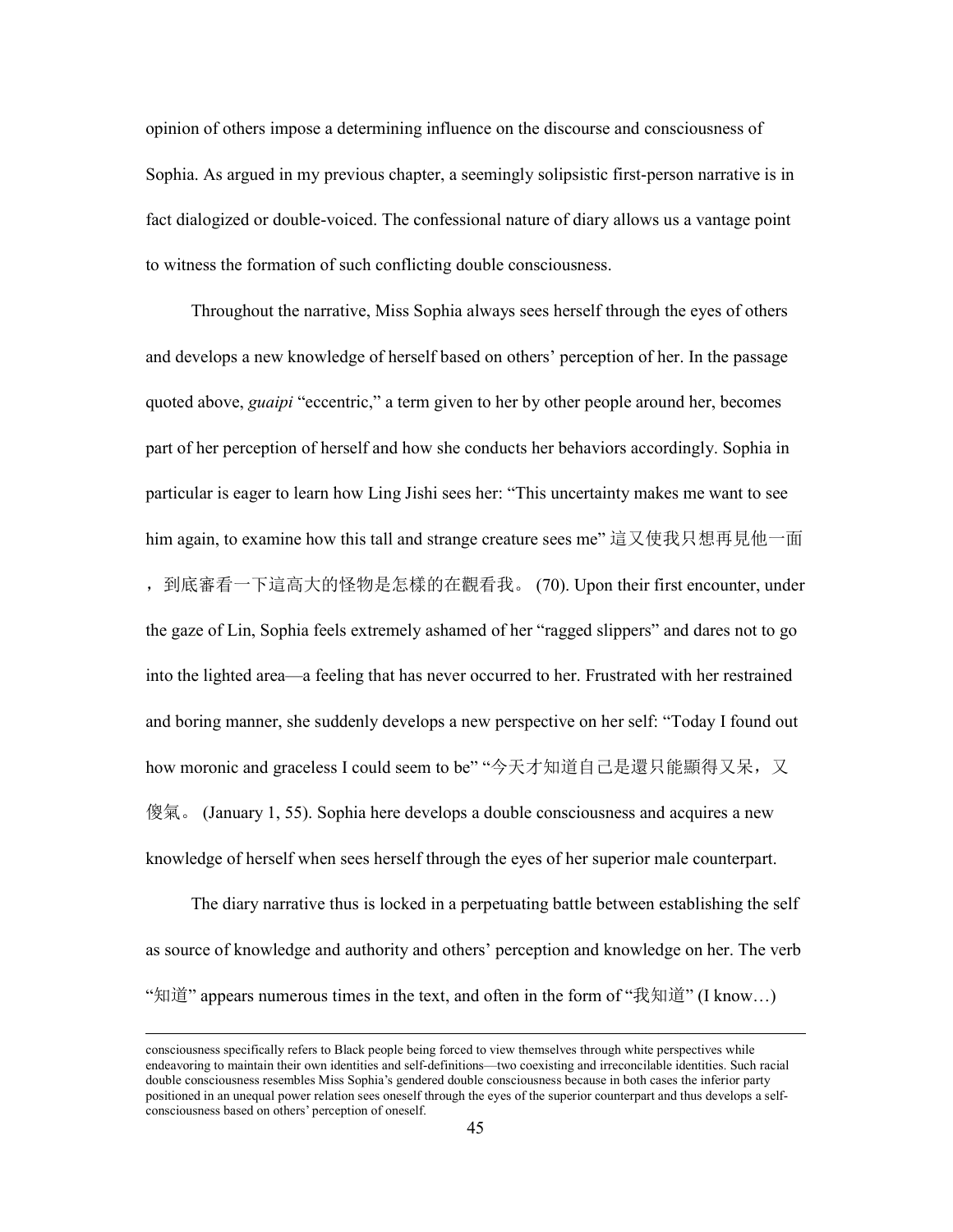and sometimes "誰也/他们不知道" (nobody knows/they don't know…). In premodern Chinese literary culture, the intelligibility of the self was very much tied up to being socially recognizable to others. For instance, poetry, centered on the writing and expression of the self, was supposed to render the self intelligible to oneself and to others in a community that consists of poets, as encapsulated in the axiom "詩言志" (poetry expresses aspiration). *Zhi* (aspiration) in the premodern context and *zhidao* in this text have clear resonance.<sup>47</sup> It could be argued that Sophia engages in similar process of creating self-expression that might render her aspiration (*zhi*) as well as herself intelligible. Yet because Sophia's self is no longer the sole source of self-knowledge but split, fragmented, and contingent upon others, she fails to articulate her *zhi* and construct a social identity recognizable and intelligible to others through the act of writing.

 Such a split, fragmented, and contingent self only results in confusion and further unintelligibility. Sophia cannot be understood by others precisely because she cannot understand or articulate what she wants or aspire to. She ends up endlessly interrogating herself "Can I say what it is I really want?" 我能说得出我真实的需要是些什么呢? (January 3), later "But then what is the point of after all? This is really hard to say!" 我到底 又为了什么呢,这真难说! March 13), and toward the end "Recently I've had more difficulty understanding what I'm anxious for" 近來呢,我更不知為了什麼只能焦急。" (March 21, Evening). When she discloses her diary to Weidi, hoping that it could explain herself to him, yet it has only resulted in Weidi's continual misunderstanding and misinterpretation of her. The same text therefore has produced two different meanings when

<sup>&</sup>lt;sup>47</sup> My special thanks should be given to Prof. Maram Epstein for pointing out the prominence of the verb "知道" in this text and its relation to traditional notions of "志."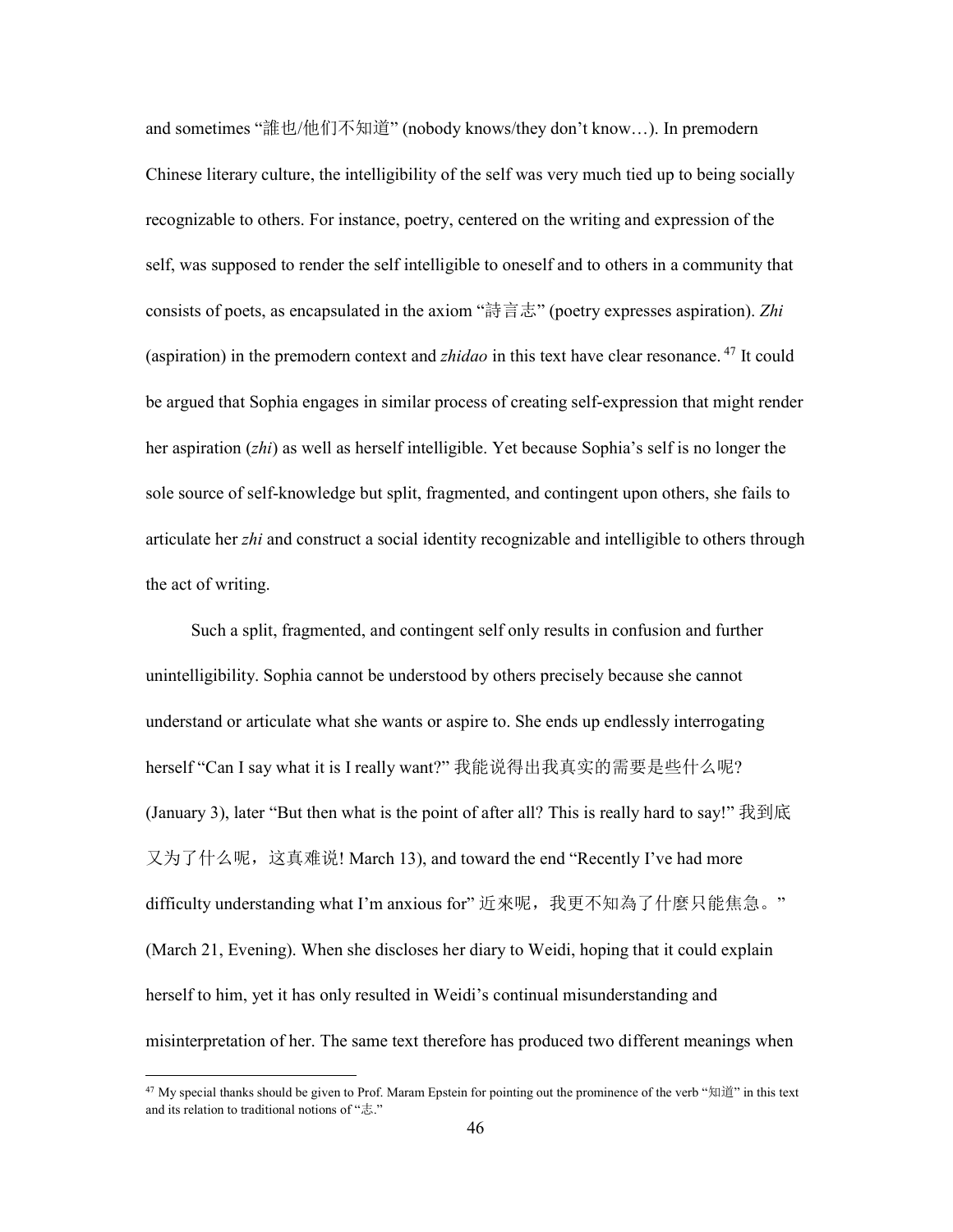addressing to herself and addressing to Weidi.<sup>48</sup> Despite her constant complaints about the world's failure to understand herself, disclosure of her most inner thoughts does little help to render the self intelligible. Indeed as de Man points out, autobiography, and in this case a diary, hardly offers "reliable self-knowledge" but reveals "the impossibility of coming into being" through a textual system  $(71)$ .

 Sophia's split and unintelligible self also derives from a subject position that speaks and internalizes the language of dominant gender ideology, continuously measuring her behavior against prescribed gender norms, and a subject position that rejects those ideologies.<sup>49</sup> Sophia is highly aware of the social norms imposed on women and on how they should behave: "A woman that uninhibited would risk having everything blow up in her face" 一个女人这样放肆,是不会得好结果的。 (January 4, 57); "I have decided; I regret, regret that the wrong doings I did today—things a respectable woman could never do" 我决定了, 我懊悔, 懊悔我白天所做的一些不是, 一个正经女人所做不出来的。 (January 5, 75). She has to suppress her sexual desire for Ling because it is prohibited by society: "I know very well that in this society I'm forbidden to take what I need to gratify my desires and frustrations, even when it clearly wouldn't hurt anybody" (55). Instead she "lowers [her] head *patiently* and *quietly* read the name printed on the card…" (my emphasis 55). In other words, she conforms to socially constructed norms such as patriarchal gender codes of Confucianism that discipline female bodies and prescribe women's silence, chastity and subservience. Even

<sup>&</sup>lt;sup>48</sup> It is worth noting that the only person who seems to understand Sophia is Sister Yun, a friend/lover figure for her. Many critics have noticed the homosocial bonding between Sophia and Sister Yun. Lydia Liu specifically foregrounds female bonding as a site of resistance to patriarchal power in her reading of "Miss Sophia's Diary" and in the works of many other female writers. See Liu "Invention and Intervention" and chapter six in *Translingual Practice*.

<sup>&</sup>lt;sup>49</sup> I agree with Yi-tsi Mei's reading that Sophia is never fully emancipated from "traditional institutionalized modes of womanly behavior" but internalizes them, resulting in a continual war with oneself (44).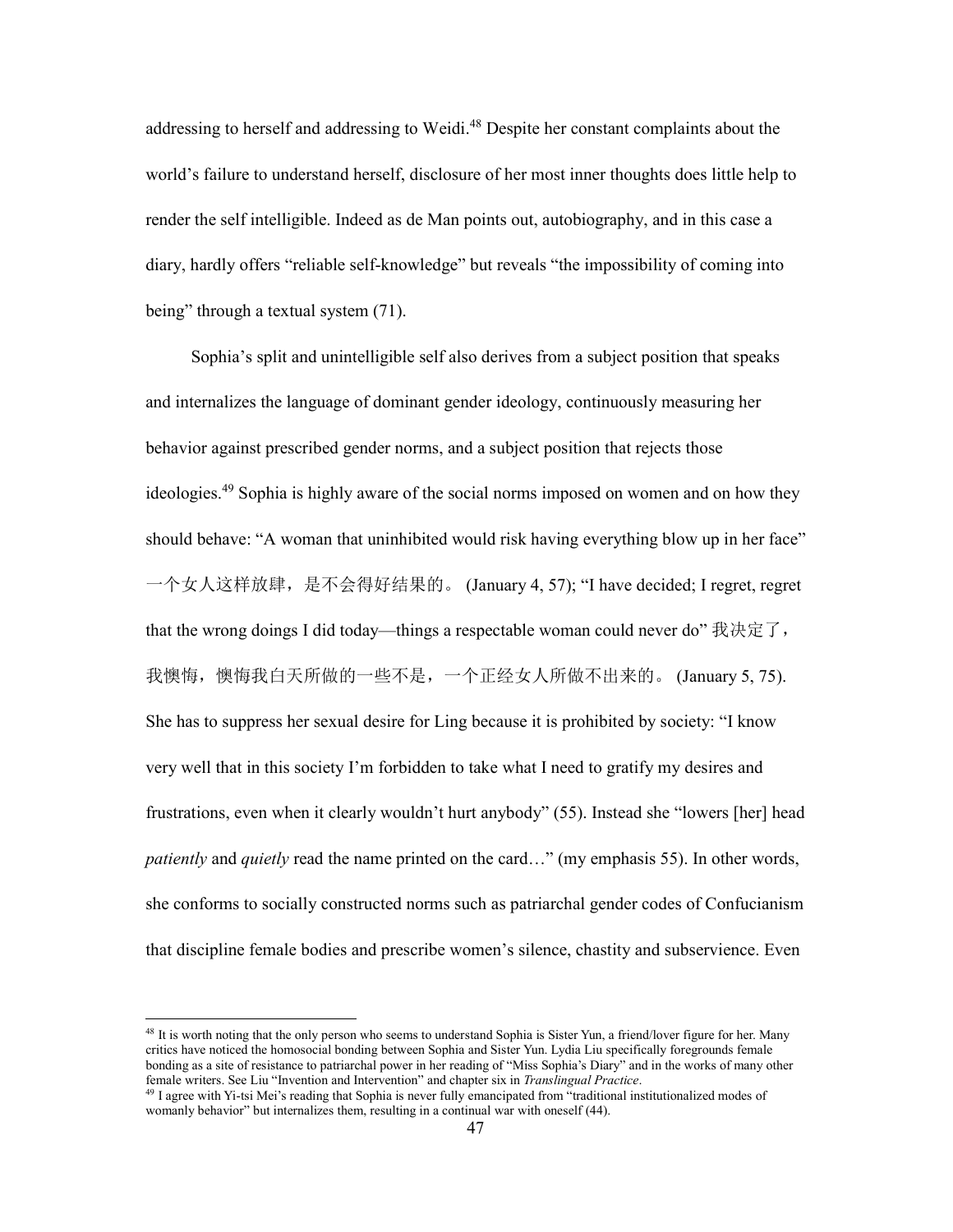if Miss Sophia is an educated modern woman, the power of social norms penetrates her discourse and interpellates her into a conforming subject.<sup>50</sup>

 On the other hand, Sophia refuses to conform to certain norms and attempts to establish the self as the ultimate source of authority ("only I can know myself") by rejecting any form of institutional affiliation. No matter marriage or family—the two primary and probably the sole institutional affiliations accessible to women at that time—is rejected by Miss Sophia, yet such rejection only results in her self-effacement. Even though Sophia cannot articulate what she wants, she articulates what she does *not* want clearly: not marriage, not family, not money, not status (March 28, 79). Structurally excluded from the dominant society, i.e. a patriarchal society, in terms of economic structure, familial structure and institutional structure, women in a Confucian society could only assume a position of subordination, as expounded by the "Three Obediences" and "Four Virtues." This still stands true in a post-Confucian China such as the May Fourth period. Renouncing any forms of affiliation, be it family or marriage, Sophia negates her own existence as well: she simply cannot exist in a society whose structure has no place for a woman like Sophia. The self in the diary reaches an ontological impasse in which the narrative is going nowhere, nothing gets resolved and Sophia will "die quietly" (last entry, 81).

<sup>&</sup>lt;sup>50</sup> Here I'm evoking Louis Althusser's concept of ideology and its power to interpellate an individual into subjects in "Ideology and the Ideological State Apparatus." Althusser's famous analogy for understanding the individual's interpellation is that of a person walking down the street when a policeman yells, "Hey You!" Within the action of turning around, the individual has become hailed into the law because the individual has recognized that call, turned, and thus is willingly subject to the ideology of law. According to Althusser, the subject is always already initiated into subordination to the ruling ideology both through the Repressive State Apparatus (such as army, police, prison, etc.) and through the Ideological State Apparatus (such as schools, education, church, etc.) that works in more subtle ways and creates a freely submitting subject. Ideological State Apparatus, school and education system in particular ensures the reproduction of labor power, for it not only imparts skills that would prepare the man for future work and labor market, but also inculcates ruling ideology and ensures submission to such ideology.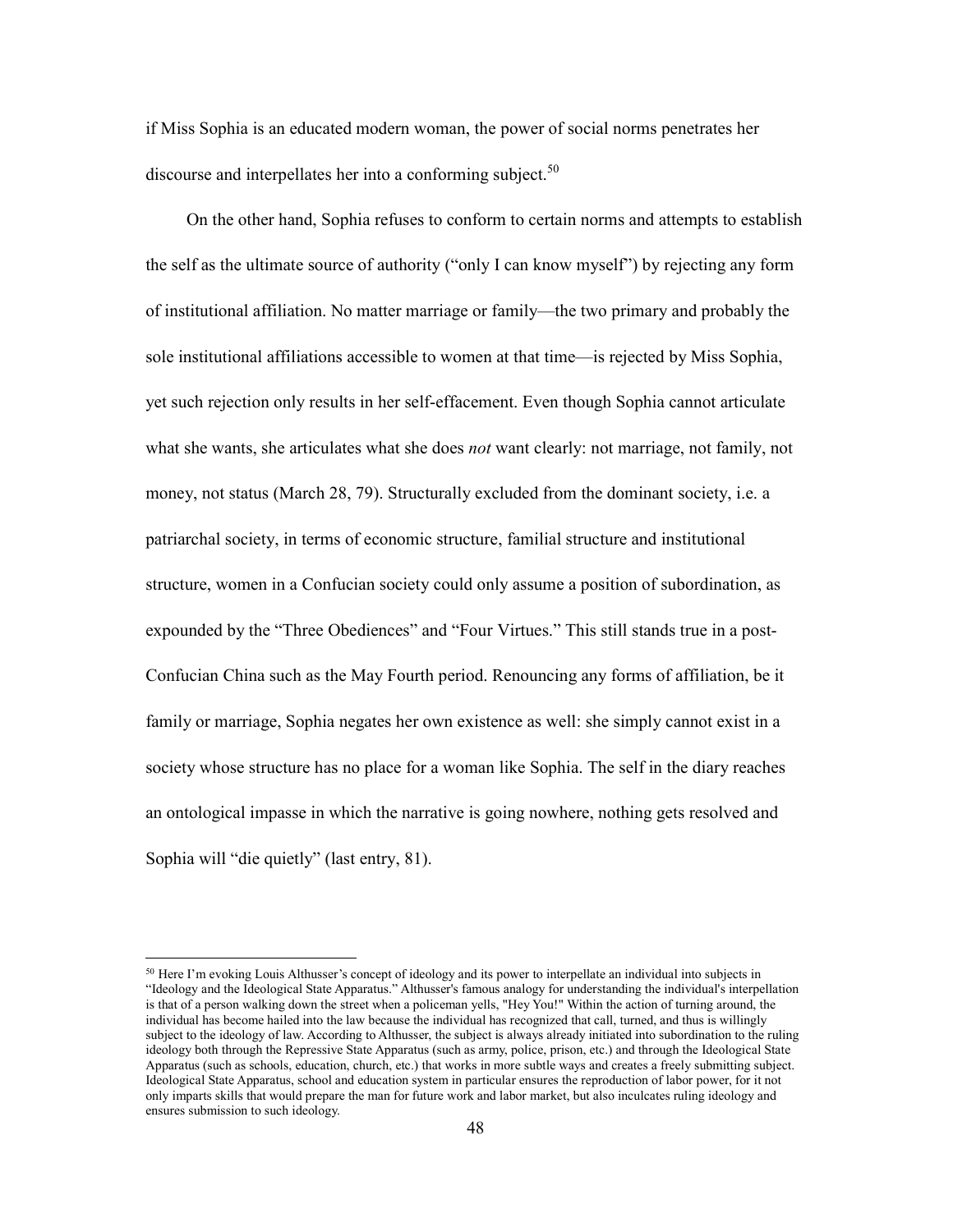The self, whether a performative first-person singular "I," an objectified "me" or thirdperson "Sophia," can only exist in relation to others and cannot exist when it rejects all forms of institutional affiliations. In its formal multiplicity, in its own construction of identity through the eyes of others as well as through dominant ideology, in its resistance to institutional and social affiliations, in its rejection to be interpellated into any fixed subject position, there can only exist double or even multiple selves, fragmented and unintelligible. The diary, a presumably optimal site to define and describe the self, on the one hand produces and preserves selfhood, and on the other attests to the very difficulty of narrating and constructing an intact and autonomous self devoid of the materiality of social relations and affiliations. Especially when the material conditions of a Chinese society in the 1920s failed to accommodate the existence of "quasi-liberated" women like Sophia, it only resulted in an aporia of narrative and ontological impasse. The diary, as an attempt to write oneself into existence, only becomes a testament of her existence before she dies quietly; the "I" in written utterances, like the signature, marks the absence of the writer Miss Sophia and only attests to her "having-been-present in a past" (Derrida 107).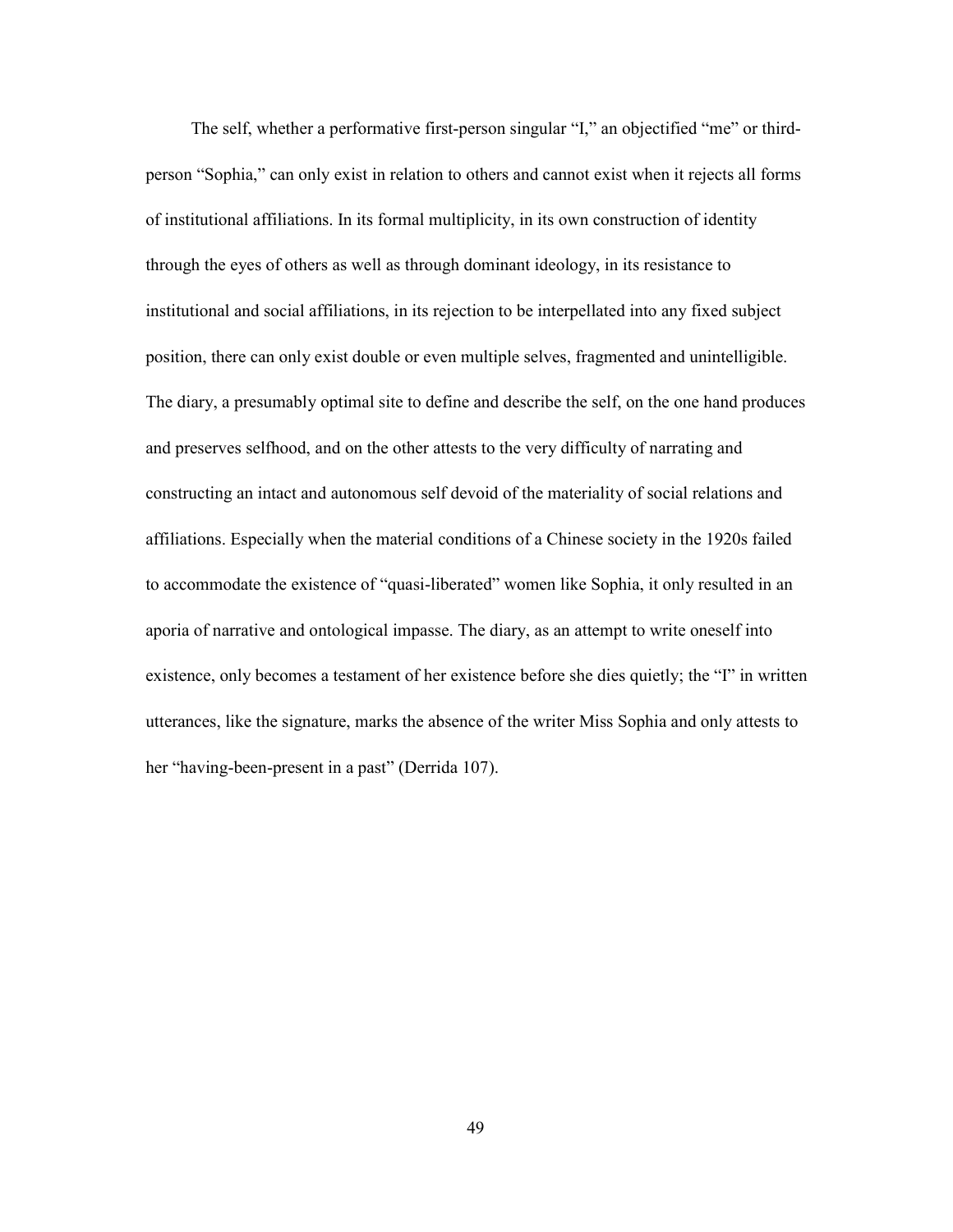### CHAPTER IV

#### CONCLUSION: TOWARD A REVOLUTIONARY SELF

 As Feuerwerker rightly observes, the narrative impasse reached at the end of "Miss Sophia's Diary" encapsulated the limit of such a self-confining subjective form of writing (1982, 76). The realization of such limit led to Ding Ling's eventual abandonment of this form of writing and the bourgeois individualist ideology underlying it, and to her conversion to a Marxist ideology in the 1930s. Lu Xun's shift to the left toward the end of his life seemed also to bespeak his disillusionment with a bourgeois individualism; his giving up of fiction writing altogether reflected an even deeper disillusionment with a mode of literary representation that relies on the mediation of social reality. These two writers' change of intellectual stance was again representative of the shift in larger intellectual context of their time, or as Marston Anderson puts it, "reflect[ed] the general trend toward collectivism among intellectuals in post-May Fourth China" (1993, 257).

 Their attempt to textually construct a bounded, coherent and autonomous self modeled on Western Enlightenment notions of the self failed; the aspirational modern self remained forever aspirational and never quite realized. As the close readings of the two texts have shown, the formal and generic complexities of the texts in fact stand in the way of or even betray that construction, and instead those complexities produce selves that are multiple, fragile, fragmented, under the threat of death (of self and other), and sometimes unintelligible.

 This reading does not so much confirm a poststructuralist belief in the limits of language and discursive production as point to a more significant revelation that the social reality of China at that time foreclosed the possibility of textually creating an aspirational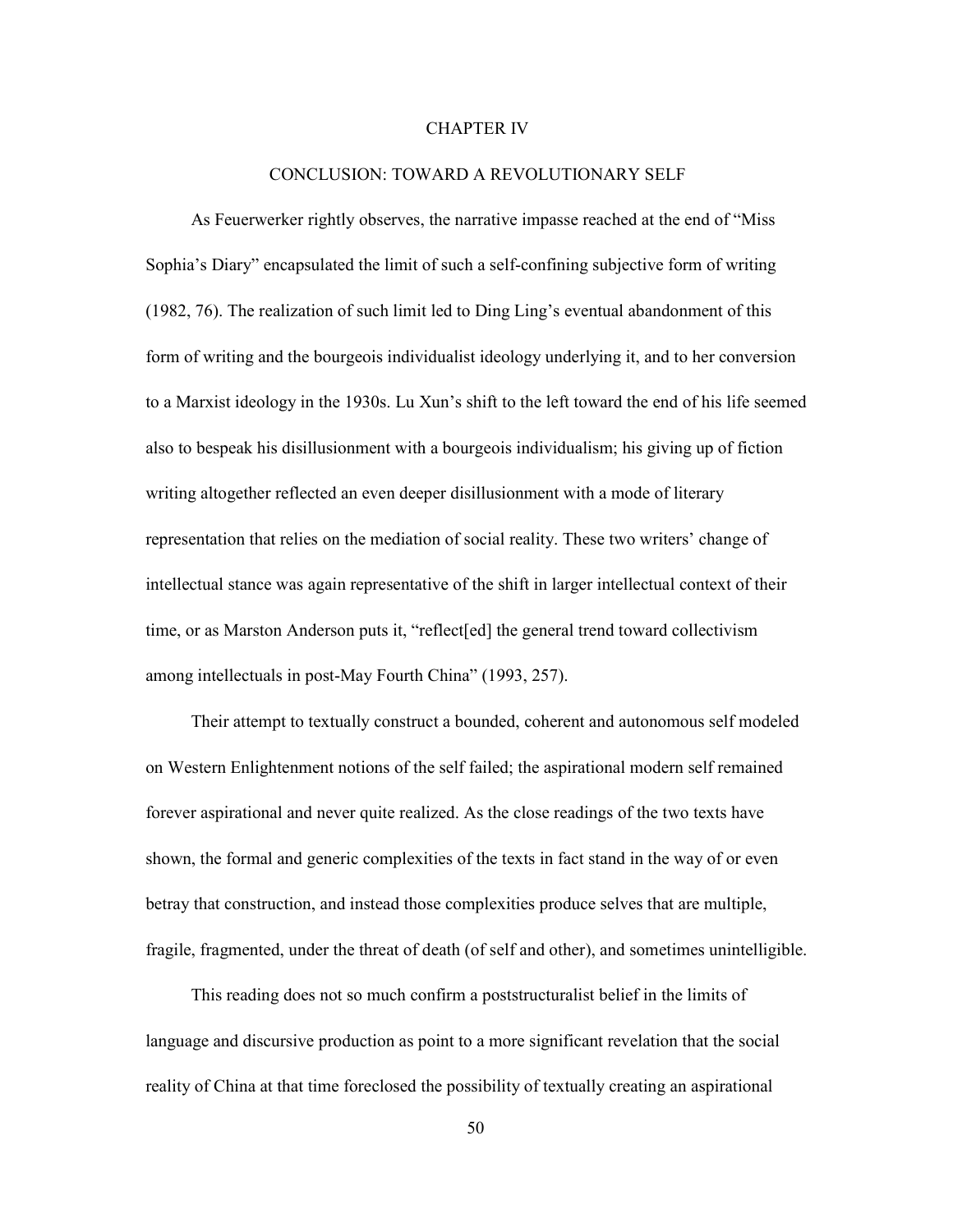modern self. Juansheng and Zijun's pursuit of free love leads to their social exclusion as well as loss of economic means of survival; Miss Sophia's rejection of traditional forms of social/institutional affiliations and value systems results in her failure to construct an intelligible social identity and thus failure to write the self into existence. After all, as Adorno states, "works of art that react against empirical reality obey the forces of that reality" (190). The fragmented, split, and fragile self is the negotiated result of the encountering between the concept of a bordered, coherent and autonomous self and a social reality that lacked the material base for the existence of such a self.

 As mentioned before, many intellectuals abandoned this concept of the self and took a more collective approach to thinking about the self and subjectivity after the May Fourth. Soon a new type of the self, a different model of conceiving the self and subjectivity would emerge and take over. It culminated in the socialist era in the 1950s, and the *Diary of Lei Feng* was its paradigmatic manifestation. While the authenticity of the *Diary of Lei Feng* remains questionable, as Wendy Larson eloquently argues in her comparative study of diary of Hermine Hug-Hellmuth, a faithful disciple of Freud, and Lei Feng's diary, the assumption that autobiographical writing such as diary will reveal an authentic inner self should be questioned.<sup>51</sup> This is because diary writers can easily manipulate the form, and for diaries that were written under heavy influence of ideological imperatives, in this case Freud's theories and Maoism, it might be more productive to read them as "windows into ideological constructs" (Larson 2011, 178).

<sup>&</sup>lt;sup>51</sup> Hermine Hug-Hellmuth (1871-1924) was psychoanalyst and a disciple of Freud. According to Wendy Larson, most of her contemporary psychoanalysts attributed *A Young Girl's Diary* that was allegedly written by a patient of hers to Hug-Hellmuth because the young girl was never identified. Given Hug-Hellmuth's "'obstinate' adherence" to Freud's theories, Larson rightly points out that we should interpret the diary as a fictional creation and the young girl a literary persona created by Hug-Hellmuth based on Freud's theories on the self and subjectivity. See Larson, "The Freudian Subject and the Maoist Mind: The Diaries of Hermine Hug-Hellmuth and Lei Feng," *Psychoanalysis and History* 13.2 (2011).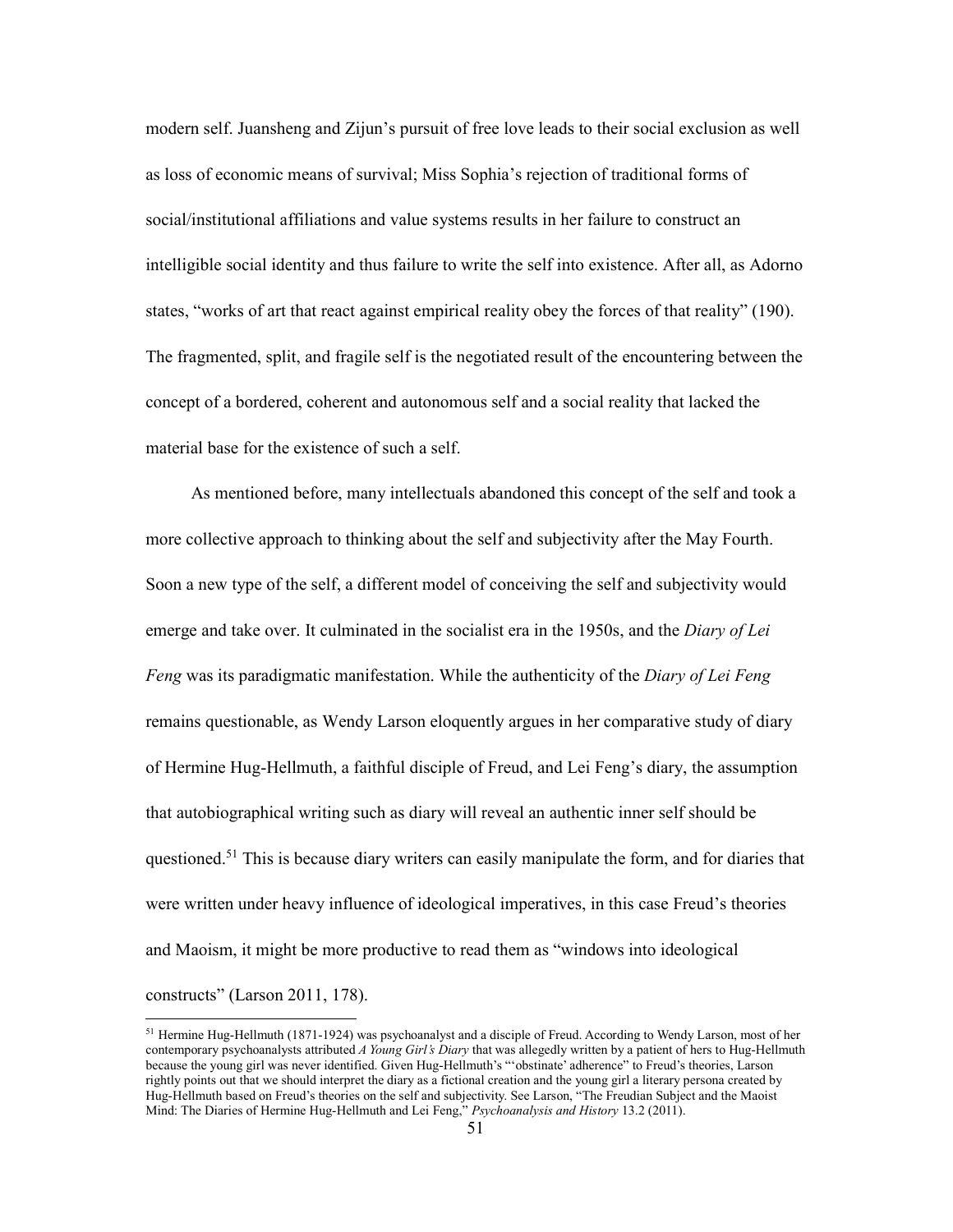The *Diary of Lei Feng* does offer us a picture of the ideal embodiment of what a Maoist revolutionary self with a revolutionary mind looks like. According to Larson, the Freudian sexualized unconscious and the Chinese revolutionary spirit are two different models of conceptualizing the self and subjectivity, and the former should not impose its quasi-claim to universality to the latter.<sup>52</sup> The Chinese revolutionary mind is defined "through passionate" intellectual and emotional embodiment of social context and position" (Larson 2011, 158); a revolutionary self is properly positioned in relation to power (Larson 2009, 79); a revolutionary subjectivity is "in complete sync with the material and social reality" (Larson 2011, 175). The transition between the subjective, the social, and the material is thus seamless.

 In the following passage, we will witness the formation of the revolutionary "I" that is properly positioned and in perfect sync with the social reality:

 我出身在一个很贫穷的农民家庭,在旧社会受尽了折磨和痛苦,在慈祥的母 亲中国共产党的不断哺育和教导下,居然成为了一个国防军战士、光荣的共产党 员,我要时刻准备着为党和阶级的最高利益,牺牲个人的一切,直至生命。 I was born in an extremely poor peasant family. I suffered endless tortures and pains in the old society. Yet under the nurture and guidance of the loving Mother, the Chinese Communist Party, I became a soldier in the national defense and an honorable Communist Party member. I must be prepared at all times to sacrifice everything of myself for the ultimate interests of the Party and class until my last breath. (December 27, 1960)

This short passage constructs a narrative of the teleological development of the ideologically charged "I"—from a poor peasant child to a soldier and Party member. This is also a narrative that fits into the Party-state's official narrative of a history divided into pre-liberation

<sup>&</sup>lt;sup>52</sup> See also Larson, *From Ah Q to Lei Feng: Freud and Revolutionary Spirit in 20th Century China* (2009).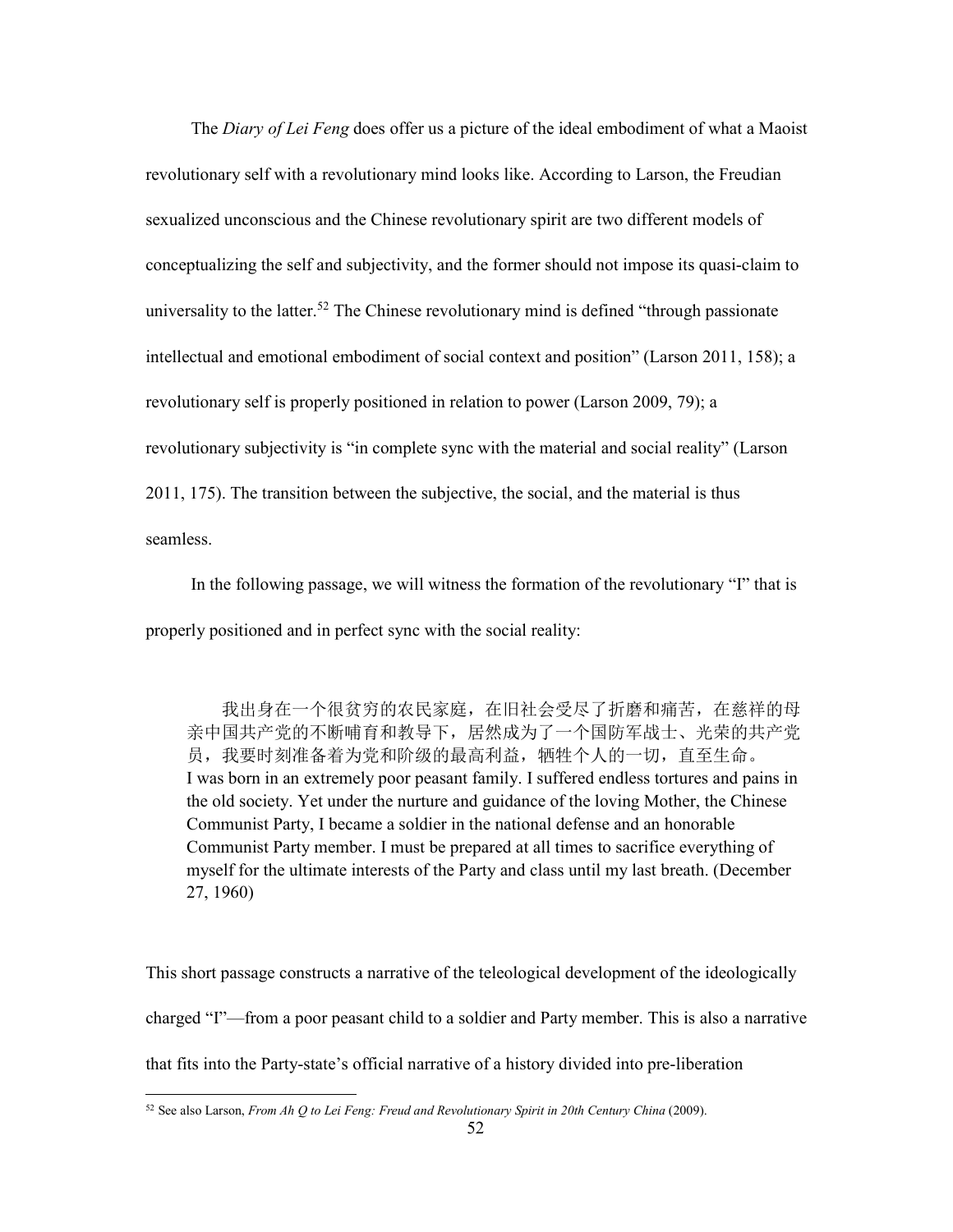bitterness and suffering and a post-liberation prosperity and happiness. In other words, Lei Feng's sense of the self and construction of his personal history is in line with an official discourse on how history should be narrated and constructed. While there is a clear distinction between the temporality of the past and the temporality of the present, the present and the future temporality are connected and enclosed by the narrating "I"'s forever readiness to sacrifice the self for the Party representing a greater good and higher end. Lei Feng thus comes to embody Mao's idea of a "permanent revolution." Unlike Miss Sophia whose *zhi* (intention) and social identity are unintelligible, the narrating "I" finds meaning in his identity as a soldier and Communist Party member, and in turn those socially recognizable identities had rendered Lei Feng intelligible as well as emulatable to millions readers from the 1950s. This revolutionary self occupies a subject position that has been successfully interpellated by the dominant ideology, properly positioned to power represented by the Party, and completely embedded in the collective social.

 But one may argue that Lei Feng, as a possibly fabricated person and an ideological construct, may have little bearing on how people living in the 1950s actually conceived the self and came to inhabit a subject position. One may question if this model of conceptualizing the self and subjectivity were operating in the minds of actual people. Then the historian Gail Hershatter's study of the life stories of women labor models from the 1950s confirms the validity of this different model.<sup>53</sup> Based on the analysis of the interviews conducted with female labor models from the 1950s, Hershatter draws the following conclusion: "[E]mergence as a labor model, with its accompanying public activities, profoundly shaped

 $53$  For more detailed and systematic study of rural women's experience of the revolution and collectivization, see Hershatter, *The Gender of Memory: Rural Women and China's Collective Past* (2013).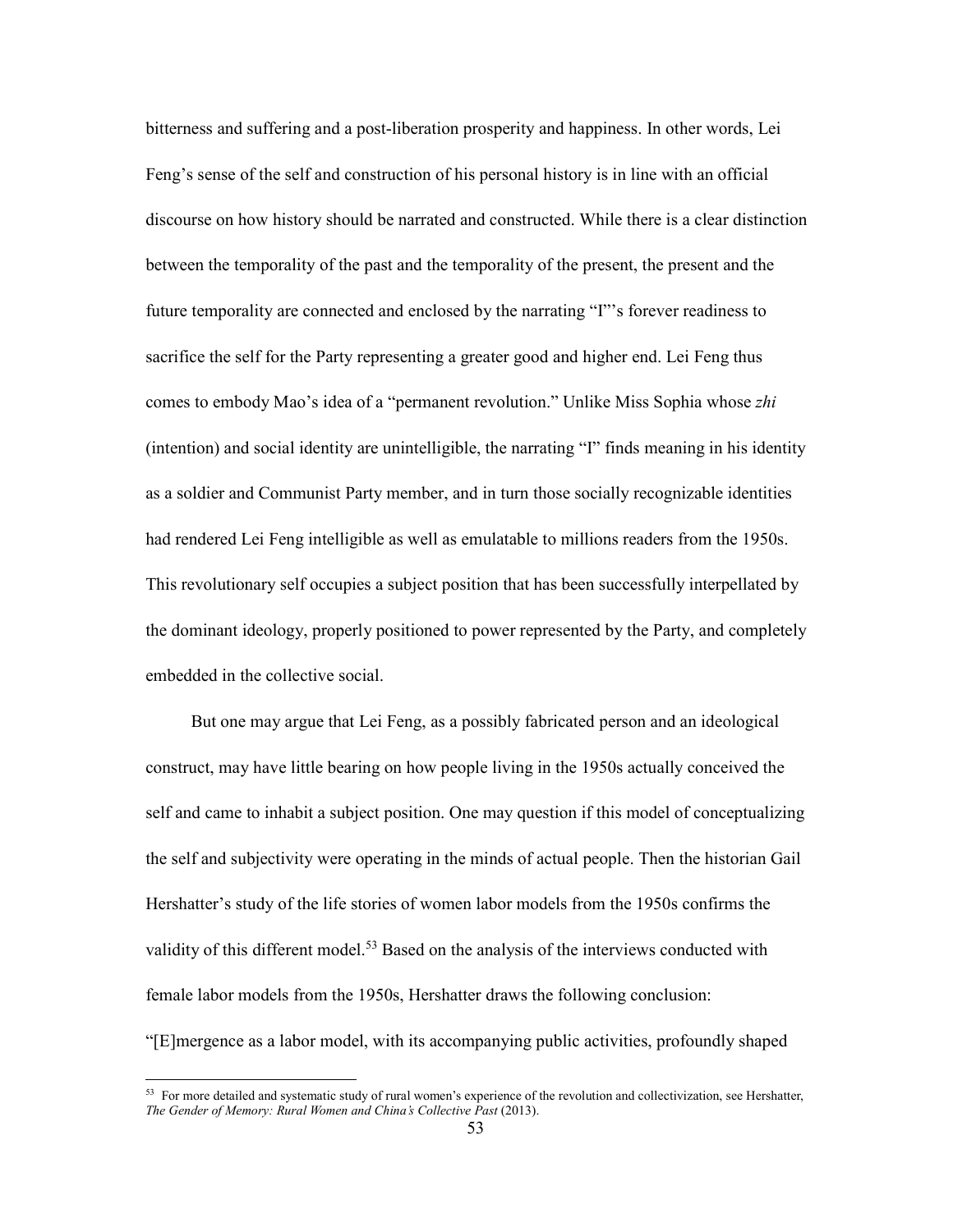these women's sense of who they were and their memories of that time. … [W]omen recalling their past as labor models do so in language provided by the historical process they are recalling" (50). In other words, their identity and subjectivity cannot be separated from the state discourse and political movement. Hershatter further suggests that this find calls into question the very existence of interiority as well as the assumption that underneath the surface there is always an authentic and private self "apart from or in resistance to state discourse"(50).

 In a similar vein, it is my hope that through my discussion of different models of conceptualizing the self, including the Western Enlightenment epistemology of the self, we've come to see the self and subjectivity as discursively and ideologically constructed. A concept of the self, such as possessive individualism that has been taken to be universal, in fact has a history and thus is always contingent and particular. A possessive and private self is no more universal than a relational and collective self; a revolutionary mind is no more particular than the Freudian unconscious.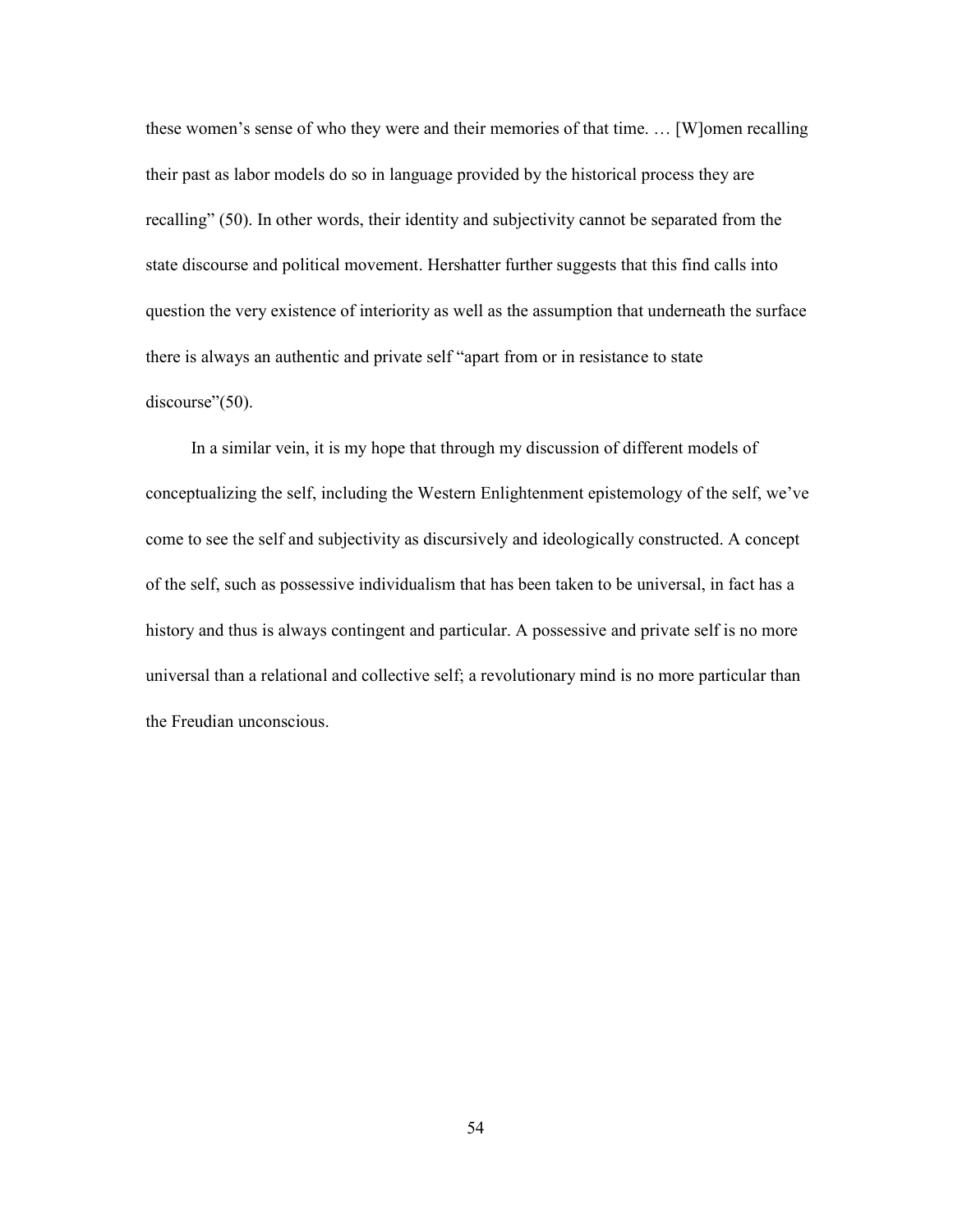#### REFERENCES CITED

- Adorno, Theodor. "Commitment," *New Left Review I* 87-88 (1974): 75-89. Web. 10 Oct. 2015.
- Althusser, Louis. "Ideology and Ideological State Apparatuses," *"Lenin and Philosophy" and Other Essays.* New York: Monthly Review Press, 1971. Print.
- Anderson, Marston. *The Limits of Realism: Chinese Fiction in the Revolutionary Period.*  Berkeley: Univeristy of California, 1990. Print.

---. "Lu Xun's Facetious Muse: The Creative Imperative in Modern Chinese Fiction." *From May Fourth to June Fourth Fiction and Film in Twentieth-century China.* Eds. Ellen Widmer and David Der-wei Wang. Cambridge and London: Harvard University Press, 1993. 221-257. Print.

- Austin, J. L. *How to Do Things with Words.* Cambridge, MA: Harvard University of Press, 1963. Print.
- Bakhtin, Mikhail M. *Problems of Dostoevsky's Poetics.* Trans. Caryl Emerson. Minneapolis: University of Minnesota, 1984. Print.
- Benveniste, Emile. *Problems in General Linguistics.* Coral Gables: Univeristy of Miami, 1971. Print.
- Brashier, Kenneth E. *Public Memory in Early China.* Cambridge and London: Harvard University Press, 2014. Print.
- Buskirk, Emily Van. *Lydia Ginsburg's Prose: Reality in Search of Literature*. Princeton and Oxford: Princeton University Press, 2016. Print.

Chow, Rey. *Woman and Chinese Modernity: The Politics of Reading between West and East.*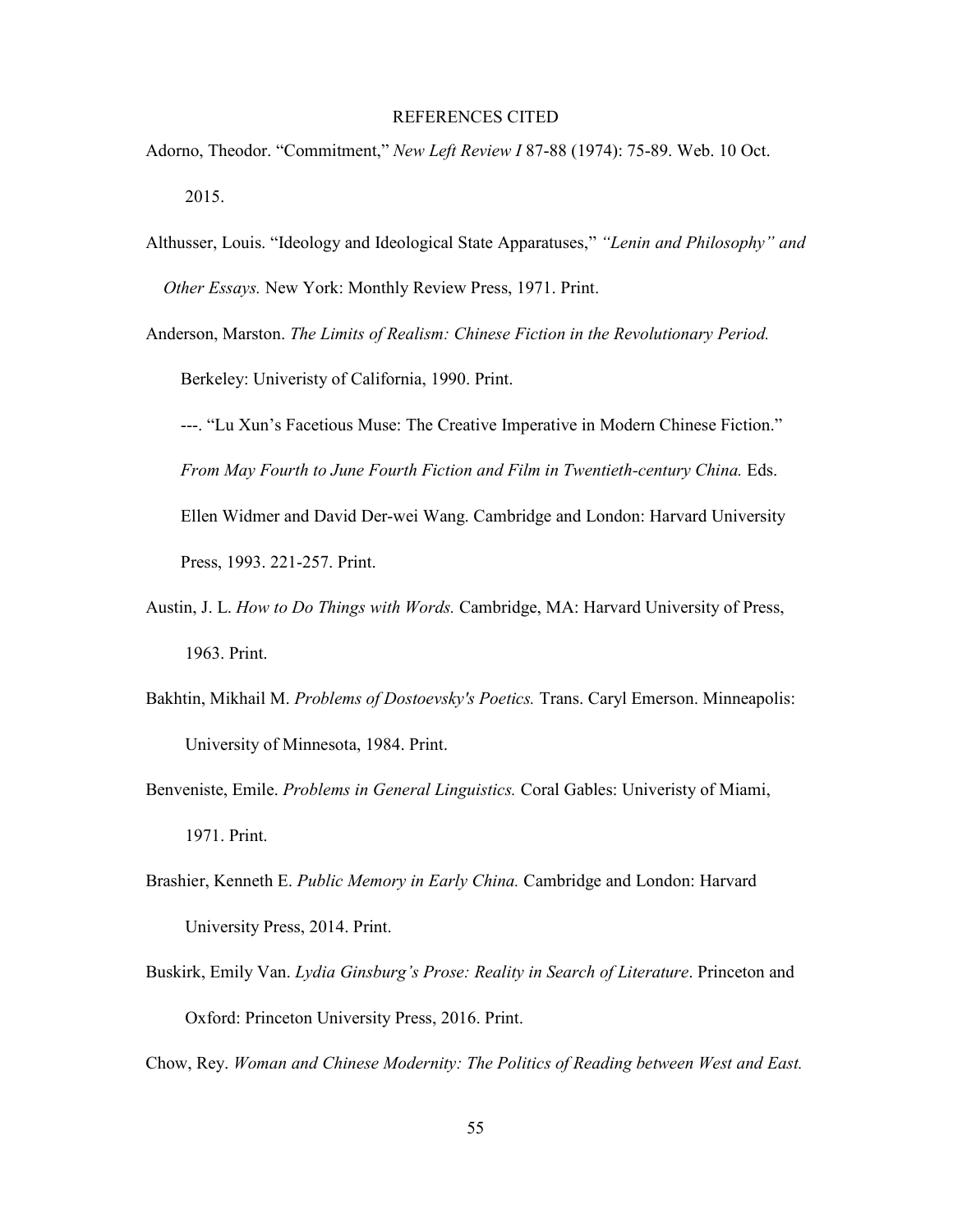Minneapolis, MN: U of Minnesota, 1991. Print.

Culler, Jonathan. *Theory of the Lyric.* Cambridge: Harvard University Press, 2015. Print.

- De Man, Paul. "Autobiography as De-Facement." *The Rhetoric of Romanticism.* New York: Columbia University Press, 1984. 67-81. Print.
- Denton, Kirk A. ed. *Modern Chinese Literary Thought: Writings on Literature 1893-1945.* Stanford, CA: Stanford University Press, 1996. Print.
- Derrida, Jacques. "Signature Event Context." *Margins of Philosophy.* Chicago: University of Chicago Press, 1982. 80-111. Print.
- Ding, Ling 丁玲. *Ding Ling xiaoshuo xuan* 丁玲短篇小說選. Hong Kong: Wenjiao chubanshe, 1979. Print.
- ---. *I Myself Am a Woman: Selected Writings of Ding Ling.* Ed. Tani E. Barlow and Gary J. Bjorge. Boston: Beacon, 1989. Print.
- Du Bois, W.E.B. *The Souls of Black Folk Norton Critical Edition.* Eds. Henry Louis Gates, Jr. and Terri Hume Oliver. New York: W. W. Norton & Company, 1994. Print.
- Feuerwerker, Yi-tsi Mei. *Ding Ling's Fiction: Ideology and Narrative in Modern Chinese Literature.* Cambridge: Harvard University Press, 1982. Print.
- ---. *Ideology, Power, Text: Self-Representation and the Peasant "Other" in Modern Chinese Literature.* Stanford, CA: Stanford University Press, 1998. Print.
- Fowler, Alastair. *Kinds of Literature: An Introduction to the Theory of Genres and Modes.*  Cambridge: Harvard UP, 1982. Print.
- Hamburger, Käte. *The Logic of Literature.* Trans. Marilyn J. Rose. Bloomington: Indiana University Press, 1973. Print.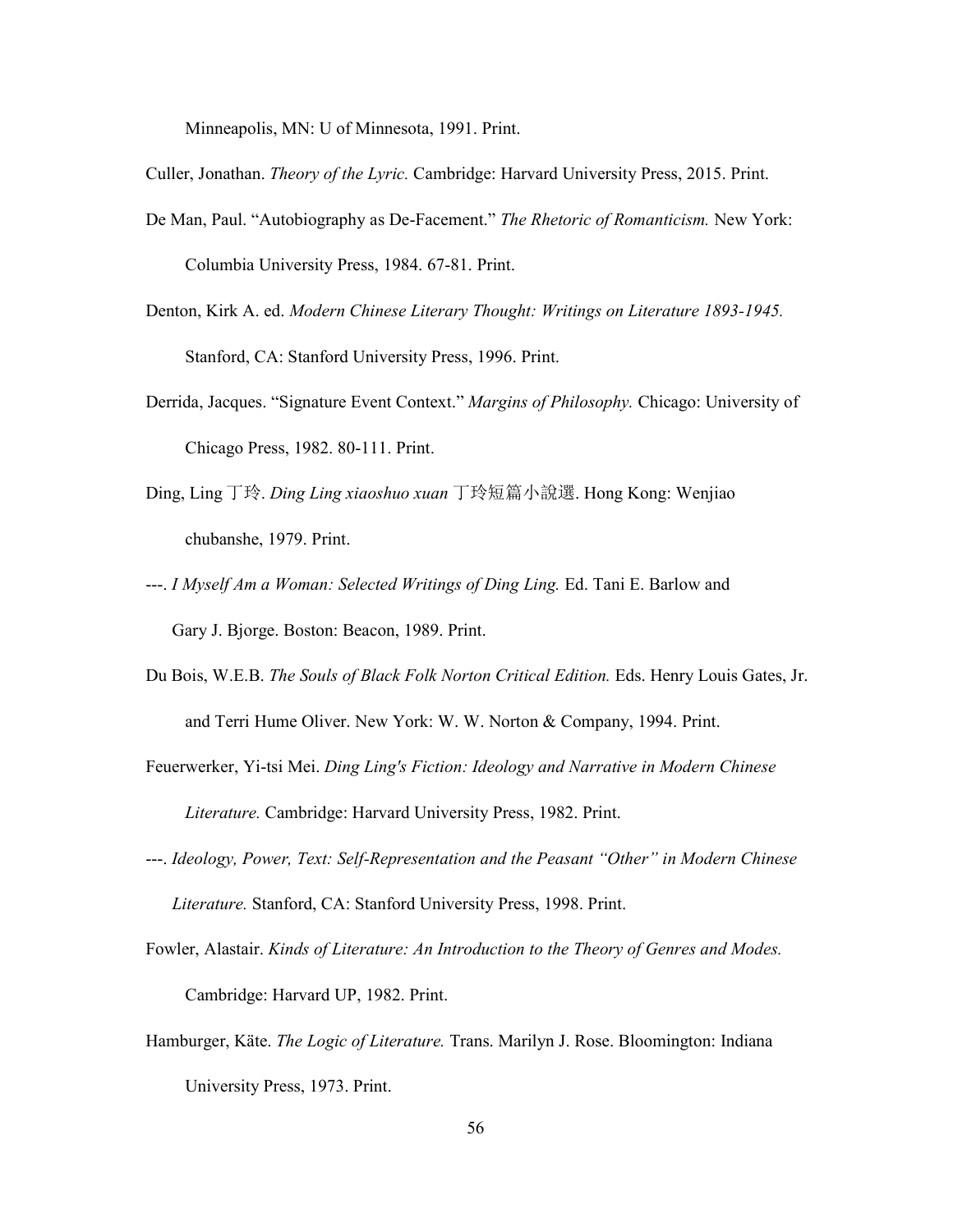- Hanan, Patrick. "The Technique of Lu Hsün's Fiction." *Harvard Journal of Asiatic Studies* 34 (1974): 53-96. Web. 08 Dec. 2015.
- Hershatter, Gail. "Getting a Life: The Production of 1950s Women Labor Models in Rural Shaanxi." *Beyond Exemplar Tales: Women's Biography in Chinese History.* Eds. Joan Judge and Hu Ying. Berkeley, CA: Global, Area, and International Archive, University of California, 2011. 36-51. Print.
- ---. *The Gender of Memory: Rural Women and China's Collective Past.* Berkeley: University of California Press, 2011. Print.

Huters, Theodore. "Lives in Profile: On the Authorial Voice in Modern and Contemporary Chinese Literature." *From May Fourth to June Fourth Fiction and Film in Twentieth-century China.* Eds. Ellen Widmer and David Der-wei Wang. Cambridge and London: Harvard University Press, 1993. 269-294. Print.

- ---. "Creating Subjectivity in Wu Jianren's Sea of Regrets." *Dynastic Crisis and Cultural Innovation: From the Late Ming to the Late Qing and beyond.* Eds. David Der-wei Wang and Shang Wei, Cambridge (Mass.): Harvard U Asia Center, 2005. 451-477. Print.
- Jaroslav Průšek *The Lyrical and the Epic: Studies of Modern Chinese Literature*. Ed. Leo Ou-fan Lee. Bloomington: Indiana University Press, 1980. Print.
- Lai, Amy Tak-yee. "Liberation, Confusion, Imprisonment: The Female Self in Ding Ling's 'Diary of Miss Sophie' and Zhang Jie's 'Love Must Not Be Forgotten.'" *Comparative Literature and Culture Bulletin* 3.2 (1998): 88-103. Web. 24 May 2016.

Larson, Wendy. *Literary Authority and the Modern Chinese Writer: Ambivalence and*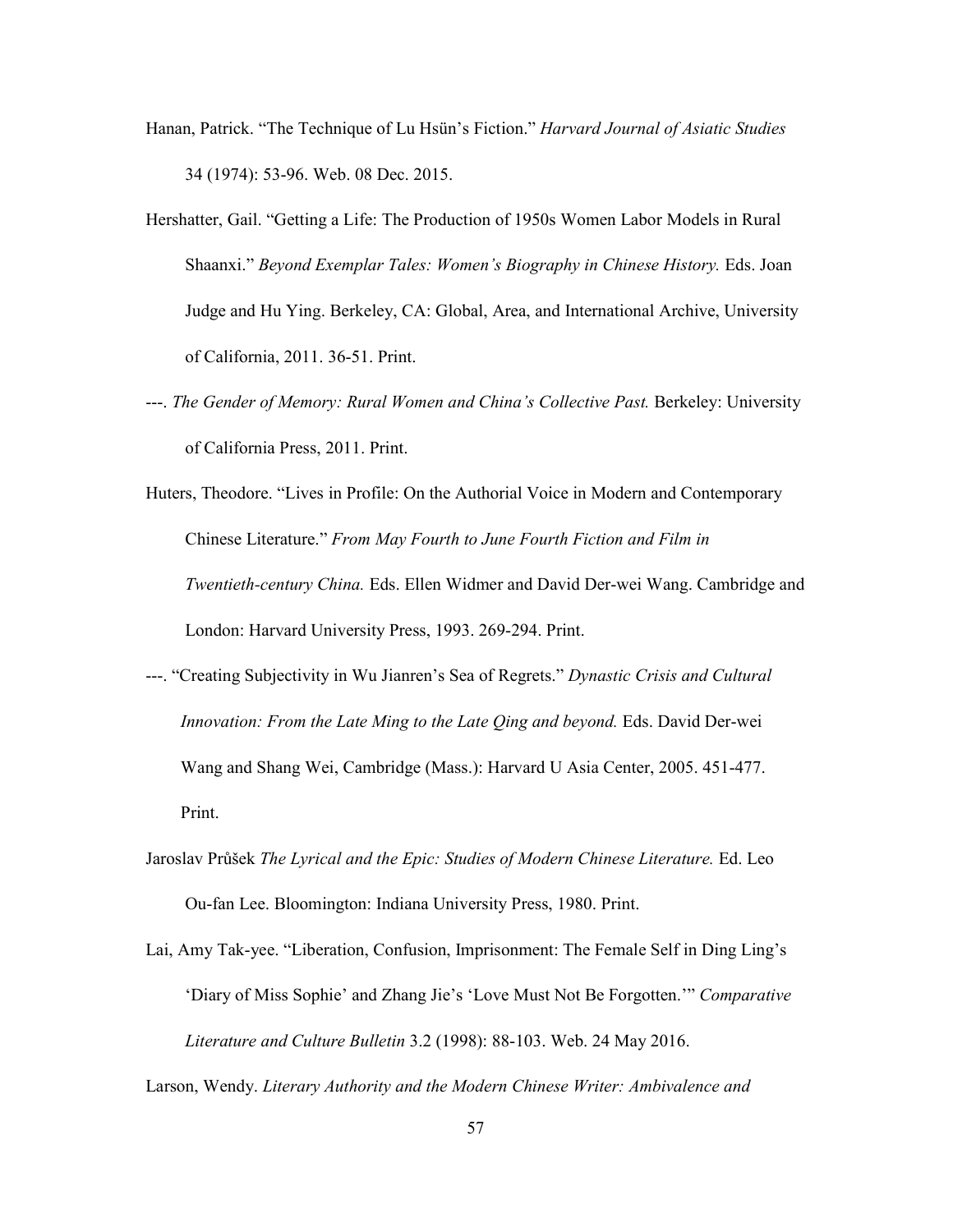*Autobiography*. Durham: Duke University Press, 1991. Print.

- ---. *Women and Writing in Modern China*. Stanford, CA: Stanford University Press, 1998. Print.
- ---. *From Ah Q to Lei Feng: Freud and Revolutionary Spirit in 20th Century China*. Stanford, CA: Stanford University Press, 2009. Print.
- ---. "The Freudian Subject and the Maoist Mind: The Diaries of Hermine Hug-Hellmuth and Lei Feng," *Psychoanalysis and History* 13.2 (2011): 157-180. Web. 24 Oct. 2014.
- Lee, Haiyan. *Revolution of the Heart: A Genealogy of Love in China, 1900-1950*. Stanford, CA: Stanford University Press, 2007. Print.
- Liu, Lydia H. *The Politics of First-Person Narrative in Modern Chinese Fiction.* 1990. Harvard University, PhD dissertation.
- ---. "Invention and Intervention: The Making of a Female Tradition in Modern Chinese Literature." *From May Fourth to June Fourth Fiction and Film in Twentieth-century China.* Eds. Ellen Widmer and David Der-wei Wang. Cambridge and London: Harvard University Press, 1993. 194-220. Print.
- ---. "Narratives of Modern Selfhood: First-Person Fiction in May Fourth Literature." *Politics, Ideology and Literary Discourse in Modern China: Theoretical Interventions and Cultural Critique*. Eds. Liu Kang and Xiaobing Tang. Durham, NC: Duke UP, 1993. 102-123. Print.
- ---. *Translingual Practice: Literature, National Culture, and Translated Modernity—China, 1900-1937.* Stanford: Stanford University Press, 1995. Print.

Lucey, Michael. *Never Say I: Sexuality and the First Person in Colette, Gide, and Proust.*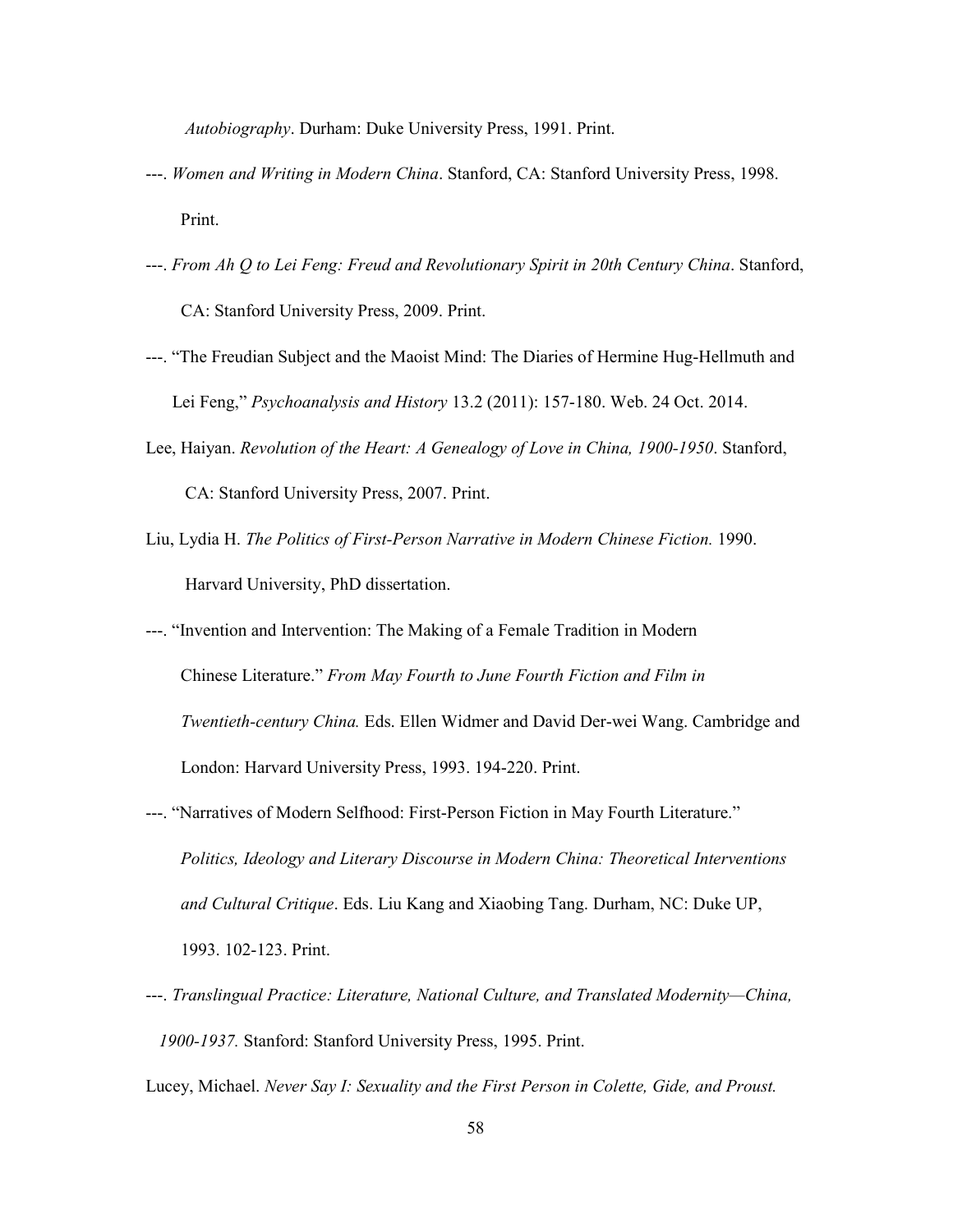Durham: Duke University Press, 2006. Print.

- Lukes, Stevens. *Individualism.* Oxford: Blackwell Press, 1973. Print.
- Lu, Xun. *Lu Xun quanji* 鲁迅全集. Beijing: Renmin wenxue, 2001. Print.
- ---. *The Real Story of Ah-Q and Other Tales of China: The Complete Fiction of Lu Xun.*

Trans. Julia Lovell. London: Penguin Books, 2009. Print.

- Moretti, Franco. *Signs Taken for Wonders: On the Sociology of Literary Forms.* London: Verso, 2006. Print.
- Ng, Janet. *The Experience of Modernity: Chinese Autobiography of the Early Twentieth Century.* Ann Arbor: University of Michigan, 2003. Print.
- Nylan, Michael. "Sima Qian: A True Historian?" *Early China* 23-24 (1998-99): 203-246. Web. 3 Feb 2017.
- Paperno, Irina. *Chernyshevsky and the Age of Realism: a Study in the Semiotics of Behavior.*  Stanford, CA: Stanford University Press, 1988. Print.
- ---. "*Who, What am I?": Tolstoy Struggles to Narrate the Self.* Ithaca and London: Cornell University Press, 2014. Print.
- ---. "What Can Be Done with Diaries?" *Russian Review* 63.4 (2004): 561-73. Web. 24 Oct 2015.
- Widmer, Ellen. "Xiaoqing's Literary Legacy and the Place of the Woman Writer in Late Imperial China." *Late Imperial China* 13.1 (1992): 111-155. Web. 8 Mar 2017.

Williams, Raymond. *Marxism and Literature.* Oxford: Oxford University Press, 1977. Print.

Wolf, Margery. "Women and Suicide in China." *Women in Chinese Society.* Eds. Margery